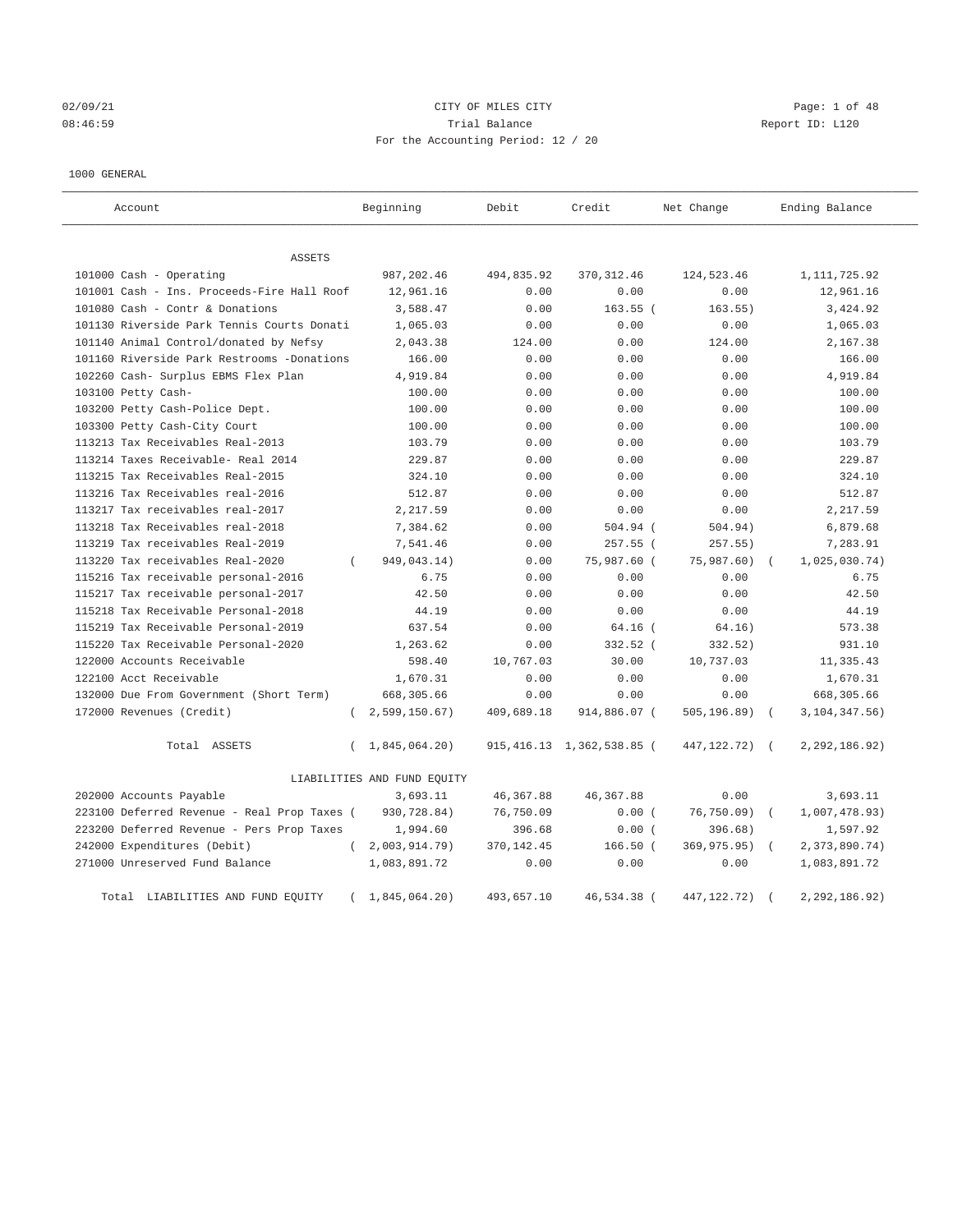# 02/09/21 CITY OF MILES CITY CHECK CITY CONTROL Page: 2 of 48 08:46:59 Report ID: L120 For the Accounting Period: 12 / 20

## 2220 LIBRARY

| Account                                    | Beginning                   | Debit      | Credit         | Net Change        | Ending Balance |
|--------------------------------------------|-----------------------------|------------|----------------|-------------------|----------------|
| ASSETS                                     |                             |            |                |                   |                |
| 101000 Cash - Operating                    | 76,827.17                   | 25,924.38  | 24,339.84      | 1,584.54          | 78,411.71      |
| 101032 Cash- Library Board of Trustees Mul | 8,482.27                    | 1,333.17   | 0.00           | 1,333.17          | 9,815.44       |
| 103000 Petty Cash                          | 75.00                       | 0.00       | 0.00           | 0.00              | 75.00          |
| 172000 Revenues (Credit)                   | 131, 194. 18)               | 0.00       | $27, 257.55$ ( | $27, 257, 55$ ) ( | 158,451.73)    |
| Total ASSETS                               | 45,809.74)                  | 27, 257.55 | 51,597.39 (    | 24,339.84) (      | 70, 149.58)    |
|                                            | LIABILITIES AND FUND EQUITY |            |                |                   |                |
| 202000 Accounts Payable                    | 0.00                        | 3,306.57   | 3,306.57       | 0.00              | 0.00           |
| 242000 Expenditures (Debit)                | 126,397.70)<br>$\sqrt{2}$   | 24,339.84  | 0.00(          | 24,339.84) (      | 150,737.54)    |
| 271000 Unreserved Fund Balance             | 80,587.96                   | 0.00       | 0.00           | 0.00              | 80,587.96      |
| Total LIABILITIES AND FUND EQUITY          | 45,809.74)                  | 27,646.41  | 3,306.57 (     | 24,339.84) (      | 70,149.58)     |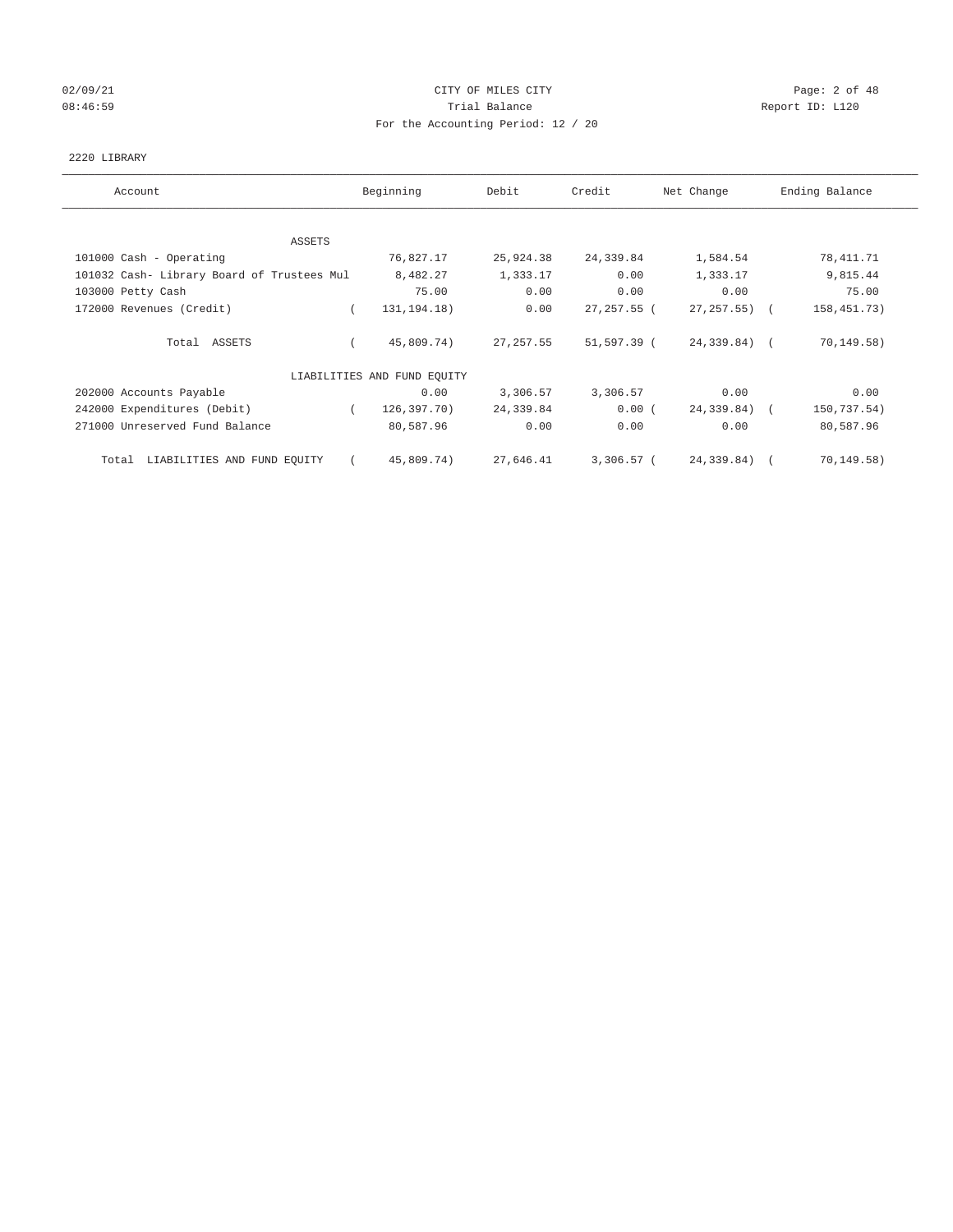# 02/09/21 CITY OF MILES CITY CHARGES CITY CONTROL Page: 3 of 48 08:46:59 Report ID: L120 For the Accounting Period: 12 / 20

#### 2260 EMERGENCY DISASTER

| Account                                     | Beginning                   | Debit | Credit    | Net Change | Ending Balance |
|---------------------------------------------|-----------------------------|-------|-----------|------------|----------------|
| <b>ASSETS</b>                               |                             |       |           |            |                |
| 101000 Cash - Operating                     | 302.66                      | 11.45 | 0.00      | 11.45      | 314.11         |
| 113218 Tax Receivables real-2018            | 16.74)                      | 0.00  | $5.31$ (  | $5.31)$ (  | 22.05)         |
| 115219 Tax Receivable Personal-2019         | 0.00                        | 0.00  | $0.67$ (  | $0.67)$ (  | 0.67)          |
| 172000 Revenues (Credit)                    | 32.90)                      | 0.00  | $11.45$ ( | $11.45)$ ( | 44.35)         |
| Total ASSETS                                | 253.02                      | 11.45 | $17.43$ ( | 5.98)      | 247.04         |
|                                             | LIABILITIES AND FUND EQUITY |       |           |            |                |
| 223100 Deferred Revenue - Real Prop Taxes ( | 16.74)                      | 5.31  | 0.00(     | $5.31)$ (  | 22.05)         |
| 223200 Deferred Revenue - Pers Prop Taxes   | 0.00                        | 0.67  | 0.00(     | $0.67)$ (  | 0.67)          |
| 271000 Unreserved Fund Balance              | 269.76                      | 0.00  | 0.00      | 0.00       | 269.76         |
| LIABILITIES AND FUND EQUITY<br>Total        | 253.02                      | 5.98  | 0.00(     | 5.98)      | 247.04         |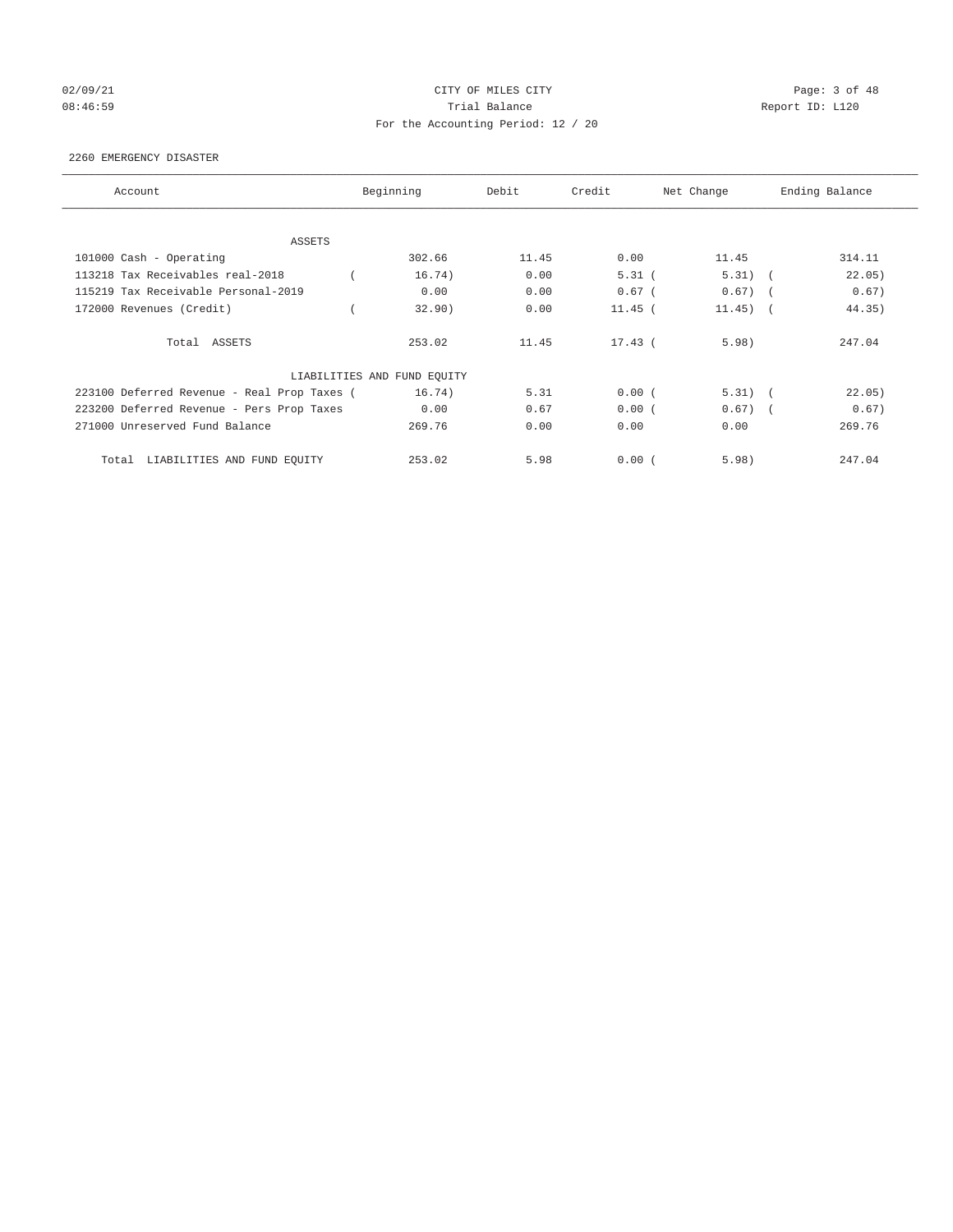# 02/09/21 CITY OF MILES CITY CHARGES CONTROLLER Page: 4 of 48 08:46:59 Report ID: L120 For the Accounting Period: 12 / 20

## 2270 Health

| Account                                     | Beginning                   | Debit     | Credit        | Net Change    | Ending Balance |
|---------------------------------------------|-----------------------------|-----------|---------------|---------------|----------------|
|                                             |                             |           |               |               |                |
| ASSETS                                      |                             |           |               |               |                |
| 101000 Cash - Operating                     | 154,852.89                  | 24,832.09 | 0.00          | 24,832.09     | 179,684.98     |
| 113220 Tax receivables Real-2020            | 147,776.26)                 | 0.00      | $11,832.09$ ( | 11,832.09)    | 159,608.35)    |
| 172000 Revenues (Credit)                    | 147,776.26)                 | 0.00      | 24,832.09 (   | $24,832.09$ ( | 172,608.35)    |
| Total ASSETS                                | 140.699.63)                 | 24,832.09 | 36,664.18 (   | $11,832.09$ ( | 152,531.72)    |
|                                             | LIABILITIES AND FUND EQUITY |           |               |               |                |
| 223100 Deferred Revenue - Real Prop Taxes ( | 147,776.26)                 | 11,832.09 | 0.00(         | 11,832.09)    | 159,608.35)    |
| 271000 Unreserved Fund Balance              | 7,076.63                    | 0.00      | 0.00          | 0.00          | 7,076.63       |
| Total<br>LIABILITIES AND FUND EQUITY        | 140,699.63)                 | 11,832.09 | 0.00(         | 11,832.09)    | 152,531.72)    |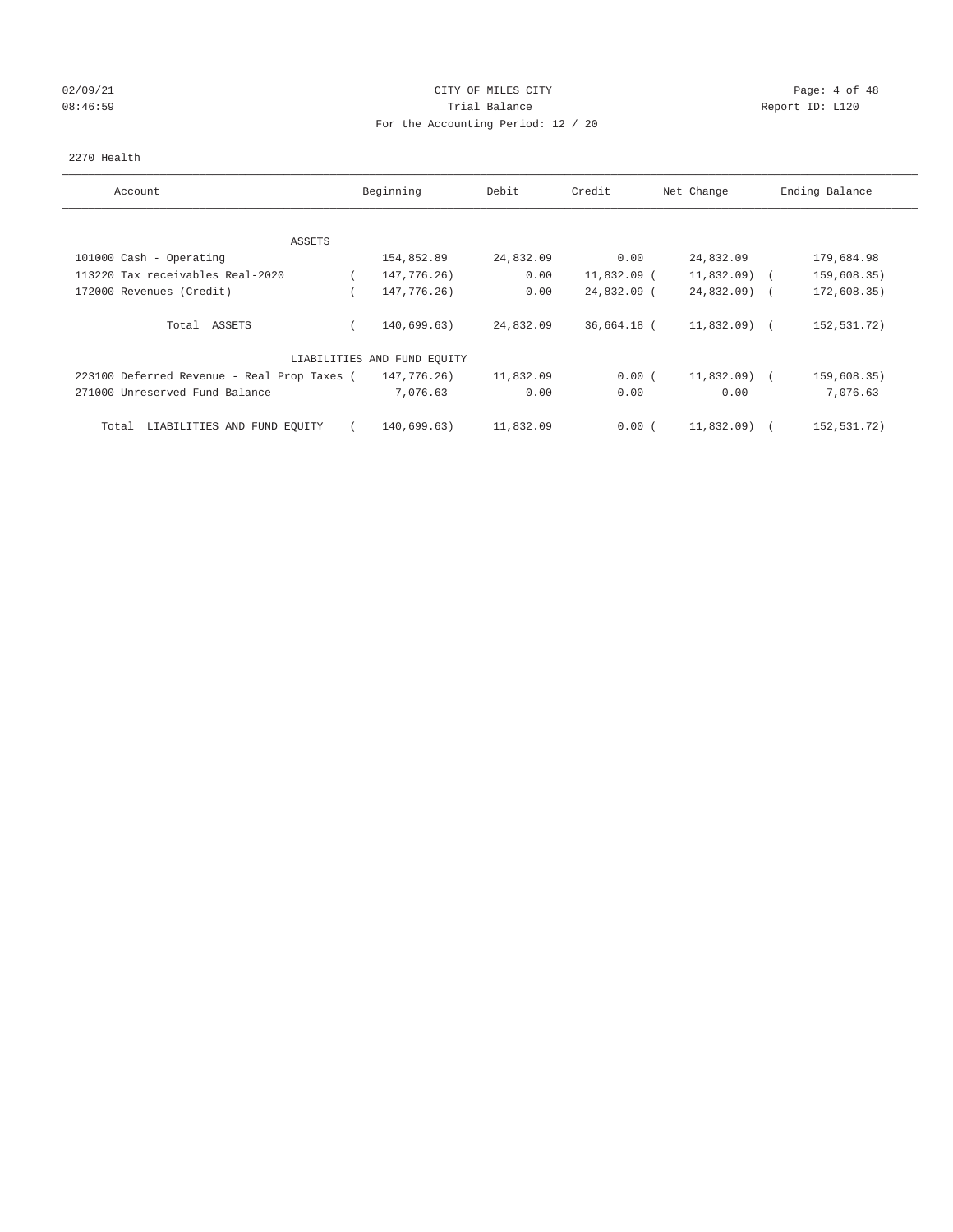# 02/09/21 CITY OF MILES CITY CHARGES CITY CONTROL Page: 5 of 48 08:46:59 Report ID: L120 For the Accounting Period: 12 / 20

#### 2310 TIFD-Downtown

| Account                                   | Beginning                   | Debit     | Credit        | Net Change   | Ending Balance |
|-------------------------------------------|-----------------------------|-----------|---------------|--------------|----------------|
|                                           |                             |           |               |              |                |
| <b>ASSETS</b><br>101000 Cash - Operating  | 213, 225.62                 | 6, 200.42 | 14,310.26 (   | 8,109.84)    | 205, 115.78    |
| 113170 Deferred revenue                   | 79.85                       | 0.00      | 0.00          | 0.00         | 79.85          |
|                                           |                             |           |               |              |                |
| 113218 Tax Receivables real-2018          | 515.69                      | 0.00      | 0.00          | 0.00         | 515.69         |
| 113219 Tax receivables Real-2019          | 1,255.25                    | 0.00      | 0.00          | 0.00         | 1,255.25       |
| 115180 Deferred revenue-audit             | 1.46                        | 0.00      | 0.00          | 0.00         | 1.46           |
| 115219 Tax Receivable Personal-2019       | 6.99                        | 0.00      | 0.00          | 0.00         | 6.99           |
| 115220 Tax Receivable Personal-2020       | 488.73                      | 0.00      | 0.00          | 0.00         | 488.73         |
| 172000 Revenues (Credit)                  | 65, 382.81)                 | 0.00      | $6, 200.42$ ( | 6, 200.42)   | 71,583.23)     |
| Total ASSETS                              | 150,190.78                  | 6, 200.42 | 20,510.68 (   | 14,310.26)   | 135,880.52     |
|                                           | LIABILITIES AND FUND EQUITY |           |               |              |                |
| 202000 Accounts Payable                   | 0.00                        | 14,068.70 | 14,068.70     | 0.00         | 0.00           |
| 223100 Deferred Revenue - Real Prop Taxes | 1,850.79                    | 0.00      | 0.00          | 0.00         | 1,850.79       |
| 223200 Deferred Revenue - Pers Prop Taxes | 497.18                      | 0.00      | 0.00          | 0.00         | 497.18         |
| 242000 Expenditures (Debit)               | $1,675.79$ )                | 14,310.26 | 0.00(         | 14, 310.26)  | 15,986.05)     |
| 271000 Unreserved Fund Balance            | 149,518.60                  | 0.00      | 0.00          | 0.00         | 149,518.60     |
| Total LIABILITIES AND FUND EQUITY         | 150,190.78                  | 28,378.96 | 14,068.70 (   | 14, 310. 26) | 135,880.52     |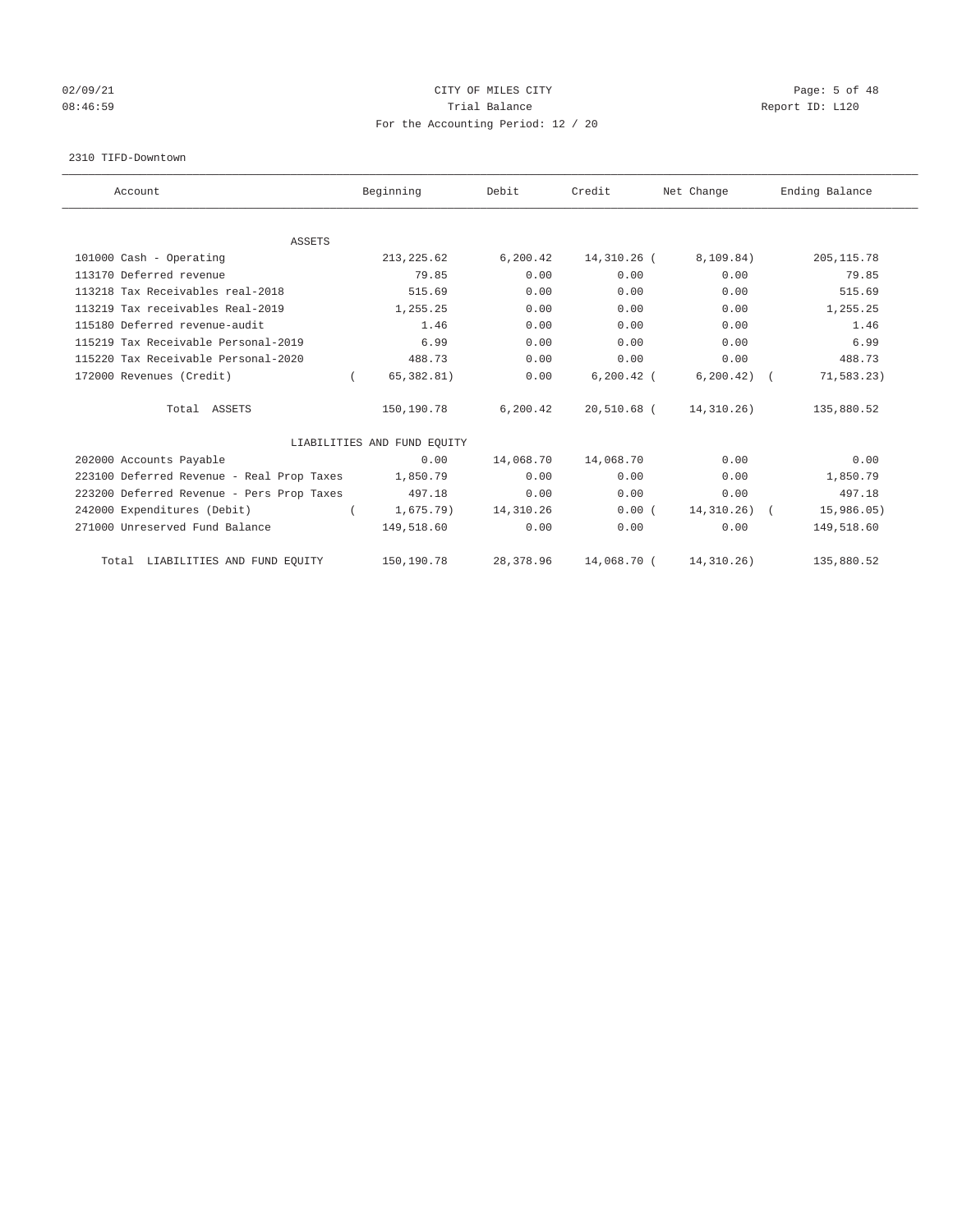# 02/09/21 CITY OF MILES CITY CHARGES CONTROLLER Page: 6 of 48 08:46:59 Trial Balance Report ID: L120 For the Accounting Period: 12 / 20

2350 Local Government/Study Commission

| Account                              | Beginning                   | Debit | Credit | Net Change | Ending Balance |
|--------------------------------------|-----------------------------|-------|--------|------------|----------------|
| ASSETS                               |                             |       |        |            |                |
| 101000 Cash - Operating              | 0.47                        | 0.00  | 0.00   | 0.00       | 0.47           |
| ASSETS<br>Total                      | 0.47                        | 0.00  | 0.00   | 0.00       | 0.47           |
|                                      | LIABILITIES AND FUND EQUITY |       |        |            |                |
| 271000 Unreserved Fund Balance       | 0.47                        | 0.00  | 0.00   | 0.00       | 0.47           |
| Total<br>LIABILITIES AND FUND EQUITY | 0.47                        | 0.00  | 0.00   | 0.00       | 0.47           |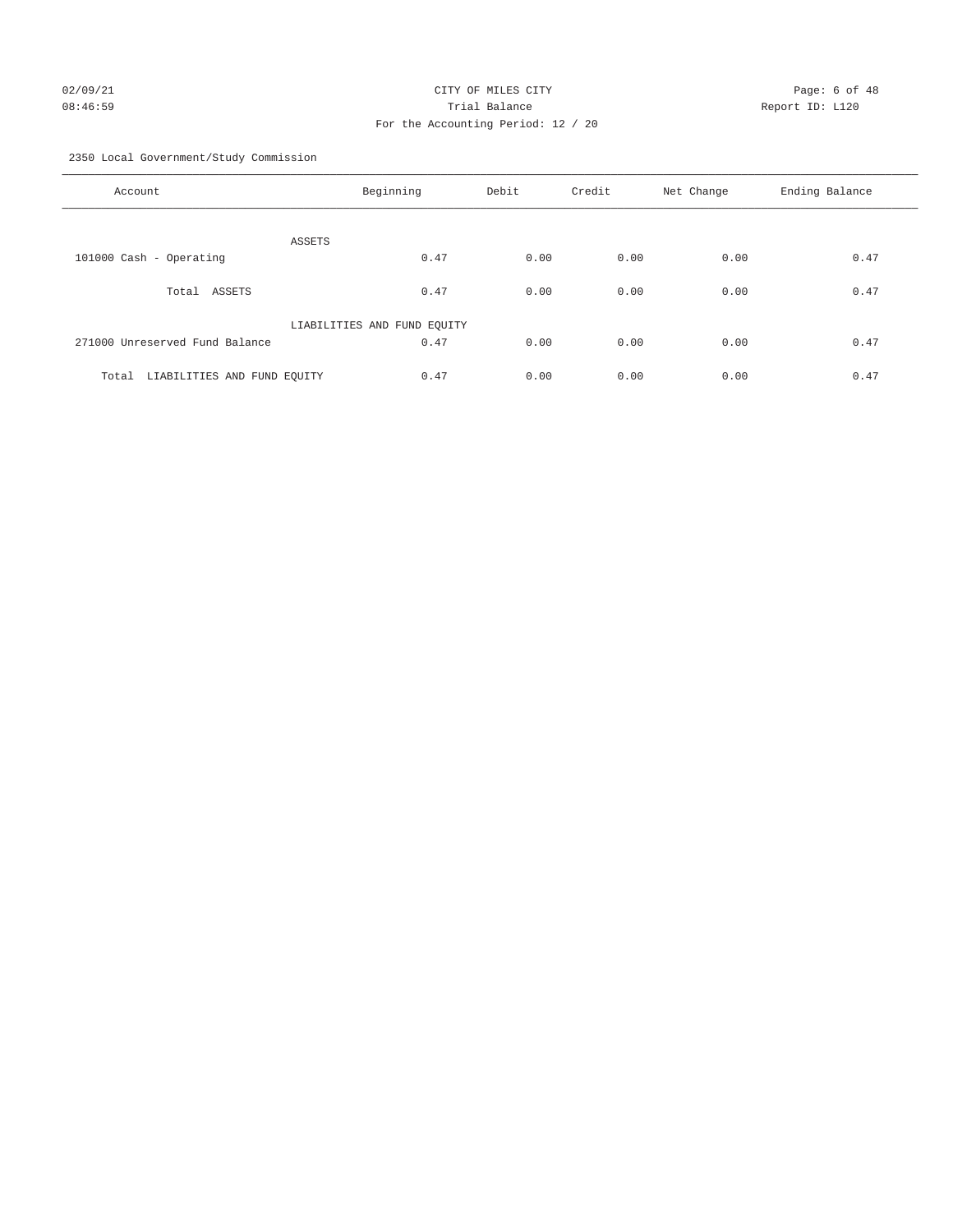# 02/09/21 CITY OF MILES CITY CHECK CITY CONTROL Page: 7 of 48 08:46:59 Report ID: L120 For the Accounting Period: 12 / 20

2372 Permissive Medical Levy

| Account                                   | Beginning                   | Debit  | Credit    | Net Change  | Ending Balance |
|-------------------------------------------|-----------------------------|--------|-----------|-------------|----------------|
|                                           |                             |        |           |             |                |
| ASSETS                                    |                             |        |           |             |                |
| 101000 Cash - Operating                   | 22,831.81                   | 174.96 | 0.00      | 174.96      | 23,006.77      |
| 113216 Tax Receivables real-2016          | $47.22$ )                   | 0.00   | 0.00      | 0.00        | 47.22)         |
| 113217 Tax receivables real-2017          | 54.92)                      | 0.00   | 0.00      | 0.00        | 54.92)         |
| 113218 Tax Receivables real-2018          | 930.21                      | 0.00   | $63.61$ ( | 63.61)      | 866.60         |
| 113219 Tax receivables Real-2019          | 1,074.76                    | 0.00   | 36.70(    | 36.70)      | 1,038.06       |
| 115219 Tax Receivable Personal-2019       | 80.30                       | 0.00   | $8.08$ (  | 8.08)       | 72.22          |
| 115220 Tax Receivable Personal-2020       | 180.09                      | 0.00   | $47.39$ ( | $47.39$ )   | 132.70         |
| 172000 Revenues (Credit)                  | 3,732.64)                   | 0.00   | 174.96 (  | $174.96)$ ( | 3,907.60)      |
| Total ASSETS                              | 21,262.39                   | 174.96 | 330.74 (  | 155.78)     | 21,106.61      |
|                                           | LIABILITIES AND FUND EQUITY |        |           |             |                |
| 223100 Deferred Revenue - Real Prop Taxes | 1,902.83                    | 100.31 | 0.00(     | 100.31)     | 1,802.52       |
| 223200 Deferred Revenue - Pers Prop Taxes | 260.39                      | 55.47  | 0.00(     | 55.47)      | 204.92         |
| 271000 Unreserved Fund Balance            | 19,099.17                   | 0.00   | 0.00      | 0.00        | 19,099.17      |
| Total LIABILITIES AND FUND EQUITY         | 21, 262.39                  | 155.78 | 0.00(     | 155.78)     | 21,106.61      |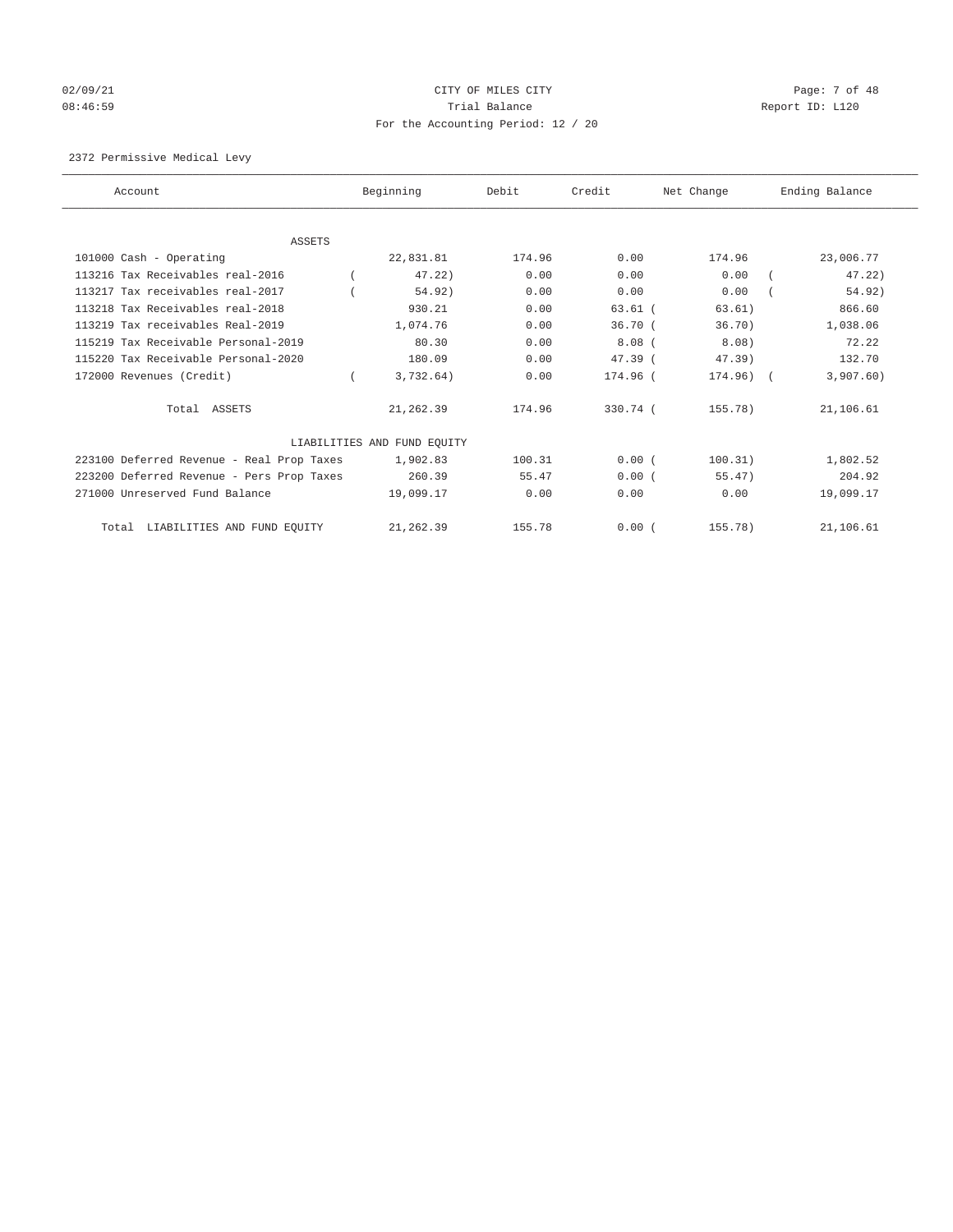## 02/09/21 CITY OF MILES CITY CHARGES CONTROLLER Page: 8 of 48 08:46:59 Report ID: L120 For the Accounting Period: 12 / 20

## 2390 DRUG FORFEITURE

| Account                              | Beginning                   | Debit | Credit | Net Change | Ending Balance |
|--------------------------------------|-----------------------------|-------|--------|------------|----------------|
|                                      |                             |       |        |            |                |
| ASSETS                               |                             |       |        |            |                |
| 101000 Cash - Operating              | 4,552.42                    | 0.00  | 0.00   | 0.00       | 4,552.42       |
| 172000 Revenues (Credit)             | 2, 152, 42)                 | 0.00  | 0.00   | 0.00       | 2,152.42)      |
| Total ASSETS                         | 2,400.00                    | 0.00  | 0.00   | 0.00       | 2,400.00       |
|                                      | LIABILITIES AND FUND EQUITY |       |        |            |                |
| 271000 Unreserved Fund Balance       | 2,400.00                    | 0.00  | 0.00   | 0.00       | 2,400.00       |
| LIABILITIES AND FUND EQUITY<br>Total | 2,400.00                    | 0.00  | 0.00   | 0.00       | 2,400.00       |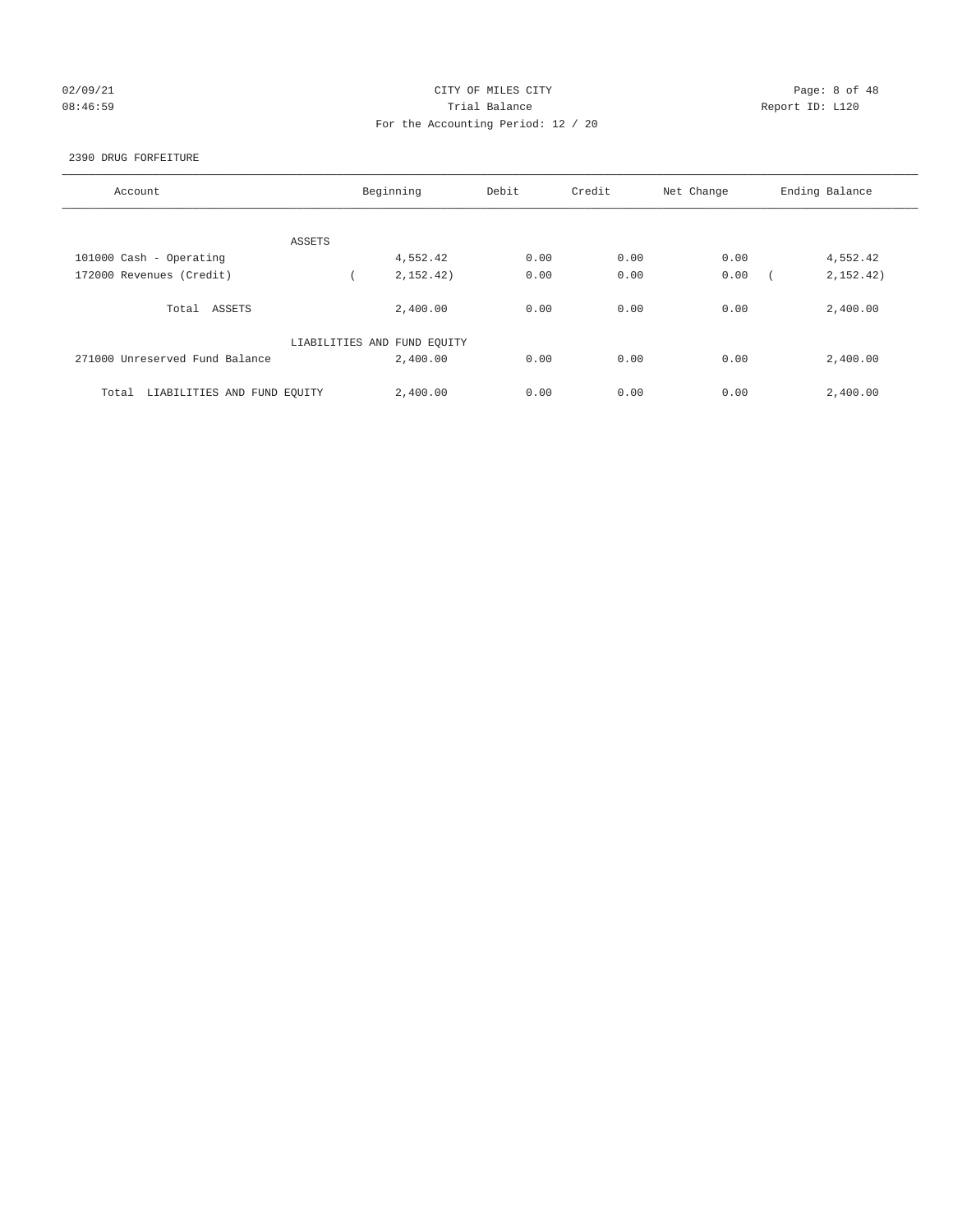## 02/09/21 Page: 9 of 48 08:46:59 Report ID: L120 For the Accounting Period: 12 / 20

## 2394 BUILDING CODE ENFORCEMENT

| Account                              | Beginning                   | Debit    | Credit       | Net Change   | Ending Balance           |
|--------------------------------------|-----------------------------|----------|--------------|--------------|--------------------------|
|                                      |                             |          |              |              |                          |
| ASSETS                               |                             |          |              |              |                          |
| 101000 Cash - Operating              | 106,596.99                  | 2,150.00 | $2,614.13$ ( | 464.13)      | 106,132.86               |
| 172000 Revenues (Credit)             | 49,297.14)                  | 0.00     | $2,150.00$ ( | $2,150.00$ ( | 51, 447.14)              |
| Total ASSETS                         | 57,299.85                   | 2,150.00 | $4.764.13$ ( | 2,614.13)    | 54,685.72                |
|                                      | LIABILITIES AND FUND EQUITY |          |              |              |                          |
| 202000 Accounts Payable              | 0.00                        | 434.54   | 434.54       | 0.00         | 0.00                     |
| 242000 Expenditures (Debit)          | 53, 120.36)                 | 2,614.13 | 0.00(        | 2,614.13)    | 55,734.49)<br>$\sqrt{2}$ |
| 271000 Unreserved Fund Balance       | 110,420.21                  | 0.00     | 0.00         | 0.00         | 110,420.21               |
| LIABILITIES AND FUND EQUITY<br>Total | 57,299.85                   | 3,048.67 | 434.54 (     | 2,614.13)    | 54,685.72                |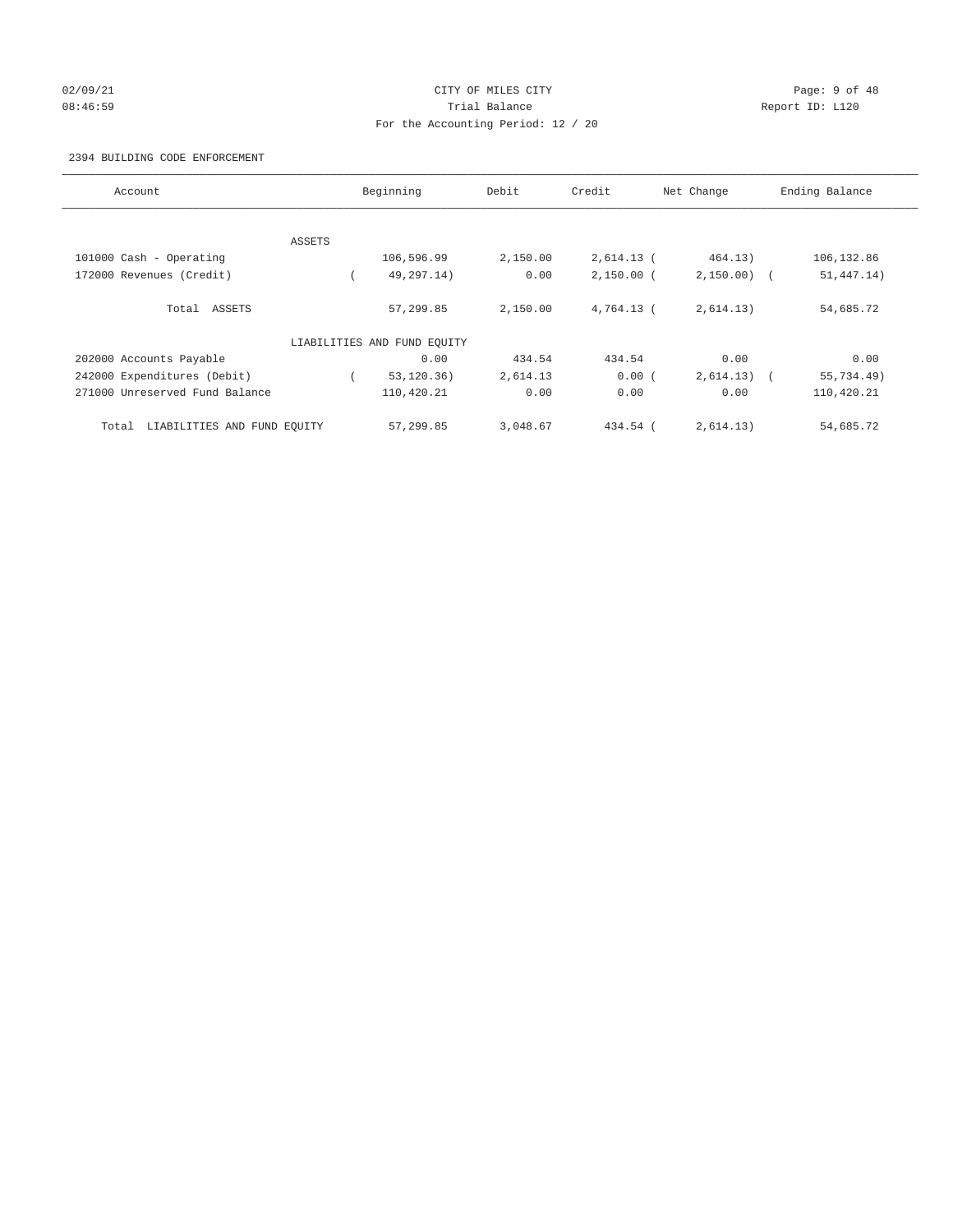# 02/09/21 CITY OF MILES CITY CHECK CITY CHECK CONTROL Page: 10 of 48 08:46:59 Report ID: L120 For the Accounting Period: 12 / 20

2400 LTG M D#165-(Gen City)

| Account                                    | Beginning                   | Debit      | Credit       | Net Change       | Ending Balance |
|--------------------------------------------|-----------------------------|------------|--------------|------------------|----------------|
|                                            |                             |            |              |                  |                |
| <b>ASSETS</b>                              |                             |            |              |                  |                |
| 101000 Cash - Operating                    | 111,332.53                  | 9,137.65   | 13,137.67 (  | 4,000.02)        | 107,332.51     |
| 118140 Special Assessments Receivables-201 | 39.03                       | 0.00       | 0.00         | 0.00             | 39.03          |
| 118150 Special Assessments Receivables-201 | 40.74                       | 0.00       | 0.00         | 0.00             | 40.74          |
| 118160 Special Assessments Receivables-201 | 85.14                       | 0.00       | 0.00         | 0.00             | 85.14          |
| 118170 Special Assessments Receivables-201 | 698.70                      | 0.00       | 0.00         | 0.00             | 698.70         |
| 118180 Special Assessments Received-2018   | 1,589.69                    | 0.00       | $18.89$ (    | 18.89)           | 1,570.80       |
| 118190 Special Assessments Receivables-201 | 1,423.98                    | 0.00       | 30.93(       | 30.93)           | 1,393.05       |
| 118200 Special Assmts Receivable 2000      | 75,530.80                   | 0.00       | 8,946.84 (   | 8,946.84)        | 66,583.96      |
| 172000 Revenues (Credit)                   | 91, 311. 22)<br>$\left($    | 0.00       | $9,137.65$ ( | $9,137.65$ (     | 100,448.87)    |
| Total ASSETS                               | 99,429.39                   | 9,137.65   | 31,271.98 (  | 22, 134. 33)     | 77,295.06      |
|                                            | LIABILITIES AND FUND EQUITY |            |              |                  |                |
| 202000 Accounts Payable                    | 0.00                        | 13, 137.67 | 13,137.67    | 0.00             | 0.00           |
| 223000 Deferred Revenue/Uncollected Taxes  | 79,408.08                   | 8,996.66   | 0.00(        | 8,996.66)        | 70, 411.42     |
| 242000 Expenditures (Debit)                | 64,760.21)                  | 13, 137.67 | 0.00(        | $13, 137.67$ ) ( | 77,897.88)     |
| 271000 Unreserved Fund Balance             | 84,781.52                   | 0.00       | 0.00         | 0.00             | 84,781.52      |
| Total LIABILITIES AND FUND EQUITY          | 99,429.39                   | 35, 272.00 | 13, 137.67 ( | 22, 134.33)      | 77,295.06      |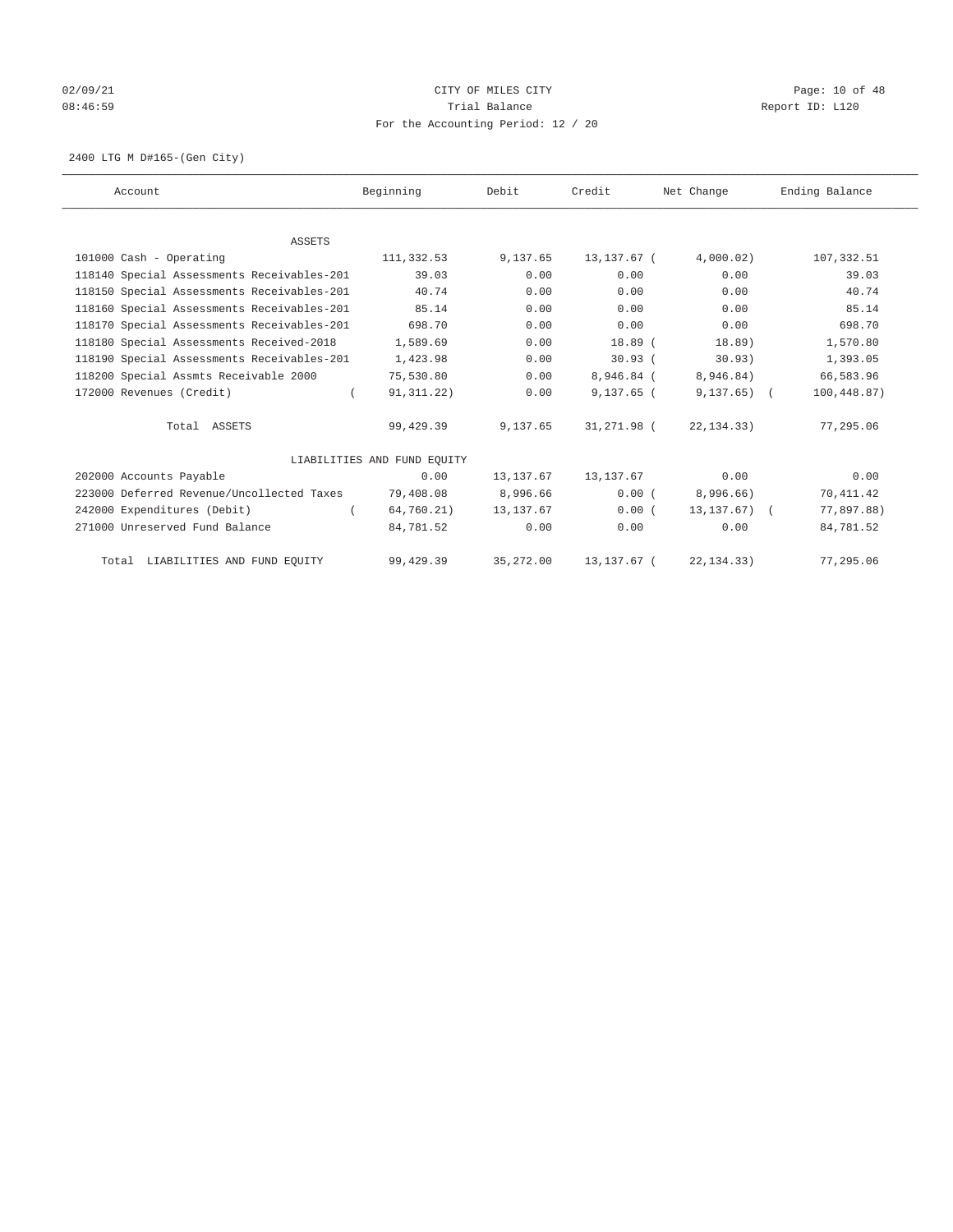# 02/09/21 CITY OF MILES CITY CHECK CONTROL Page: 11 of 48 08:46:59 Report ID: L120 For the Accounting Period: 12 / 20

## 2420 LTG M D#167-(MilesAddn Etc)

| Account                                    | Beginning                   | Debit    | Credit       | Net Change   | Ending Balance |
|--------------------------------------------|-----------------------------|----------|--------------|--------------|----------------|
|                                            |                             |          |              |              |                |
| ASSETS                                     |                             |          |              |              |                |
| 101000 Cash - Operating                    | 21,266.58                   | 1,038.23 | 1,661.70 (   | 623.47)      | 20,643.11      |
| 118170 Special Assessments Receivables-201 | 0.04                        | 0.00     | 0.00         | 0.00         | 0.04           |
| 118180 Special Assessments Received-2018   | 223.90                      | 0.00     | 157.72 (     | 157.72)      | 66.18          |
| 118190 Special Assessments Receivables-201 | 189.80                      | 0.00     | 0.00         | 0.00         | 189.80         |
| 118200 Special Assmts Receivable 2000      | 7,635.02                    | 0.00     | 841.64 (     | 841.64)      | 6,793.38       |
| 172000 Revenues (Credit)                   | 8,581.40)                   | 0.00     | $1,038.23$ ( | $1,038.23$ ( | 9,619.63)      |
| Total ASSETS                               | 20,733.94                   | 1,038.23 | $3.699.29$ ( | 2,661.06)    | 18,072.88      |
|                                            | LIABILITIES AND FUND EOUITY |          |              |              |                |
| 202000 Accounts Payable                    | 0.00                        | 1,661.70 | 1,661.70     | 0.00         | 0.00           |
| 223000 Deferred Revenue/Uncollected Taxes  | 8,048.76                    | 999.36   | 0.00(        | 999.36)      | 7,049.40       |
| 242000 Expenditures (Debit)                | 9,036.48)                   | 1,661.70 | 0.00(        | $1,661.70$ ( | 10,698.18)     |
| 271000 Unreserved Fund Balance             | 21,721.66                   | 0.00     | 0.00         | 0.00         | 21,721.66      |
| Total LIABILITIES AND FUND EOUITY          | 20,733.94                   | 4,322.76 | 1,661.70 (   | 2,661.06)    | 18,072.88      |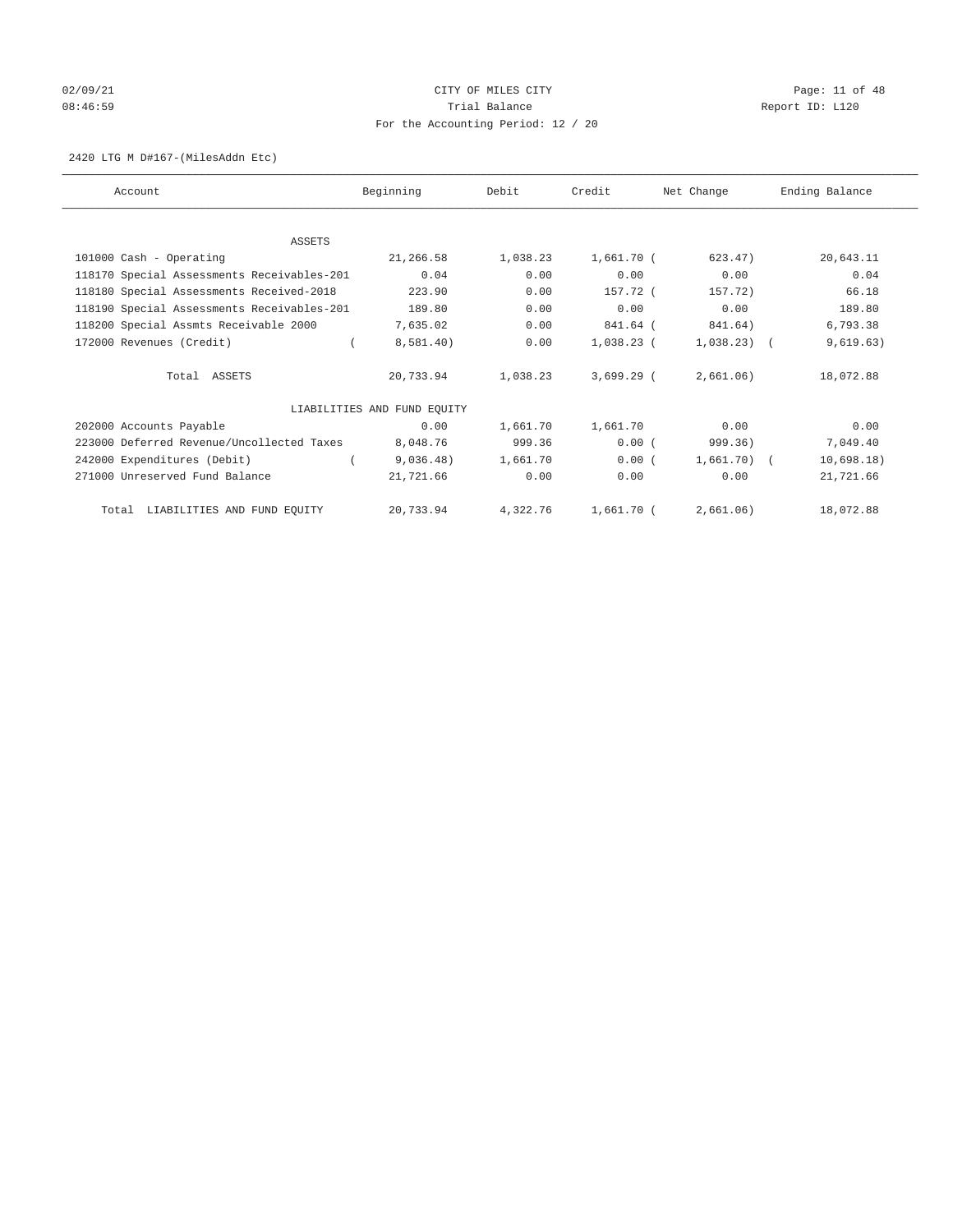# 02/09/21 CITY OF MILES CITY CHECK CONTROL Page: 12 of 48 08:46:59 Report ID: L120 For the Accounting Period: 12 / 20

2430 LTG M D#171-(Balsam Est)

| Account                                   | Beginning                   | Debit  | Credit     | Net Change   | Ending Balance |
|-------------------------------------------|-----------------------------|--------|------------|--------------|----------------|
| <b>ASSETS</b>                             |                             |        |            |              |                |
| 101000 Cash - Operating                   | 1,802.09                    | 200.92 | 178.25     | 22.67        | 1,824.76       |
| 118200 Special Assmts Receivable 2000     | 2,232.06                    | 0.00   | 198.50 (   | 198.50)      | 2,033.56       |
| 172000 Revenues (Credit)                  | 2,501.94)                   | 0.00   | $200.92$ ( | $200.92)$ (  | 2,702.86)      |
| Total ASSETS                              | 1,532.21                    | 200.92 | 577.67 (   | 376.75)      | 1,155.46       |
|                                           | LIABILITIES AND FUND EQUITY |        |            |              |                |
| 202000 Accounts Payable                   | 0.00                        | 178.25 | 178.25     | 0.00         | 0.00           |
| 223000 Deferred Revenue/Uncollected Taxes | 2,232.06                    | 198.50 | 0.00(      | 198.50)      | 2,033.56       |
| 242000 Expenditures (Debit)               | 4,966.15)                   | 178.25 | 0.00(      | $178.25$ ) ( | 5, 144.40)     |
| 271000 Unreserved Fund Balance            | 4,266.30                    | 0.00   | 0.00       | 0.00         | 4,266.30       |
| LIABILITIES AND FUND EQUITY<br>Total      | 1,532.21                    | 555.00 | $178.25$ ( | 376.75)      | 1,155.46       |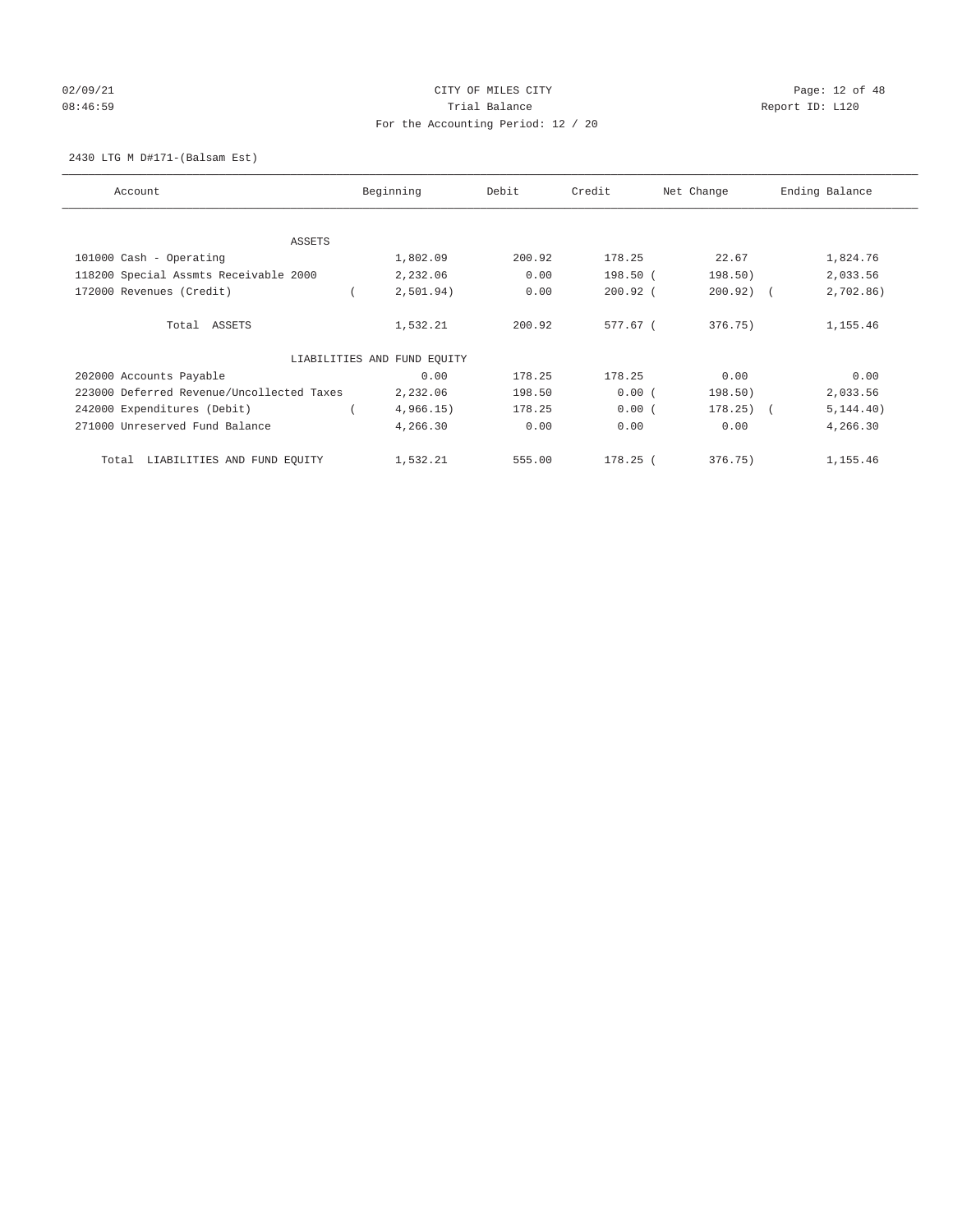# 02/09/21 CITY OF MILES CITY CHECK CITY CHECK CONTROL Page: 13 of 48 08:46:59 Report ID: L120 For the Accounting Period: 12 / 20

2440 LTG M D#172-(Main Str)

| Account                                   | Beginning                   | Debit    | Credit       | Net Change   | Ending Balance |
|-------------------------------------------|-----------------------------|----------|--------------|--------------|----------------|
| ASSETS                                    |                             |          |              |              |                |
| 101000 Cash - Operating                   | 13,846.09                   | 1,226.61 | $2,429.90$ ( | 1, 203.29    | 12,642.80      |
| 118200 Special Assmts Receivable 2000     | 12,790.17                   | 0.00     | $1,209.49$ ( | 1, 209.49)   | 11,580.68      |
| 172000 Revenues (Credit)                  | 18,033.07)                  | 0.00     | $1,226.61$ ( | $1,226.61$ ( | 19,259.68)     |
| Total ASSETS                              | 8,603.19                    | 1,226.61 | 4,866.00 (   | 3,639.39)    | 4,963.80       |
|                                           | LIABILITIES AND FUND EQUITY |          |              |              |                |
| 202000 Accounts Payable                   | 0.00                        | 2,429.90 | 2,429.90     | 0.00         | 0.00           |
| 223000 Deferred Revenue/Uncollected Taxes | 12,790.17                   | 1,209.49 | 0.00(        | 1, 209.49)   | 11,580.68      |
| 242000 Expenditures (Debit)               | 13, 554.44)                 | 2,429.90 | 0.00(        | $2,429.90$ ( | 15,984.34)     |
| 271000 Unreserved Fund Balance            | 9,367.46                    | 0.00     | 0.00         | 0.00         | 9,367.46       |
| LIABILITIES AND FUND EQUITY<br>Total      | 8,603.19                    | 6,069.29 | 2,429.90 (   | 3,639.39)    | 4,963.80       |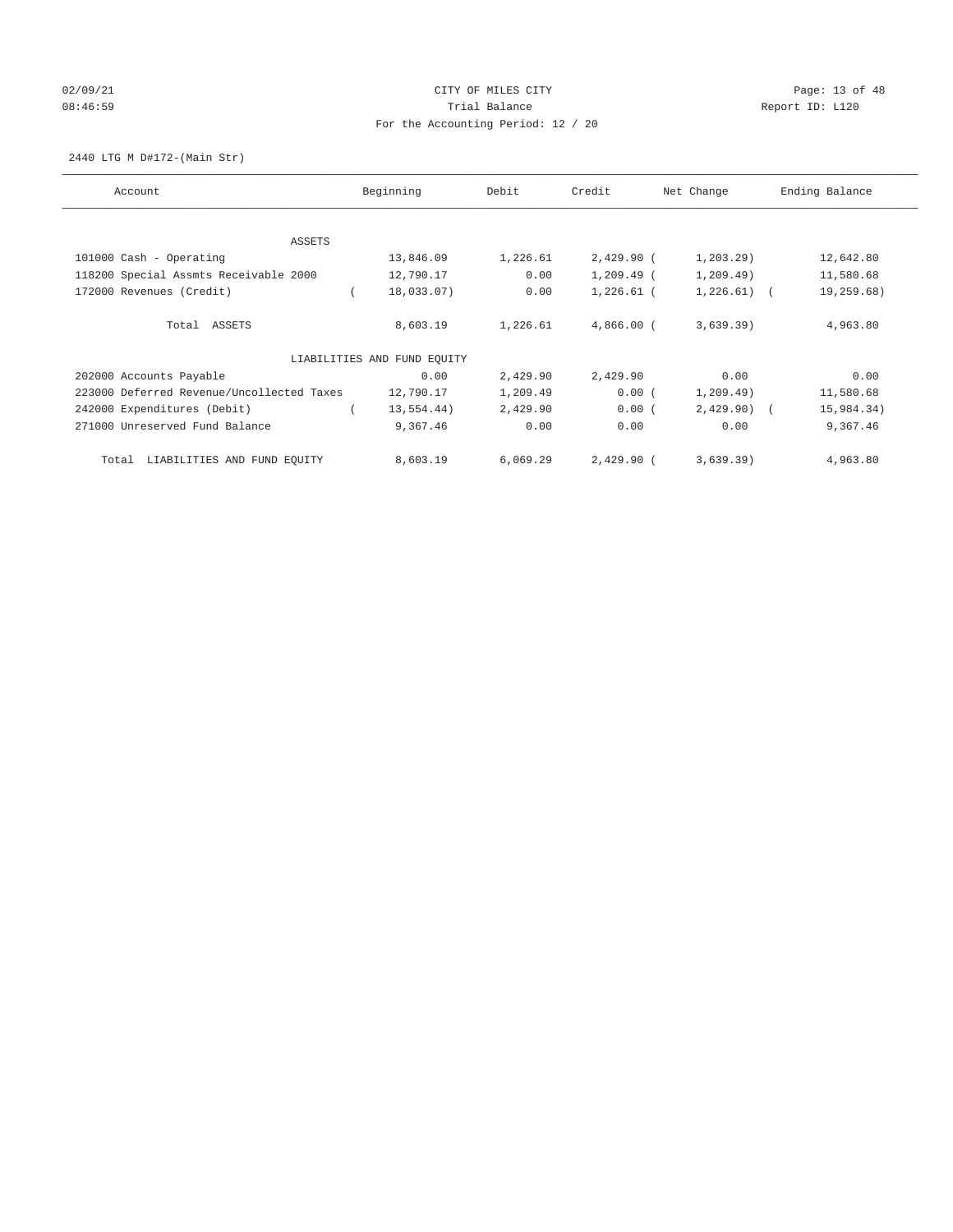# 02/09/21 CITY OF MILES CITY CHECK CONTROL Page: 14 of 48 08:46:59 Report ID: L120 For the Accounting Period: 12 / 20

2450 LTG M D#195-(SG-Trico)

| Account                                   | Beginning                   | Debit    | Credit     | Net Change   | Ending Balance |
|-------------------------------------------|-----------------------------|----------|------------|--------------|----------------|
| ASSETS                                    |                             |          |            |              |                |
| 101000 Cash - Operating                   | 3,567.05                    | 20.87    | $525.00$ ( | 504.13)      | 3,062.92       |
| 118200 Special Assmts Receivable 2000     | 1,357.82                    | 0.00     | 17.86 (    | 17.86)       | 1,339.96       |
| 172000 Revenues (Credit)                  | 1,841.34)                   | 0.00     | $20.87$ (  | $20.87$ ) (  | 1,862.21)      |
| Total ASSETS                              | 3,083.53                    | 20.87    | 563.73 (   | 542.86)      | 2,540.67       |
|                                           | LIABILITIES AND FUND EQUITY |          |            |              |                |
| 202000 Accounts Payable                   | 0.00                        | 525.00   | 525.00     | 0.00         | 0.00           |
| 223000 Deferred Revenue/Uncollected Taxes | 1,357.82                    | 17.86    | 0.00(      | 17.86)       | 1,339.96       |
| 242000 Expenditures (Debit)               | 3,501.84)                   | 525.00   | 0.00(      | $525.00$ ) ( | 4,026.84)      |
| 271000 Unreserved Fund Balance            | 5,227.55                    | 0.00     | 0.00       | 0.00         | 5,227.55       |
| LIABILITIES AND FUND EQUITY<br>Total      | 3,083.53                    | 1,067.86 | $525.00$ ( | 542.86)      | 2,540.67       |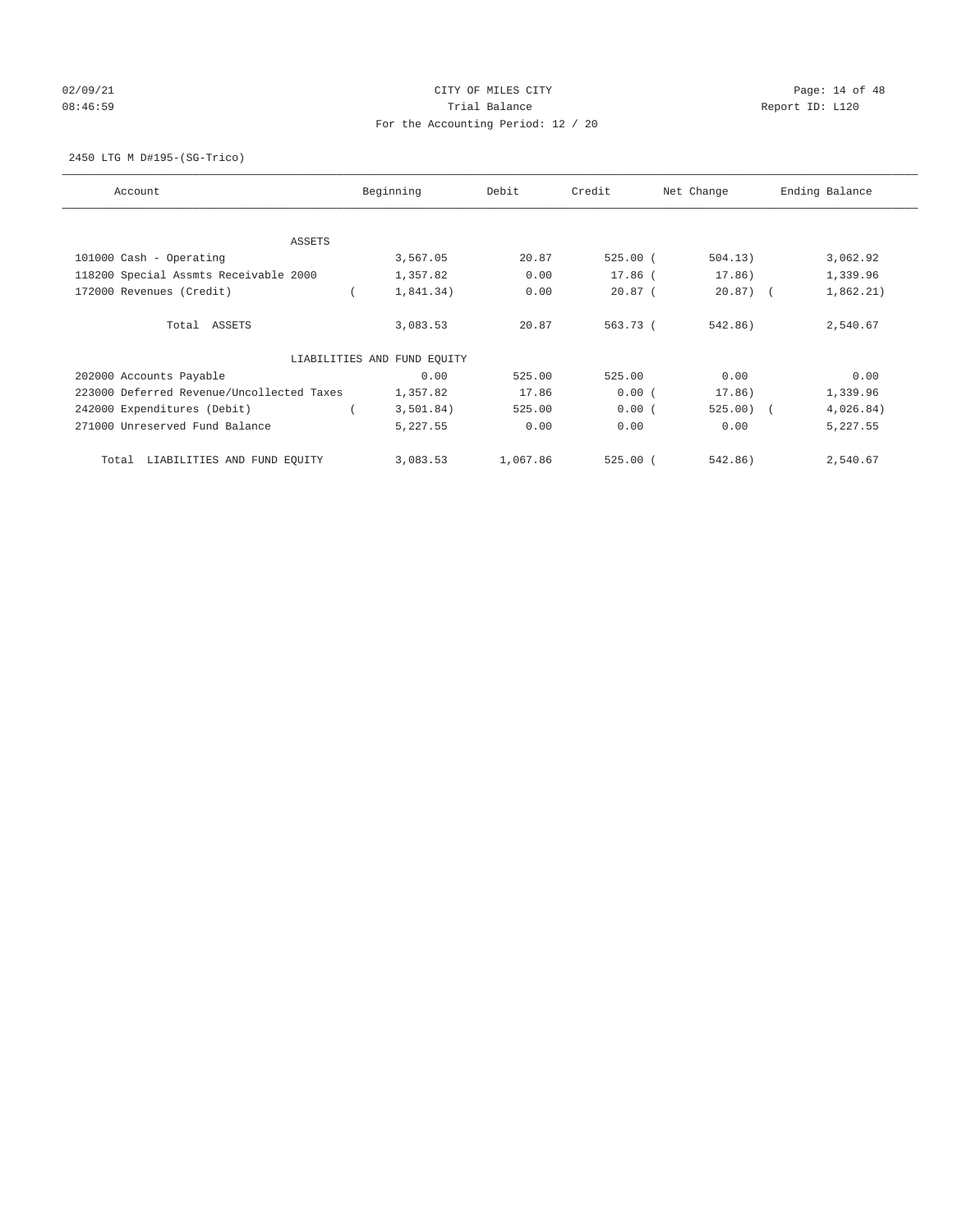# 02/09/21 CITY OF MILES CITY CHECK CITY CHECK CONTROL Page: 15 of 48 08:46:59 Report ID: L120 For the Accounting Period: 12 / 20

2470 LTG M D#202-(SG-MDU&NV)

| Account                                    | Beginning                   | Debit    | Credit     | Net Change  | Ending Balance          |
|--------------------------------------------|-----------------------------|----------|------------|-------------|-------------------------|
| <b>ASSETS</b>                              |                             |          |            |             |                         |
| 101000 Cash - Operating                    | 5,066.52                    | 280.92   | 451.80 (   | 170.88)     | 4,895.64                |
| 118180 Special Assessments Received-2018   | 131.04                      | 0.00     | $32.76$ (  | 32.76)      | 98.28                   |
| 118190 Special Assessments Receivables-201 | 212.22                      | 0.00     | $70.74$ (  | 70.74)      | 141.48                  |
| 118200 Special Assmts Receivable 2000      | 2,706.07                    | 0.00     | $158.43$ ( | 158.43)     | 2,547.64                |
| 172000 Revenues (Credit)                   | 3, 170.89)                  | 0.00     | 280.92 (   | $280.92)$ ( | 3,451.81)               |
| Total ASSETS                               | 4,944.96                    | 280.92   | 994.65 (   | 713.73)     | 4,231.23                |
|                                            | LIABILITIES AND FUND EQUITY |          |            |             |                         |
| 202000 Accounts Payable                    | 0.00                        | 451.80   | 451.80     | 0.00        | 0.00                    |
| 223000 Deferred Revenue/Uncollected Taxes  | 3,049.33                    | 261.93   | 0.00(      | 261.93)     | 2,787.40                |
| 242000 Expenditures (Debit)                | 3,202.56)                   | 451.80   | 0.00(      | 451.80)     | 3,654.36)<br>$\sqrt{2}$ |
| 271000 Unreserved Fund Balance             | 5,098.19                    | 0.00     | 0.00       | 0.00        | 5,098.19                |
| LIABILITIES AND FUND EQUITY<br>Total       | 4,944.96                    | 1,165.53 | 451.80 (   | 713.73)     | 4,231.23                |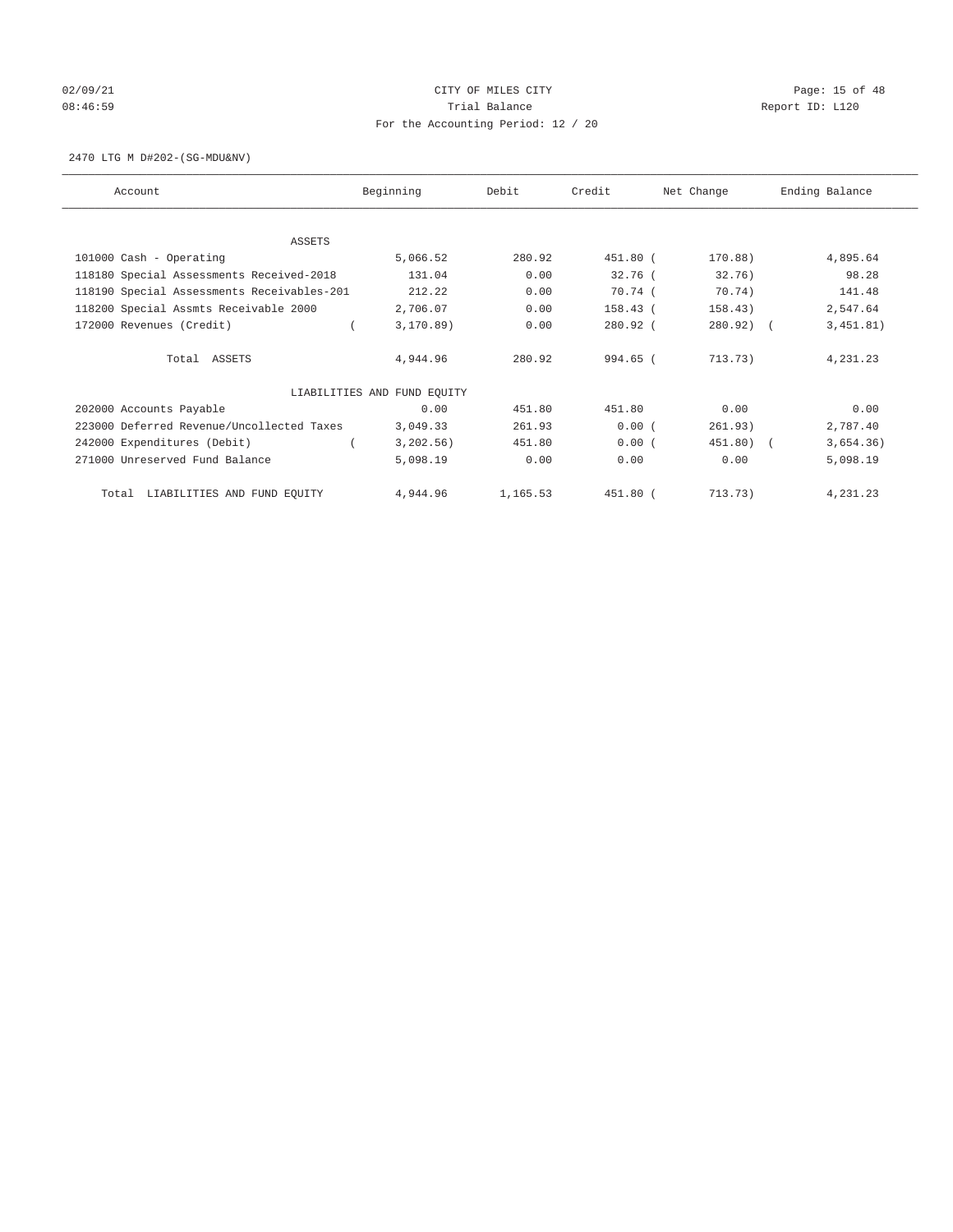# 02/09/21 CITY OF MILES CITY CHECK CONTROL Page: 16 of 48 08:46:59 Report ID: L120 For the Accounting Period: 12 / 20

## 2480 LTG M M#173-(Milestown Estates)

| Account                                   | Beginning                   | Debit  | Credit     | Net Change            | Ending Balance |
|-------------------------------------------|-----------------------------|--------|------------|-----------------------|----------------|
|                                           |                             |        |            |                       |                |
| <b>ASSETS</b>                             |                             |        |            |                       |                |
| 101000 Cash - Operating                   | 1,167.08                    | 282.98 | $313.47$ ( | 30.49                 | 1,136.59       |
| 118200 Special Assmts Receivable 2000     | 1,285.93                    | 0.00   | $280.68$ ( | 280.68)               | 1,005.25       |
| 172000 Revenues (Credit)                  | 1,990.07)                   | 0.00   | $282.98$ ( | $282.98$ (            | 2, 273.05)     |
| Total ASSETS                              | 462.94                      | 282.98 | 877.13 (   | $594.15)$ (           | 131.21)        |
|                                           | LIABILITIES AND FUND EQUITY |        |            |                       |                |
| 202000 Accounts Payable                   | 0.00                        | 313.47 | 313.47     | 0.00                  | 0.00           |
| 223000 Deferred Revenue/Uncollected Taxes | 1,285.93                    | 280.68 | 0.00(      | 280.68)               | 1,005.25       |
| 242000 Expenditures (Debit)               | 1,931.07)                   | 313.47 | 0.00(      | 313.47)<br>$\sqrt{2}$ | 2, 244.54)     |
| 271000 Unreserved Fund Balance            | 1,108.08                    | 0.00   | 0.00       | 0.00                  | 1,108.08       |
| LIABILITIES AND FUND EQUITY<br>Total      | 462.94                      | 907.62 | $313.47$ ( | 594.15)<br>$\sqrt{2}$ | 131.21)        |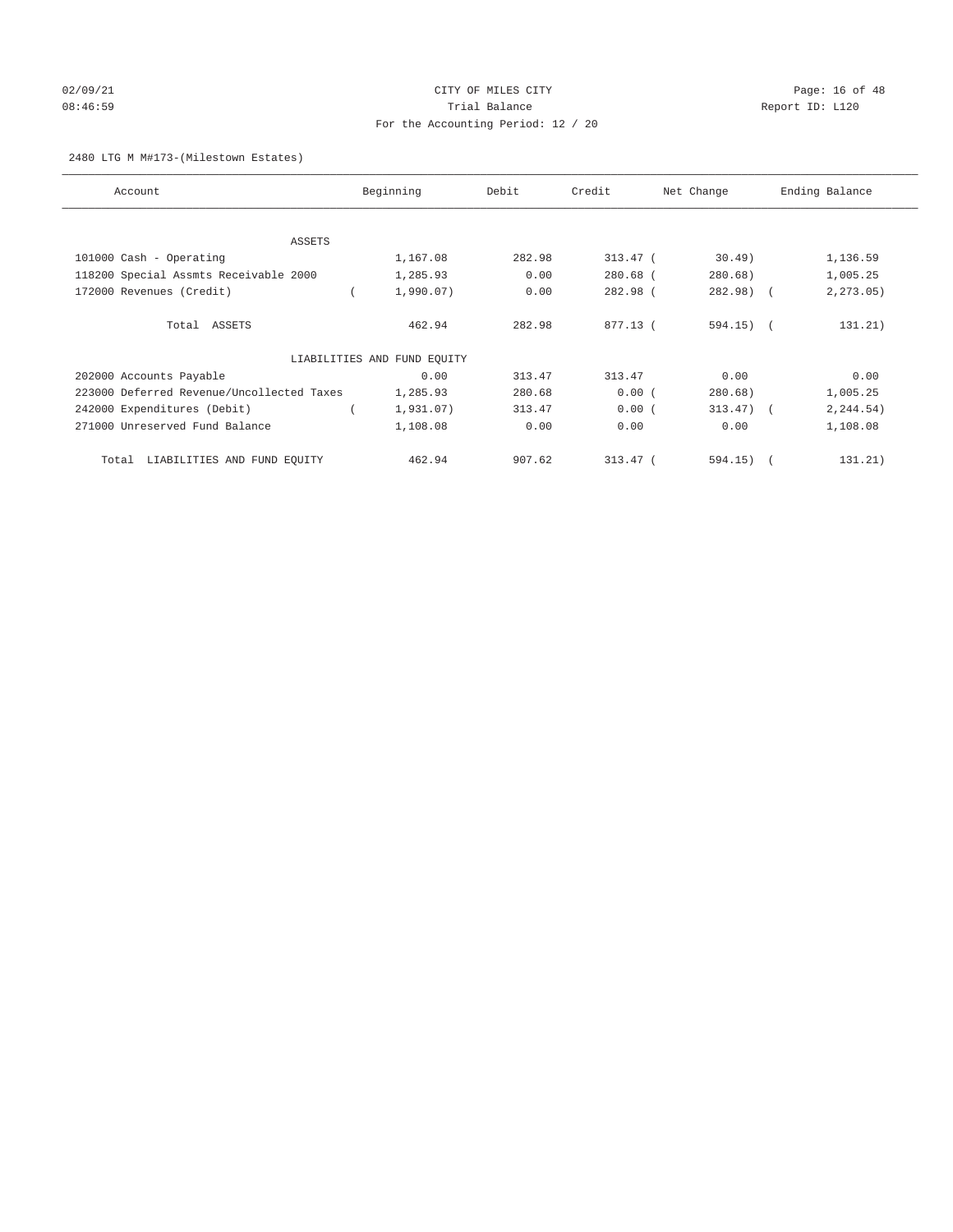# 02/09/21 CITY OF MILES CITY CHECK CITY CHECK CONTROL Page: 17 of 48 08:46:59 Report ID: L120 For the Accounting Period: 12 / 20

2510 STR MAINT DIST #204

| Account                                    | Beginning                   | Debit       | Credit                    | Net Change     | Ending Balance |
|--------------------------------------------|-----------------------------|-------------|---------------------------|----------------|----------------|
|                                            |                             |             |                           |                |                |
| <b>ASSETS</b>                              |                             |             |                           |                |                |
| 101000 Cash - Operating                    | 152,076.58)                 | 703,877.30  | 377,234.28                | 326,643.02     | 174,566.44     |
| 118130 Special Assessments Receivable 2013 | 32.59                       | 0.00        | 0.00                      | 0.00           | 32.59          |
| 118140 Special Assessments Receivables-201 | 31.99                       | 0.00        | 0.00                      | 0.00           | 31.99          |
| 118150 Special Assessments Receivables-201 | 34.52                       | 0.00        | 0.00                      | 0.00           | 34.52          |
| 118160 Special Assessments Receivables-201 | 180.96                      | 0.00        | 0.00                      | 0.00           | 180.96         |
| 118170 Special Assessments Receivables-201 | 1,354.46                    | 0.00        | 0.00                      | 0.00           | 1,354.46       |
| 118180 Special Assessments Received-2018   | 7,886.18                    | 0.00        | $1,020.01$ (              | 1,020.01)      | 6,866.17       |
| 118190 Special Assessments Receivables-201 | 12,341.45                   | 0.00        | 868.85 (                  | 868.85)        | 11,472.60      |
| 118200 Special Assmts Receivable 2000      | 836, 925.57                 | 0.00        | 101,212.75 (              | 101, 212. 75)  | 735,712.82     |
| 132000 Due From Government (Short Term)    | 18,400.00                   | 0.00        | 0.00                      | 0.00           | 18,400.00      |
| 172000 Revenues (Credit)                   | 1,008,231.16)               | 0.00        | 703,877.30 (              | $703,877.30$ ( | 1,712,108.46)  |
| Total ASSETS                               | 283,120.02)                 |             | 703,877.30 1,184,213.19 ( | 480,335.89) (  | 763, 455.91)   |
|                                            | LIABILITIES AND FUND EQUITY |             |                           |                |                |
| 202000 Accounts Payable                    | 77,439.76                   | 234, 134.81 | 234,134.81                | 0.00           | 77,439.76      |
| 223000 Deferred Revenue/Uncollected Taxes  | 858,787.73                  | 103,101.61  | 0.00(                     | 103, 101.61)   | 755,686.12     |
| 242000 Expenditures (Debit)                | (1, 576, 507.63)            | 377, 234.28 | 0.00(                     | 377,234.28) (  | 1,953,741.91)  |
| 271000 Unreserved Fund Balance             | 357,160.12                  | 0.00        | 0.00                      | 0.00           | 357,160.12     |
| Total LIABILITIES AND FUND EOUITY          | 283,120.02)                 | 714,470.70  | 234,134.81 (              | 480,335.89)    | 763, 455.91)   |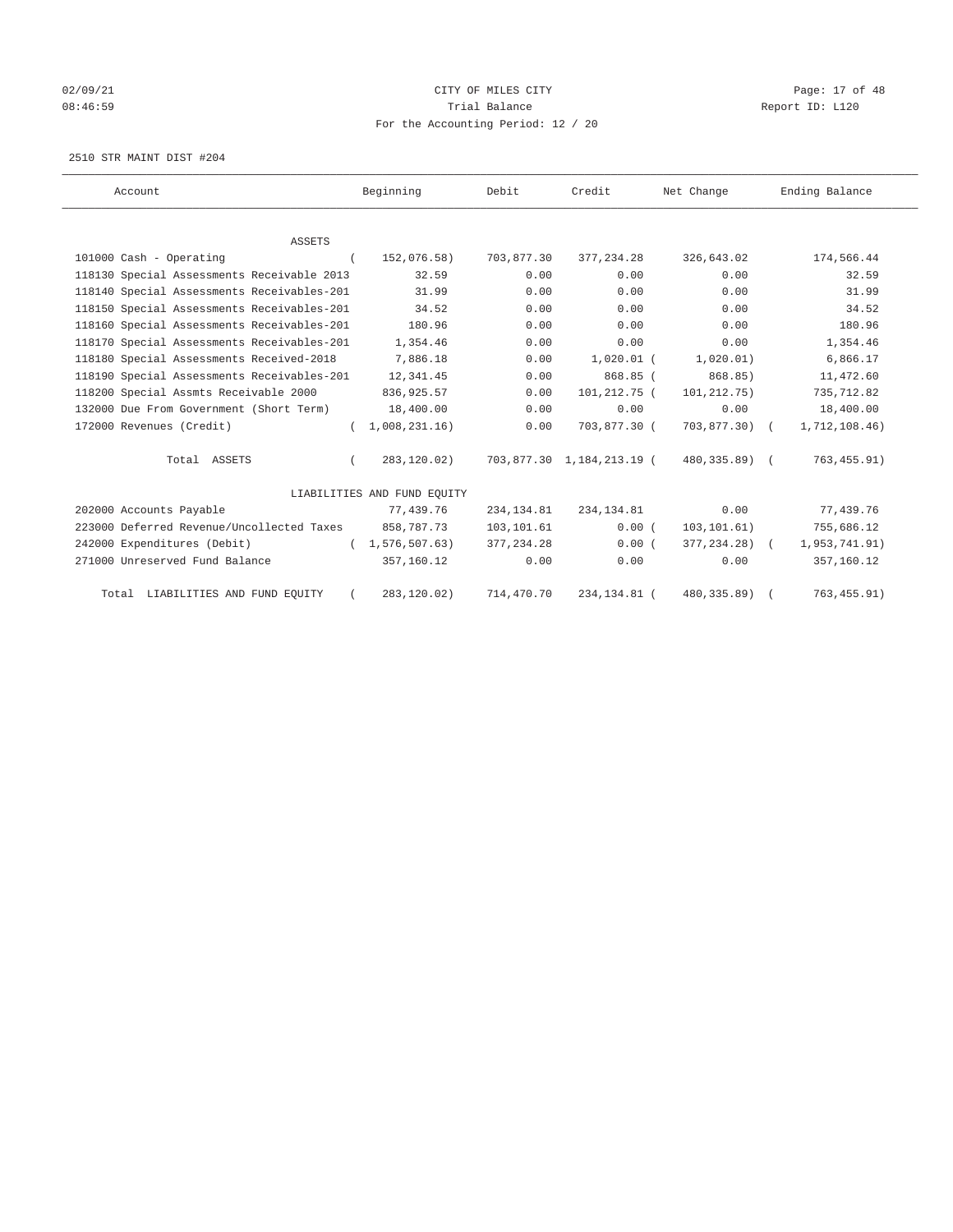# 02/09/21 CITY OF MILES CITY CHECK CITY CHECK CONTROL Page: 18 of 48 08:46:59 Report ID: L120 For the Accounting Period: 12 / 20

2520 STR MAINT DIST #205

| Account                                    | Beginning                   | Debit       | Credit       | Net Change      | Ending Balance |
|--------------------------------------------|-----------------------------|-------------|--------------|-----------------|----------------|
|                                            |                             |             |              |                 |                |
| <b>ASSETS</b>                              |                             |             |              |                 |                |
| 101000 Cash - Operating                    | 279,561.55                  | 14, 135. 24 | 18,105.04 (  | 3,969.80)       | 275,591.75     |
| 118140 Special Assessments Receivables-201 | 214.50                      | 0.00        | 0.00         | 0.00            | 214.50         |
| 118150 Special Assessments Receivables-201 | 210.08                      | 0.00        | 0.00         | 0.00            | 210.08         |
| 118160 Special Assessments Receivables-201 | 317.14                      | 0.00        | 0.00         | 0.00            | 317.14         |
| 118170 Special Assessments Receivables-201 | 1,646.90                    | 0.00        | 0.00         | 0.00            | 1,646.90       |
| 118180 Special Assessments Received-2018   | 4,516.35                    | 0.00        | 0.00         | 0.00            | 4,516.35       |
| 118190 Special Assessments Receivables-201 | 1,603.02                    | 0.00        | 0.00         | 0.00            | 1,603.02       |
| 118200 Special Assmts Receivable 2000      | 95, 325.55                  | 0.00        | 13,840.17 (  | 13,840.17)      | 81,485.38      |
| 132000 Due From Government (Short Term)    | 4,600.00                    | 0.00        | 0.00         | 0.00            | 4,600.00       |
| 172000 Revenues (Credit)                   | 119,887.10)                 | 0.00        | 14,135.24 (  | $14, 135, 24$ ( | 134,022.34)    |
| Total ASSETS                               | 268,107.99                  | 14, 135. 24 | 46,080.45 (  | 31,945.21)      | 236, 162. 78   |
|                                            | LIABILITIES AND FUND EQUITY |             |              |                 |                |
| 202000 Accounts Payable                    | 0.00                        | 3,021.62    | 3,021.62     | 0.00            | 0.00           |
| 223000 Deferred Revenue/Uncollected Taxes  | 103,833.38                  | 13,840.17   | 0.00(        | 13,840.17)      | 89,993.21      |
| 242000 Expenditures (Debit)                | 76, 213, 00)<br>$\left($    | 18,105.04   | 0.00(        | $18, 105.04)$ ( | 94, 318.04)    |
| 271000 Unreserved Fund Balance             | 240,487.61                  | 0.00        | 0.00         | 0.00            | 240, 487.61    |
| Total LIABILITIES AND FUND EOUITY          | 268,107.99                  | 34,966.83   | $3.021.62$ ( | 31, 945.21)     | 236, 162. 78   |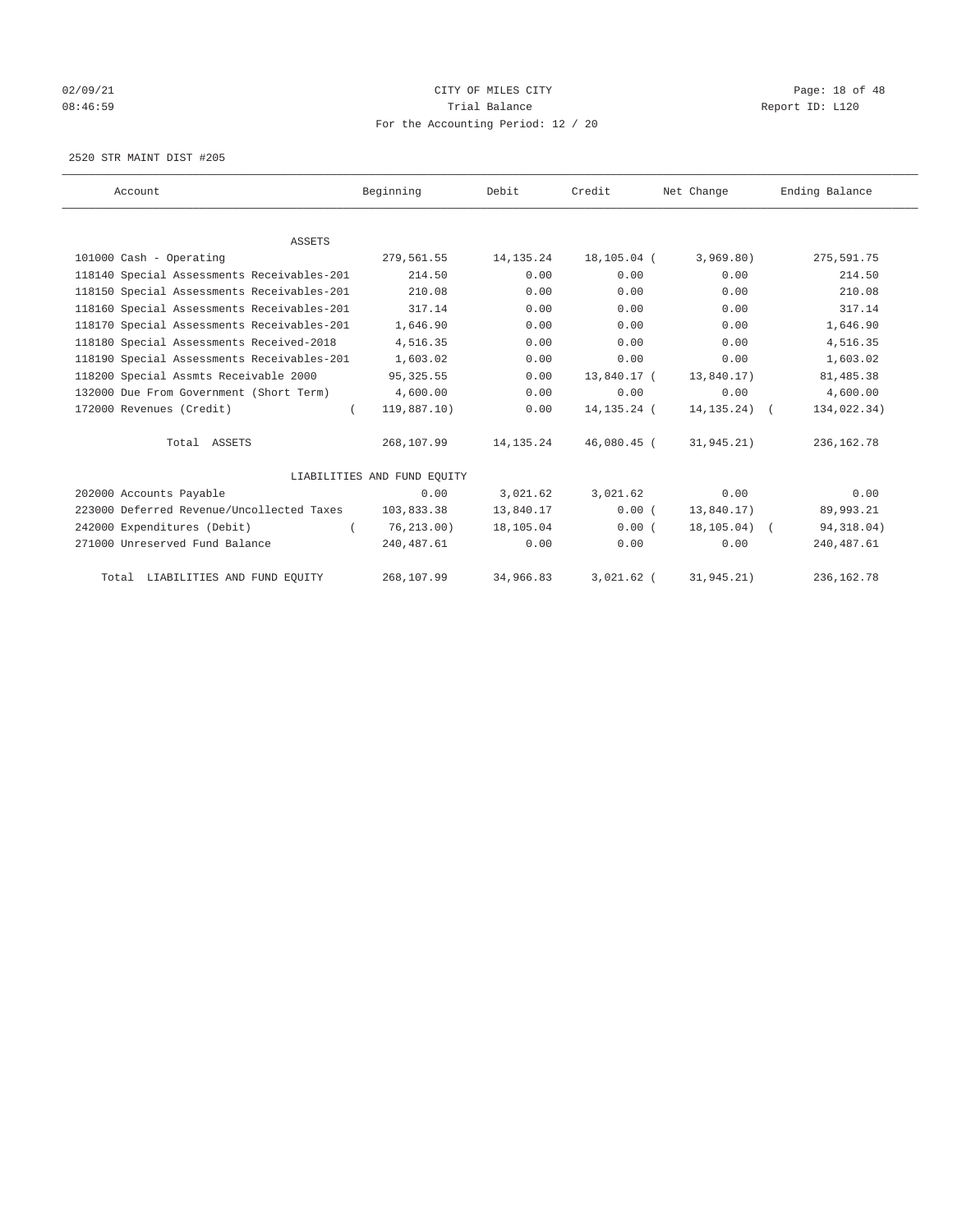# 02/09/21 CITY OF MILES CITY CHECK CITY CHECK CONTROL Page: 19 of 48 08:46:59 Report ID: L120 For the Accounting Period: 12 / 20

#### 2540 STR MAINT DIST#207-(MILESTOWN ESTATES)

| Account                                   | Beginning                   | Debit  | Credit     | Net Change  | Ending Balance |
|-------------------------------------------|-----------------------------|--------|------------|-------------|----------------|
|                                           |                             |        |            |             |                |
| ASSETS                                    |                             |        |            |             |                |
| 101000 Cash - Operating                   | 6,001.29                    | 383.15 | 437.41 (   | 54.26)      | 5,947.03       |
| 118200 Special Assmts Receivable 2000     | 1,841.19                    | 0.00   | 373.75 (   | 373.75)     | 1,467.44       |
| 172000 Revenues (Credit)                  | 2,778.82)                   | 0.00   | 383.15 (   | $383.15)$ ( | 3, 161.97)     |
| Total ASSETS                              | 5,063.66                    | 383.15 | 1,194.31 ( | 811.16)     | 4,252.50       |
|                                           | LIABILITIES AND FUND EQUITY |        |            |             |                |
| 223000 Deferred Revenue/Uncollected Taxes | 1,841.19                    | 373.75 | 0.00(      | 373.75)     | 1,467.44       |
| 242000 Expenditures (Debit)               | 2, 255.28                   | 437.41 | 0.00(      | 437.41) (   | 2,692.69)      |
| 271000 Unreserved Fund Balance            | 5,477.75                    | 0.00   | 0.00       | 0.00        | 5,477.75       |
| LIABILITIES AND FUND EQUITY<br>Total      | 5,063.66                    | 811.16 | 0.00(      | 811.16)     | 4,252.50       |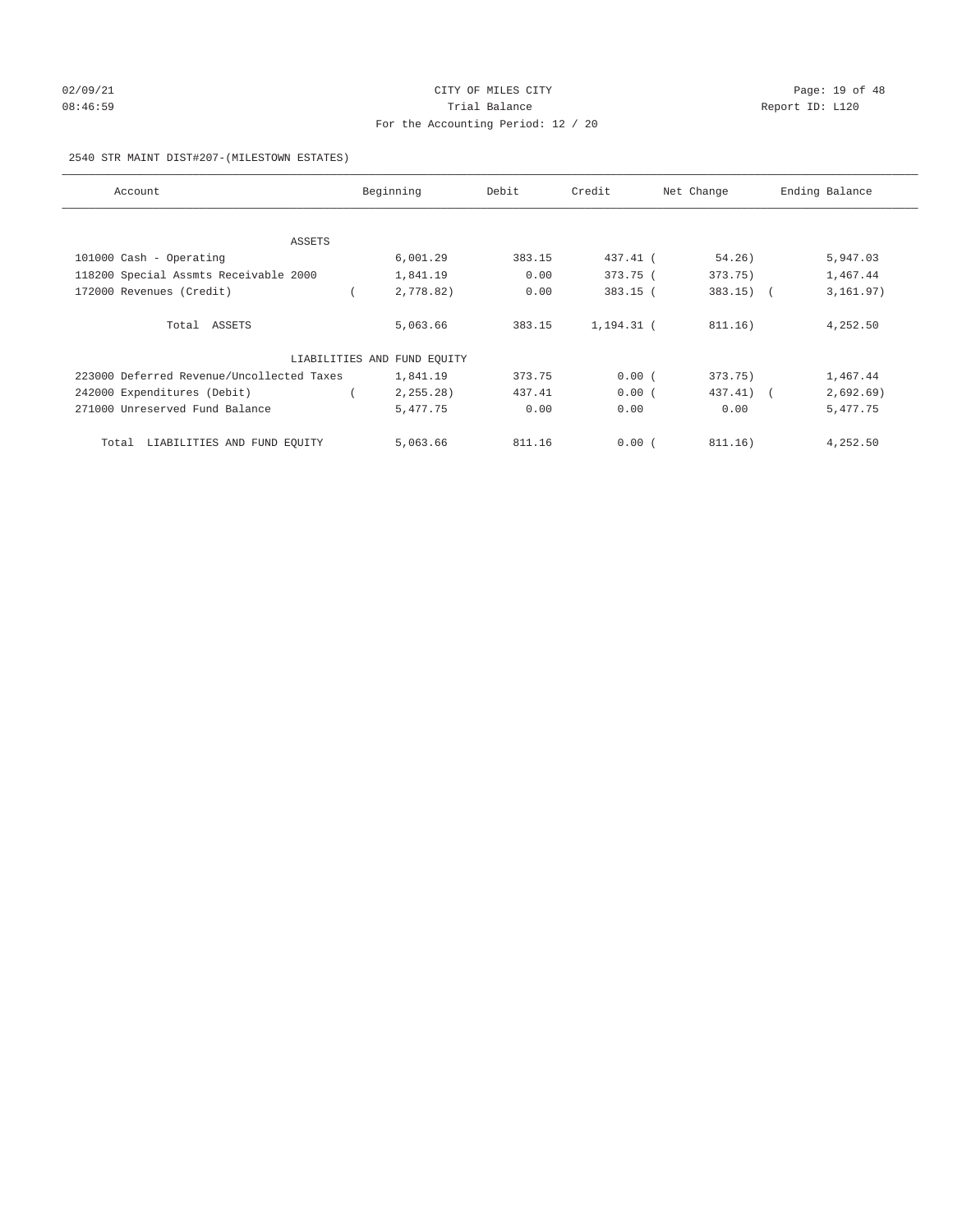| 02/09/21  |  |  |  |
|-----------|--|--|--|
| 0.8:46:59 |  |  |  |

## CITY OF MILES CITY Page: 20 of 48<br>Trial Balance Report ID: L120 08:46:59 **Trial Balance Constanting Trial Balance Report ID:** L120 For the Accounting Period: 12 / 20

## 2701 Fire Grants

| Account                              | Beginning                   | Debit | Credit | Net Change | Ending Balance |
|--------------------------------------|-----------------------------|-------|--------|------------|----------------|
| ASSETS                               |                             |       |        |            |                |
| 101000 Cash - Operating              | 6,108.70                    | 0.00  | 0.00   | 0.00       | 6,108.70       |
| Total ASSETS                         | 6,108.70                    | 0.00  | 0.00   | 0.00       | 6,108.70       |
|                                      | LIABILITIES AND FUND EQUITY |       |        |            |                |
| 271000 Unreserved Fund Balance       | 6,108.70                    | 0.00  | 0.00   | 0.00       | 6,108.70       |
| LIABILITIES AND FUND EQUITY<br>Total | 6.108.70                    | 0.00  | 0.00   | 0.00       | 6,108.70       |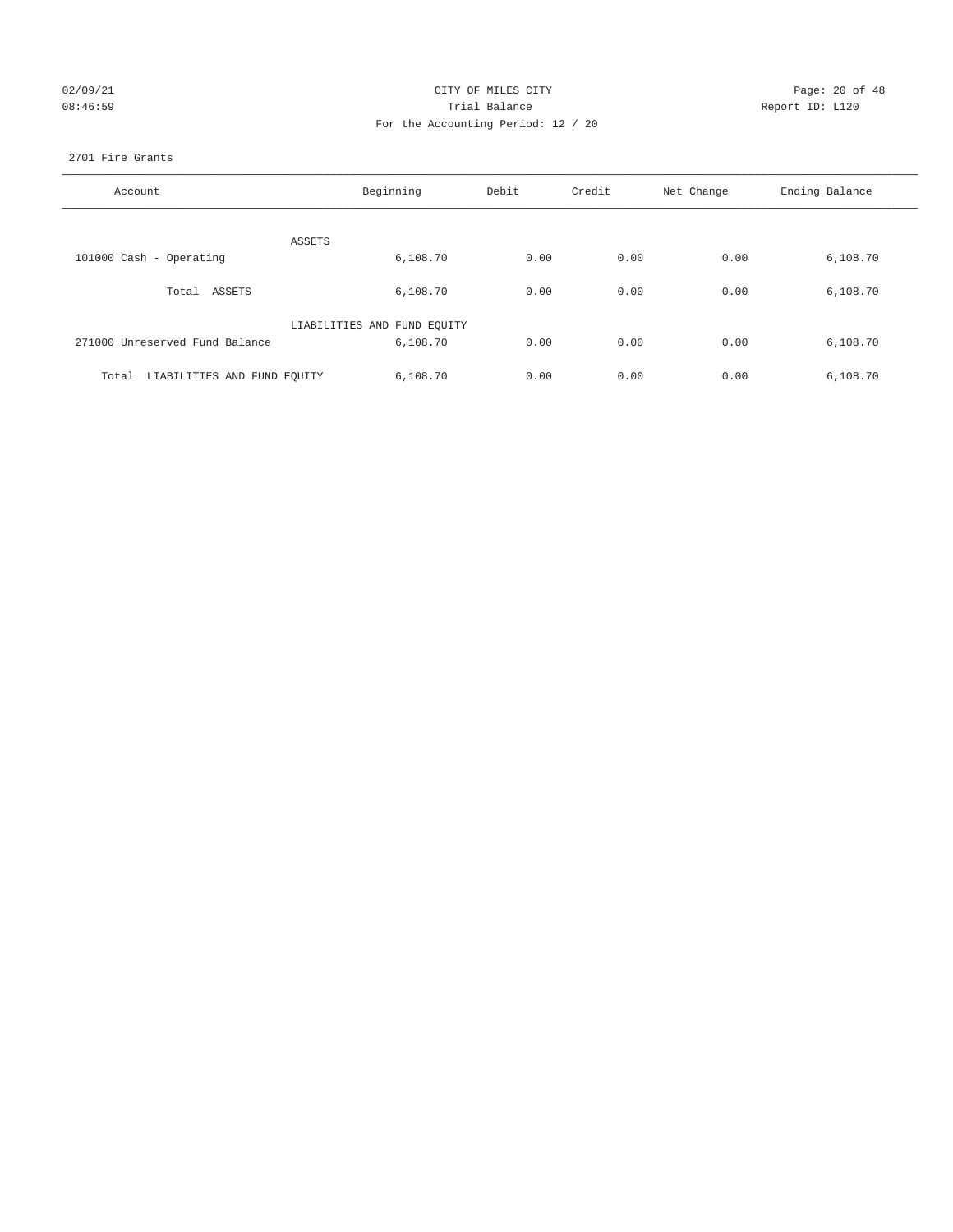## 02/09/21 CITY OF MILES CITY CHECK CITY CHECK CONTROL Page: 21 of 48 08:46:59 Report ID: L120 For the Accounting Period: 12 / 20

## 2820 GAS TAX

| Account                              |        | Beginning                   | Debit     | Credit      | Net Change   | Ending Balance      |
|--------------------------------------|--------|-----------------------------|-----------|-------------|--------------|---------------------|
|                                      |        |                             |           |             |              |                     |
|                                      | ASSETS |                             |           |             |              |                     |
| 101000 Cash - Operating              |        | 69,898.66                   | 14,184.04 | 204.33      | 13,979.71    | 83,878.37           |
| 172000 Revenues (Credit)             |        | 70,920.15)                  | 0.00      | 14,184.04 ( | 14, 184. 04) | 85,104.19)          |
| Total ASSETS                         |        | 1,021.49)                   | 14,184.04 | 14,388.37 ( | $204.33)$ (  | 1, 225.82)          |
|                                      |        | LIABILITIES AND FUND EQUITY |           |             |              |                     |
| 242000 Expenditures (Debit)          |        | 1,021.65)                   | 204.33    | 0.00(       | $204.33$ ) ( | 1,225.98)           |
| 271000 Unreserved Fund Balance       |        | 0.16                        | 0.00      | 0.00        | 0.00         | 0.16                |
| LIABILITIES AND FUND EQUITY<br>Total |        | 1,021.49)                   | 204.33    | 0.00(       | 204.33)      | 1,225.82)<br>$\sim$ |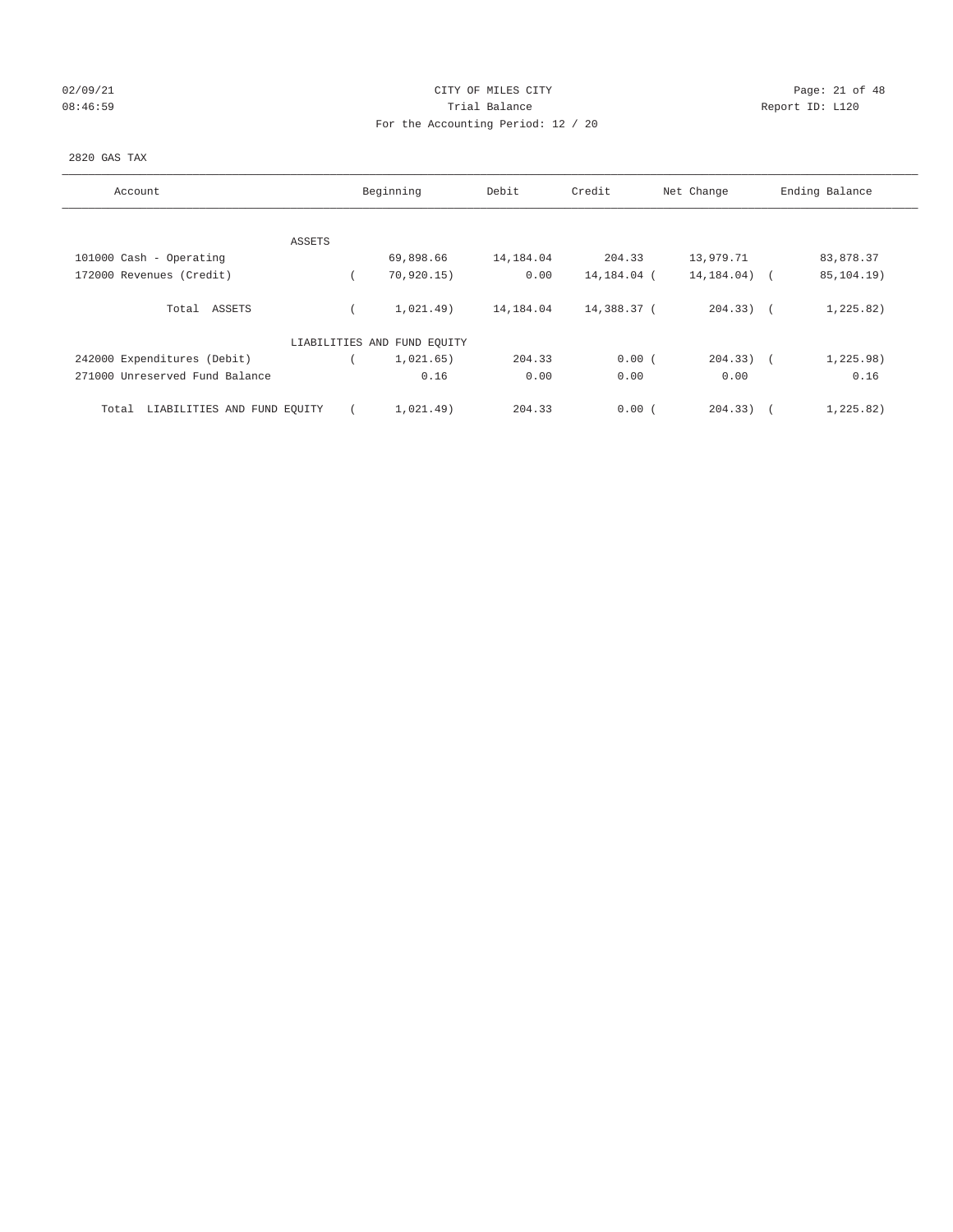## 02/09/21 CITY OF MILES CITY CHECK CONTROL Page: 22 of 48 08:46:59 Report ID: L120 For the Accounting Period: 12 / 20

2821 HB473- Fuel Tax

| Account                           | Beginning                   | Debit | Credit | Net Change | Ending Balance |
|-----------------------------------|-----------------------------|-------|--------|------------|----------------|
| ASSETS                            |                             |       |        |            |                |
| 102131 Restricted Cash- HB473     | 1.09                        | 0.00  | 0.00   | 0.00       | 1.09           |
| Total ASSETS                      | 1.09                        | 0.00  | 0.00   | 0.00       | 1.09           |
|                                   | LIABILITIES AND FUND EQUITY |       |        |            |                |
| 271000 Unreserved Fund Balance    | 1.09                        | 0.00  | 0.00   | 0.00       | 1.09           |
| Total LIABILITIES AND FUND EQUITY | 1.09                        | 0.00  | 0.00   | 0.00       | 1.09           |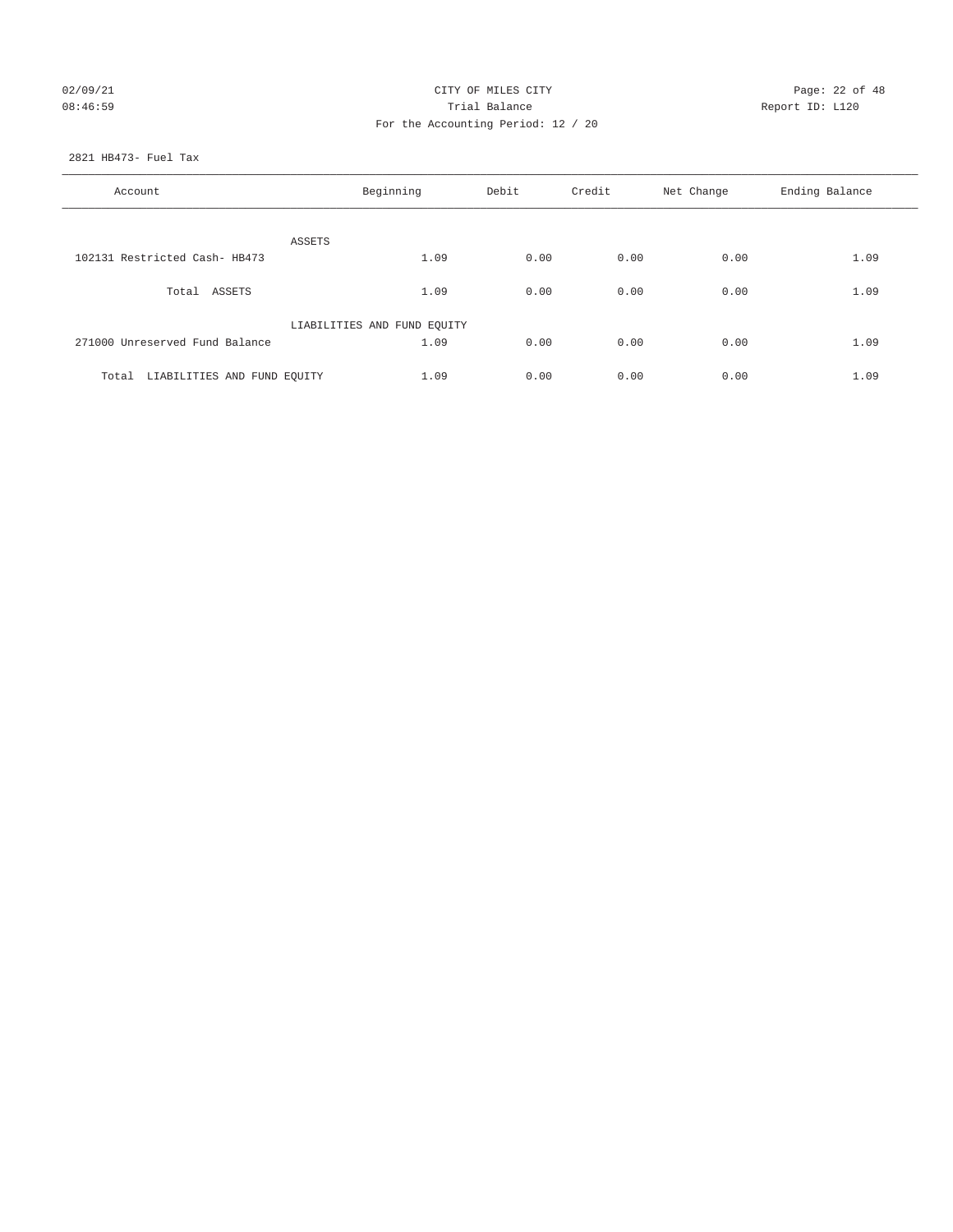## 02/09/21 Page: 23 of 48 08:46:59 Trial Balance Report ID: L120 For the Accounting Period: 12 / 20

2850 Southeastern Montana Dispatch-911

| Account                              |        | Beginning                   | Debit     | Credit       | Net Change   | Ending Balance           |
|--------------------------------------|--------|-----------------------------|-----------|--------------|--------------|--------------------------|
|                                      |        |                             |           |              |              |                          |
|                                      | ASSETS |                             |           |              |              |                          |
| 101000 Cash - Operating              |        | 35,831.24                   | 46,294.04 | 2,610.20     | 43,683.84    | 79,515.08                |
| 172000 Revenues (Credit)             |        | 47,935.32)                  | 0.00      | 46,294.04 (  | 46, 294.04)  | 94,229.36)<br>$\sqrt{2}$ |
| Total ASSETS                         |        | 12, 104.08)                 | 46,294.04 | 48,904.24 (  | $2,610.20$ ( | 14,714.28)               |
|                                      |        | LIABILITIES AND FUND EQUITY |           |              |              |                          |
| 202000 Accounts Payable              |        | 0.00                        | 2,610.20  | 2,610.20     | 0.00         | 0.00                     |
| 242000 Expenditures (Debit)          |        | 158,380.95)                 | 2,610.20  | 0.00(        | 2,610.20)    | 160, 991.15)             |
| 271000 Unreserved Fund Balance       |        | 146,276.87                  | 0.00      | 0.00         | 0.00         | 146,276.87               |
| LIABILITIES AND FUND EQUITY<br>Total |        | 12,104.08)                  | 5,220.40  | $2,610.20$ ( | 2,610.20)    | 14,714.28)               |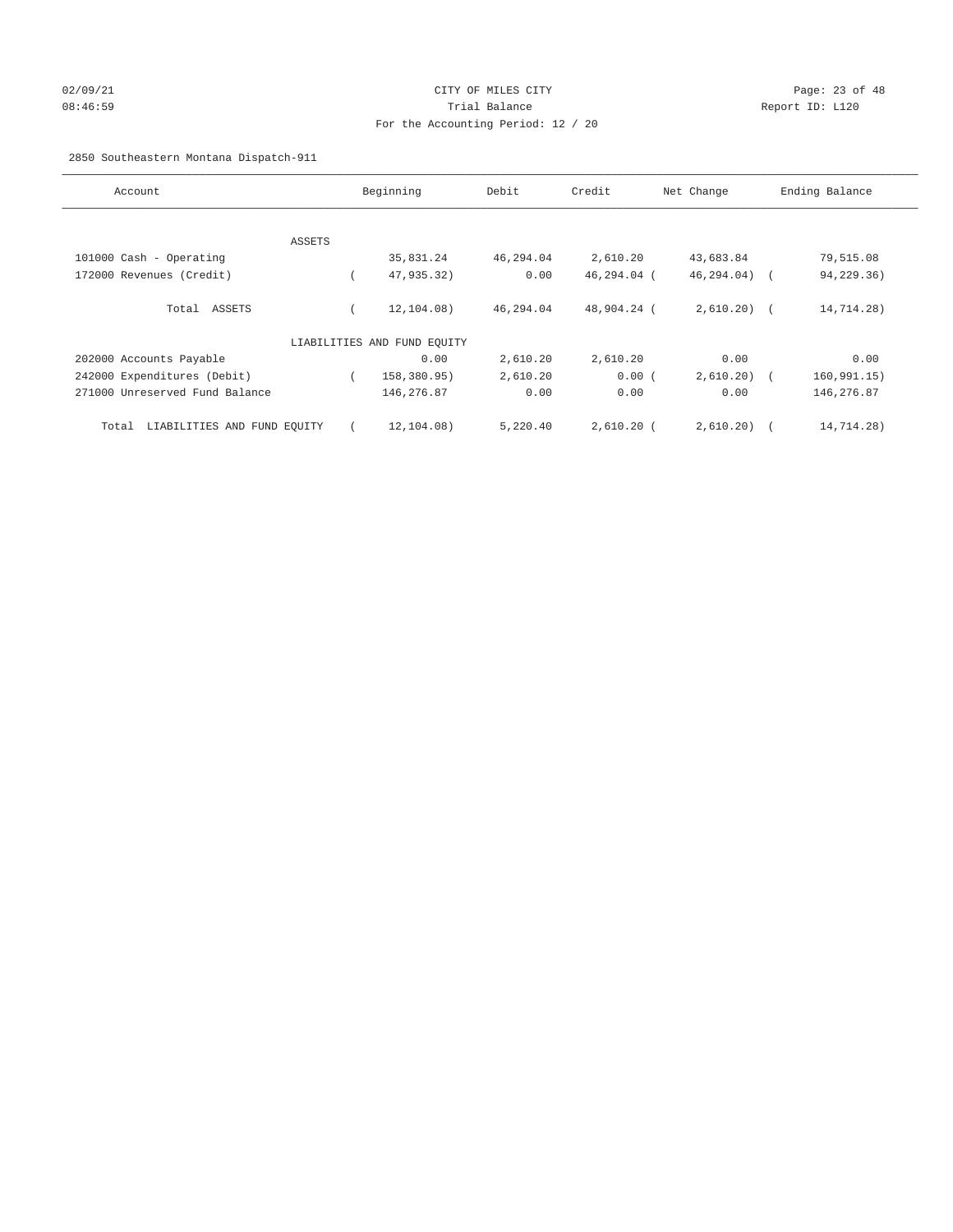# 02/09/21 CITY OF MILES CITY CHECK CONTROL Page: 24 of 48 08:46:59 Report ID: L120 For the Accounting Period: 12 / 20

#### 2880 LIBRARY GRANTS

| Account                                    | Beginning                   | Debit  | Credit       | Net Change | Ending Balance |
|--------------------------------------------|-----------------------------|--------|--------------|------------|----------------|
|                                            |                             |        |              |            |                |
| <b>ASSETS</b>                              |                             |        |              |            |                |
| 101000 Cash - Operating                    | 413.00                      | 0.00   | 0.00         | 0.00       | 413.00         |
| 101003 Cash - per capita                   | 22,528.91                   | 0.00   | 0.00         | 0.00       | 22,528.91      |
| 101020 Cash - Partners Program             | 29,366.64                   | 0.00   | $204.00$ (   | 204.00     | 29, 162.64     |
| 101021 Cash-One Time Endowments            | 1,784.09                    | 0.00   | 0.00         | 0.00       | 1,784.09       |
| 101030 Cash - Sagebrush Fed/Base Grant     | 22, 144.89                  | 0.00   | 0.00         | 0.00       | 22, 144.89     |
| 101032 Cash- Library Board of Trustees Mul | 84,050.97                   | 0.00   | 0.00         | 0.00       | 84,050.97      |
| 172000 Revenues (Credit)                   | 11, 154.92)                 | 0.00   | 0.00         | 0.00       | 11, 154.92)    |
| Total ASSETS                               | 149, 133.58                 | 0.00   | $204.00$ $($ | 204.00     | 148,929.58     |
|                                            | LIABILITIES AND FUND EQUITY |        |              |            |                |
| 202000 Accounts Payable                    | 0.00                        | 204.00 | 204.00       | 0.00       | 0.00           |
| 242000 Expenditures (Debit)                | 4,856.95)                   | 204.00 | 0.00(        | 204.00     | 5,060.95)      |
| 271000 Unreserved Fund Balance             | 153,990.53                  | 0.00   | 0.00         | 0.00       | 153,990.53     |
| LIABILITIES AND FUND EQUITY<br>Total       | 149, 133.58                 | 408.00 | $204.00$ $($ | 204.00)    | 148,929.58     |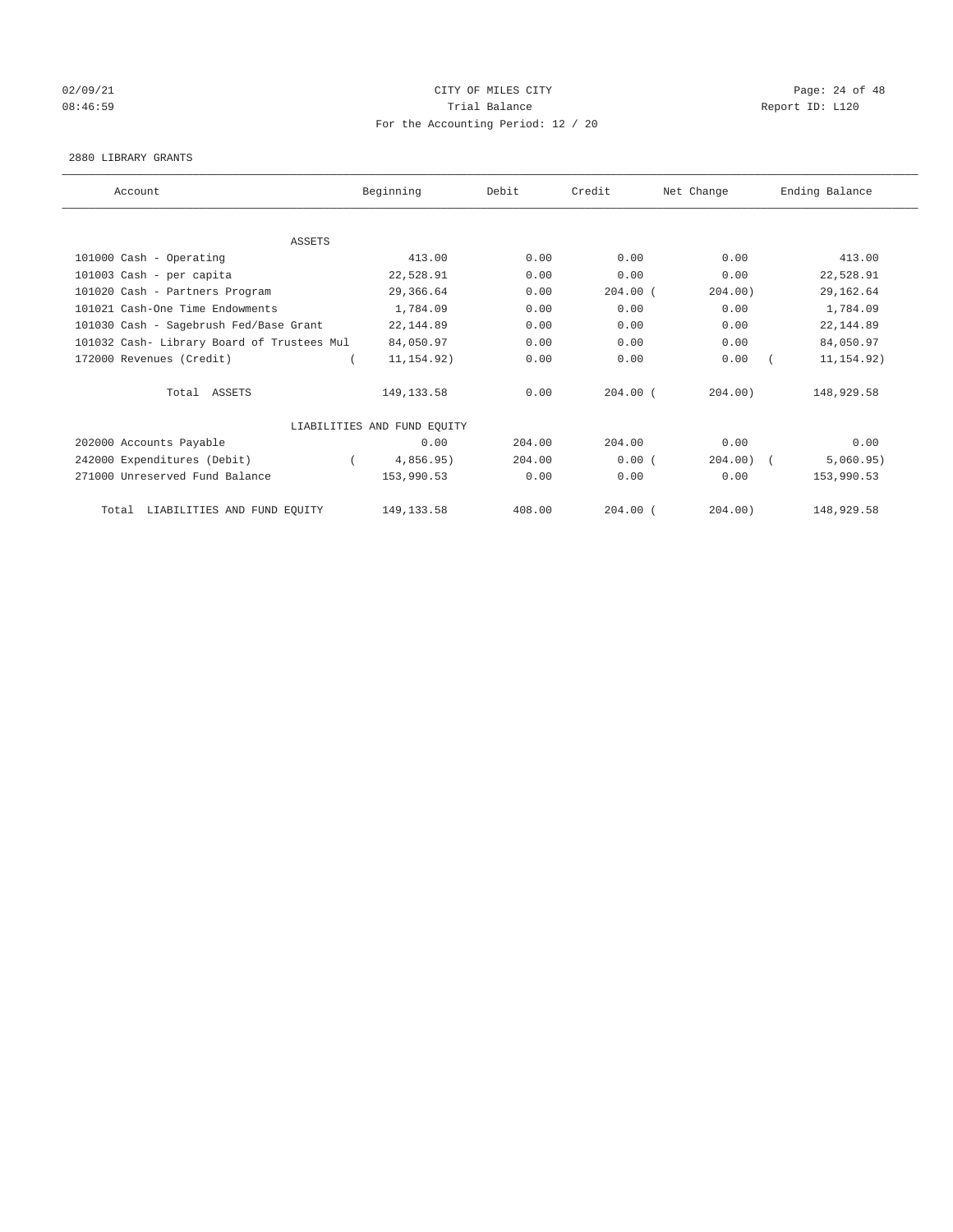## 02/09/21 CITY OF MILES CITY CHECK CONTROL Page: 25 of 48 08:46:59 Report ID: L120 For the Accounting Period: 12 / 20

## 2935 Historic Preservation

| Account                              |        | Beginning                   | Debit    | Credit       | Net Change | Ending Balance          |
|--------------------------------------|--------|-----------------------------|----------|--------------|------------|-------------------------|
|                                      |        |                             |          |              |            |                         |
|                                      | ASSETS |                             |          |              |            |                         |
| 101000 Cash - Operating              |        | 19,441.57                   | 6,000.00 | 307.92       | 5,692.08   | 25, 133.65              |
| 172000 Revenues (Credit)             |        | 0.00                        | 0.00     | $6,000.00$ ( | 6,000.00)  | 6,000.00)               |
| Total ASSETS                         |        | 19,441.57                   | 6,000.00 | $6,307.92$ ( | 307.92     | 19, 133.65              |
|                                      |        | LIABILITIES AND FUND EQUITY |          |              |            |                         |
| 202000 Accounts Payable              |        | 0.00                        | 66.36    | 66.36        | 0.00       | 0.00                    |
| 242000 Expenditures (Debit)          |        | 1,296.72)                   | 307.92   | 0.00(        | 307.92     | 1,604.64)<br>$\sqrt{2}$ |
| 271000 Unreserved Fund Balance       |        | 20,738.29                   | 0.00     | 0.00         | 0.00       | 20,738.29               |
| LIABILITIES AND FUND EQUITY<br>Total |        | 19,441.57                   | 374.28   | 66.36 (      | 307.92)    | 19, 133.65              |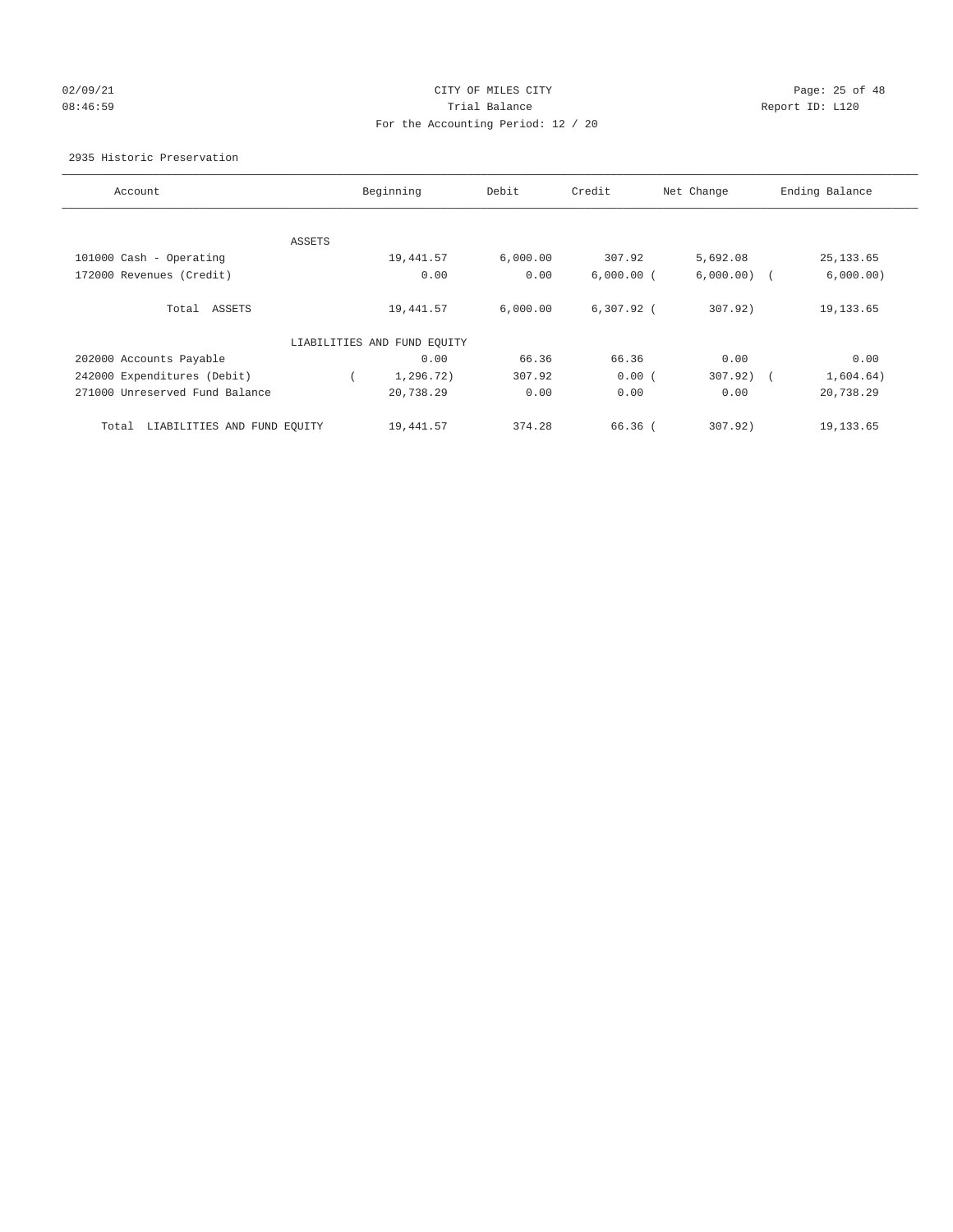## $O(2/09/21$  Page: 26 of 48 08:46:59 Report ID: L120 For the Accounting Period: 12 / 20

## 2985 RETIRED SENIOR VOLUNTEER PROG (RSVP)

| Account                                    | Beginning                   | Debit     | Credit       | Net Change    | Ending Balance |
|--------------------------------------------|-----------------------------|-----------|--------------|---------------|----------------|
|                                            |                             |           |              |               |                |
| ASSETS                                     |                             |           |              |               |                |
| 101000 Cash - Operating                    | 10, 224.13)                 | 8,467.56  | 6,620.74     | 1,846.82      | 8,377.31)      |
| 101004 RSVP Non-Federal Cash Operating-Cus | 10,432.87                   | 1,542.71  | 406.33       | 1,136.38      | 11,569.25      |
| 101008 RSVP- Custer Excess                 | 9,518.46                    | 0.00      | 119.96 (     | 119.96)       | 9,398.50       |
| 103100 Petty Cash-                         | 200.00                      | 0.00      | 0.00         | 0.00          | 200.00         |
| 172000 Revenues (Credit)                   | 28,976.01)                  | 0.00      | $9,800.38$ ( | 9,800.38)     | 38,776.39)     |
| Total ASSETS                               | 19,048.81)                  | 10,010.27 | 16,947.41 (  | $6,937.14)$ ( | 25,985.95)     |
|                                            | LIABILITIES AND FUND EQUITY |           |              |               |                |
| 202000 Accounts Payable                    | 0.00                        | 590.47    | 590.47       | 0.00          | 0.00           |
| 242000 Expenditures (Debit)                | 41, 523.23)                 | 7,147.03  | $209.89$ (   | 6, 937.14)    | 48,460.37)     |
| 271000 Unreserved Fund Balance             | 22, 474.42                  | 0.00      | 0.00         | 0.00          | 22, 474.42     |
| LIABILITIES AND FUND EQUITY<br>Total       | 19,048.81)                  | 7,737.50  | $800.36$ (   | 6, 937.14)    | 25,985.95)     |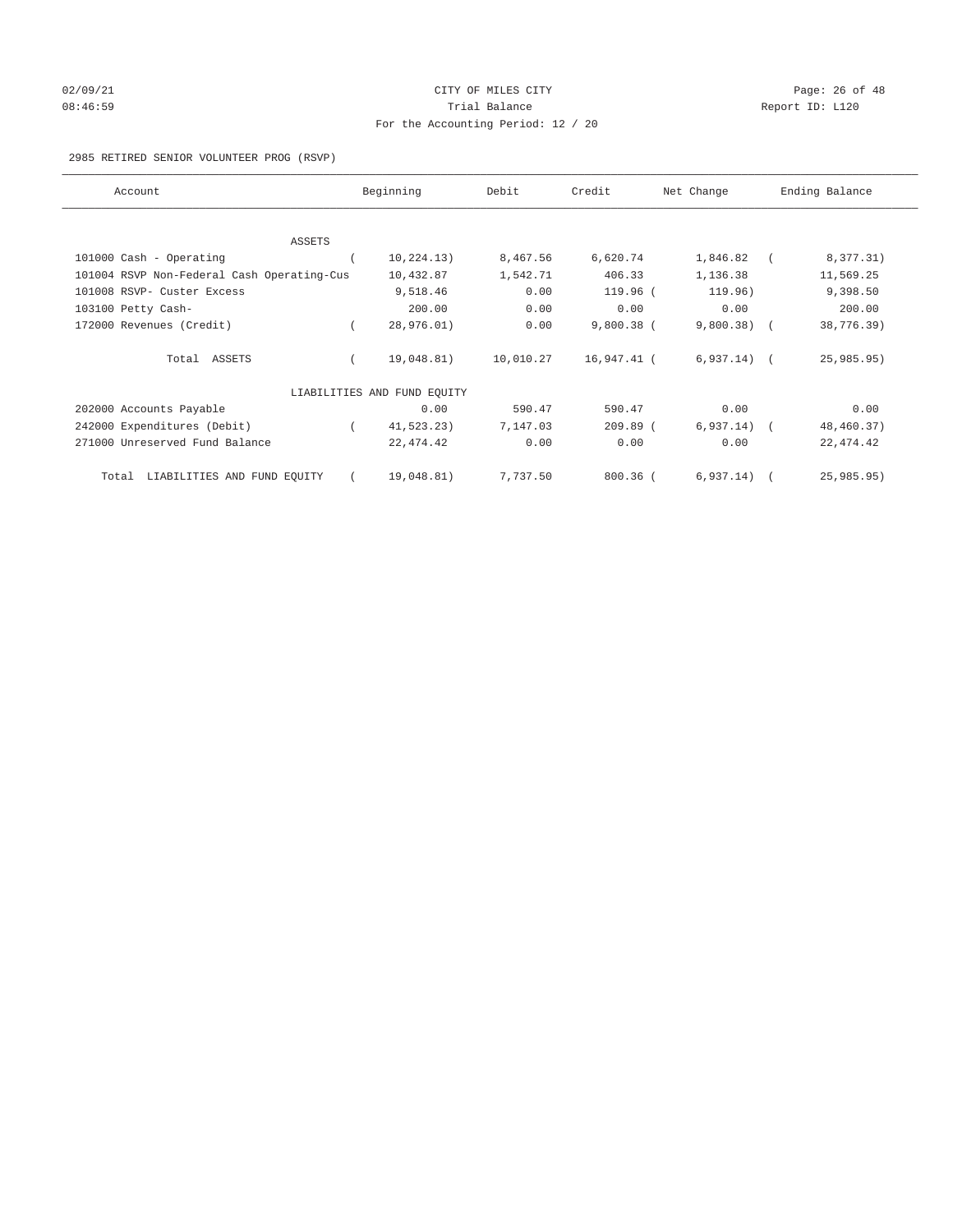## 02/09/21 Page: 27 of 48 08:46:59 Trial Balance Report ID: L120 For the Accounting Period: 12 / 20

## 3301 Judgement Settlement/Southgate

| Account                                     | Beginning                   | Debit      | Credit         | Net Change      | Ending Balance |
|---------------------------------------------|-----------------------------|------------|----------------|-----------------|----------------|
|                                             |                             |            |                |                 |                |
|                                             |                             |            |                |                 |                |
| <b>ASSETS</b>                               |                             |            |                |                 |                |
| 101000 Cash - Operating                     | 152,320.08                  | 4,189.14   | $100,850.00$ ( | 96,660.86)      | 55,659.22      |
| 113220 Tax receivables Real-2020            | 52, 320.08)                 | 0.00       | 4,189.14 (     | 4, 189.14)      | $56, 509.22$ ) |
| 122000 Accounts Receivable                  | 100,000.00                  | 0.00       | 0.00           | 0.00            | 100,000.00     |
| 172000 Revenues (Credit)                    | 152,320.08)                 | 0.00       | 4,189.14 (     | 4, 189.14)      | 156,509.22)    |
|                                             |                             |            |                |                 |                |
| Total ASSETS                                | 47,679.92                   | 4,189.14   | 109,228.28 (   | $105,039.14)$ ( | $57, 359.22$ ) |
|                                             |                             |            |                |                 |                |
|                                             | LIABILITIES AND FUND EQUITY |            |                |                 |                |
| 202000 Accounts Payable                     | 201,699.52                  | 100,850.00 | 100,850.00     | 0.00            | 201,699.52     |
| 223100 Deferred Revenue - Real Prop Taxes ( | 52, 320.08)                 | 4,189.14   | 0.00(          | 4, 189.14)      | 56, 509.22     |
| 242000 Expenditures (Debit)                 | 0.00                        | 100,850.00 | 0.00(          | 100, 850.00)    | 100, 850.00)   |
| 271000 Unreserved Fund Balance              | 101,699.52)                 | 0.00       | 0.00           | 0.00            | 101,699.52)    |
|                                             |                             |            |                |                 |                |
| LIABILITIES AND FUND EQUITY<br>Total        | 47,679.92                   | 205,889.14 | 100,850.00 (   | 105,039.14)     | 57, 359. 22)   |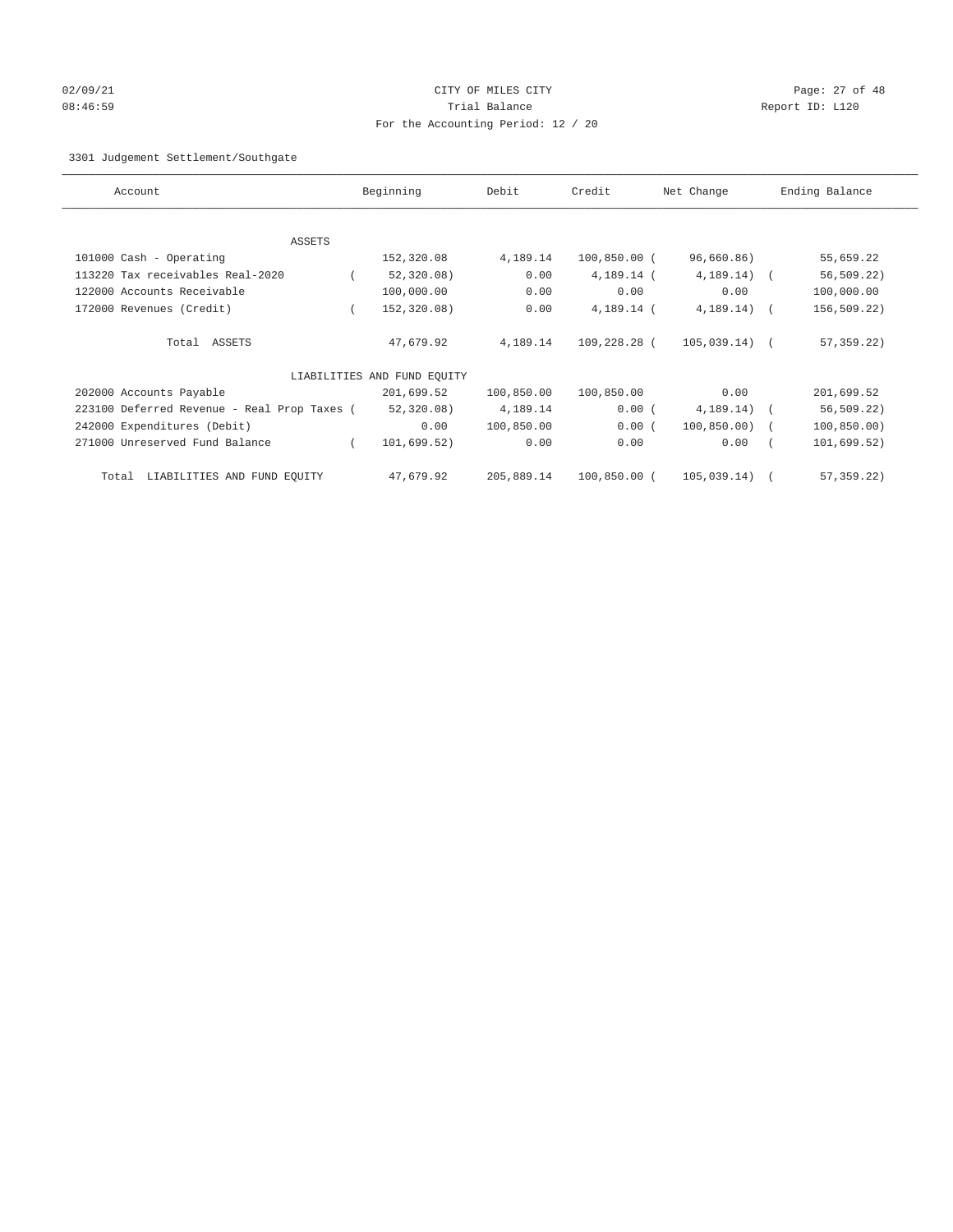## 02/09/21 CITY OF MILES CITY CHECK CONTROL Page: 28 of 48 08:46:59 Report ID: L120 For the Accounting Period: 12 / 20

3400 SID REVOLVING FUND

| Account                              | Beginning                   | Debit | Credit | Net Change | Ending Balance |
|--------------------------------------|-----------------------------|-------|--------|------------|----------------|
| ASSETS                               |                             |       |        |            |                |
| 101000 Cash - Operating              | 2,985.00                    | 0.00  | 0.00   | 0.00       | 2,985.00       |
| Total ASSETS                         | 2,985.00                    | 0.00  | 0.00   | 0.00       | 2,985.00       |
|                                      | LIABILITIES AND FUND EQUITY |       |        |            |                |
| 271000 Unreserved Fund Balance       | 2,985.00                    | 0.00  | 0.00   | 0.00       | 2,985.00       |
| LIABILITIES AND FUND EQUITY<br>Total | 2,985.00                    | 0.00  | 0.00   | 0.00       | 2,985.00       |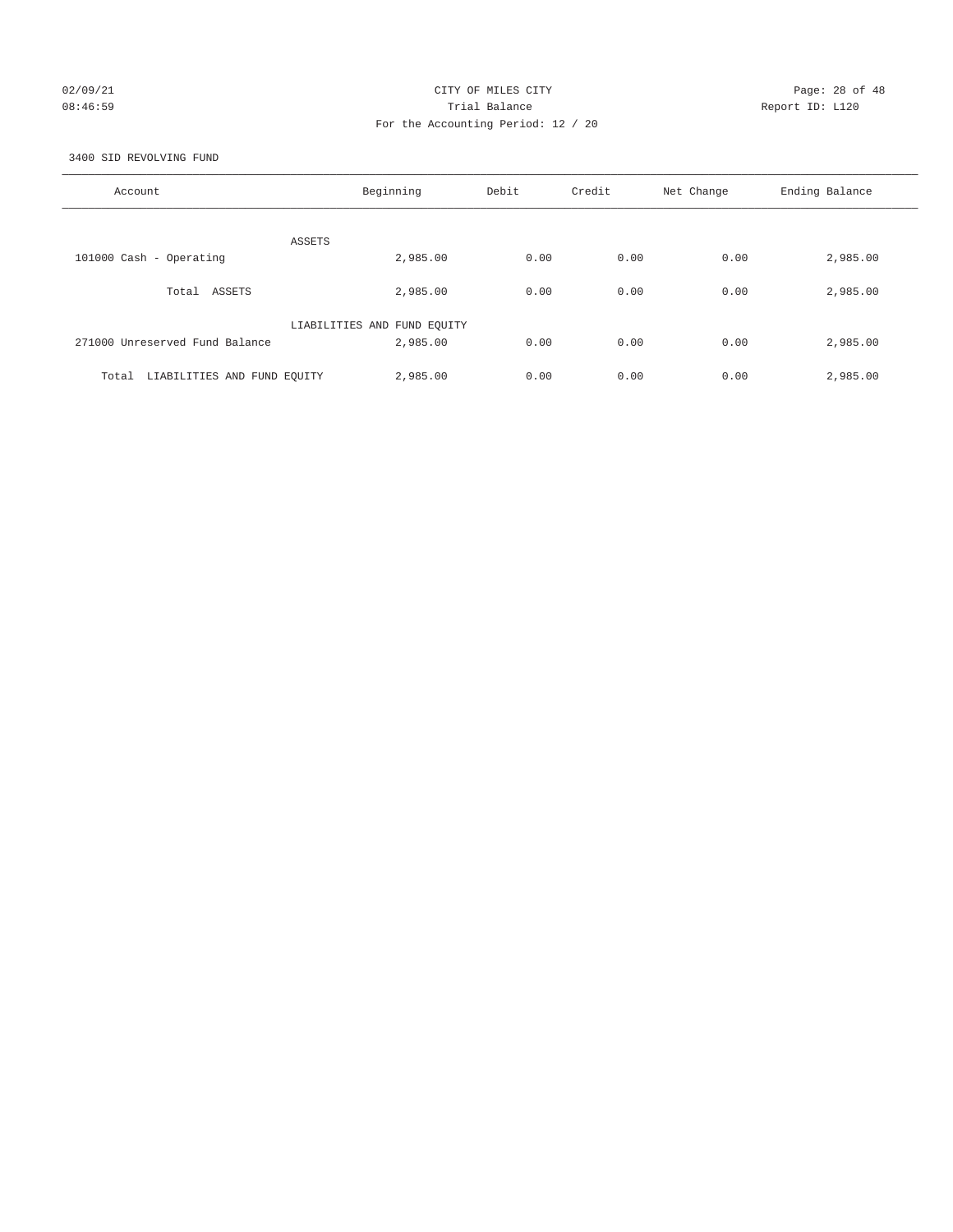# 02/09/21 CITY OF MILES CITY CHECK CONTROL Page: 29 of 48 08:46:59 Report ID: L120 For the Accounting Period: 12 / 20

## 3670 SID 211

| Account                                   | Beginning                   | Debit | Credit | Net Change | Ending Balance |
|-------------------------------------------|-----------------------------|-------|--------|------------|----------------|
| ASSETS                                    |                             |       |        |            |                |
| 101000 Cash - Operating                   | 9,611.78                    | 0.00  | 0.00   | 0.00       | 9,611.78       |
| 118200 Special Assmts Receivable 2000     | 1,804.05                    | 0.00  | 0.00   | 0.00       | 1,804.05       |
| 119000 Special Assmt Recbl - Deferred     | 31,921.37                   | 0.00  | 0.00   | 0.00       | 31,921.37      |
| 172000 Revenues (Credit)                  | 1,980.47)                   | 0.00  | 0.00   | 0.00       | 1,980.47)      |
| Total ASSETS                              | 41,356.73                   | 0.00  | 0.00   | 0.00       | 41,356.73      |
|                                           | LIABILITIES AND FUND EQUITY |       |        |            |                |
| 223000 Deferred Revenue/Uncollected Taxes | 33,725.42                   | 0.00  | 0.00   | 0.00       | 33,725.42      |
| 242000 Expenditures (Debit)               | 2, 135.39)                  | 0.00  | 0.00   | 0.00       | 2, 135.39)     |
| 271000 Unreserved Fund Balance            | 9,766.70                    | 0.00  | 0.00   | 0.00       | 9,766.70       |
| LIABILITIES AND FUND EQUITY<br>Total      | 41,356.73                   | 0.00  | 0.00   | 0.00       | 41,356.73      |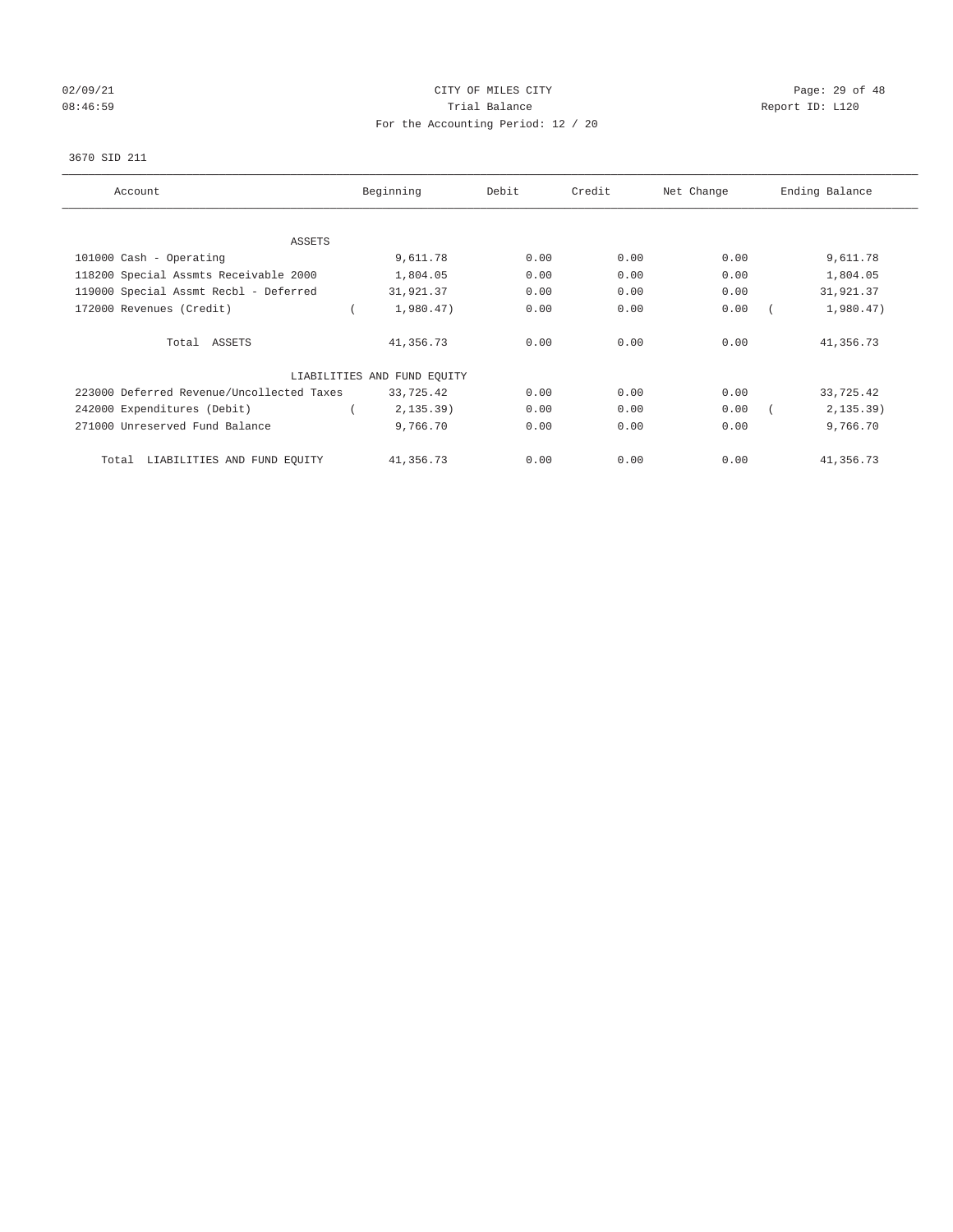## 02/09/21 Page: 30 of 48 08:46:59 Trial Balance Report ID: L120 For the Accounting Period: 12 / 20

4000 General Fund Capitol Improvement Fund

| Account                              | Beginning                   | Debit | Credit    | Net Change           | Ending Balance |
|--------------------------------------|-----------------------------|-------|-----------|----------------------|----------------|
|                                      |                             |       |           |                      |                |
|                                      | ASSETS                      |       |           |                      |                |
| 101000 Cash - Operating              | 39,001.41                   | 31.92 | 0.00      | 31.92                | 39,033.33      |
| 172000 Revenues (Credit)             | 0.00                        | 0.00  | $31.92$ ( | 31.92)<br>$\sqrt{2}$ | 31.92)         |
|                                      |                             |       |           |                      |                |
| Total ASSETS                         | 39,001.41                   | 31.92 | 31.92     | 0.00                 | 39,001.41      |
|                                      |                             |       |           |                      |                |
|                                      | LIABILITIES AND FUND EQUITY |       |           |                      |                |
| 271000 Unreserved Fund Balance       | 39,001.41                   | 0.00  | 0.00      | 0.00                 | 39,001.41      |
|                                      |                             |       |           |                      |                |
| LIABILITIES AND FUND EQUITY<br>Total | 39,001.41                   | 0.00  | 0.00      | 0.00                 | 39,001.41      |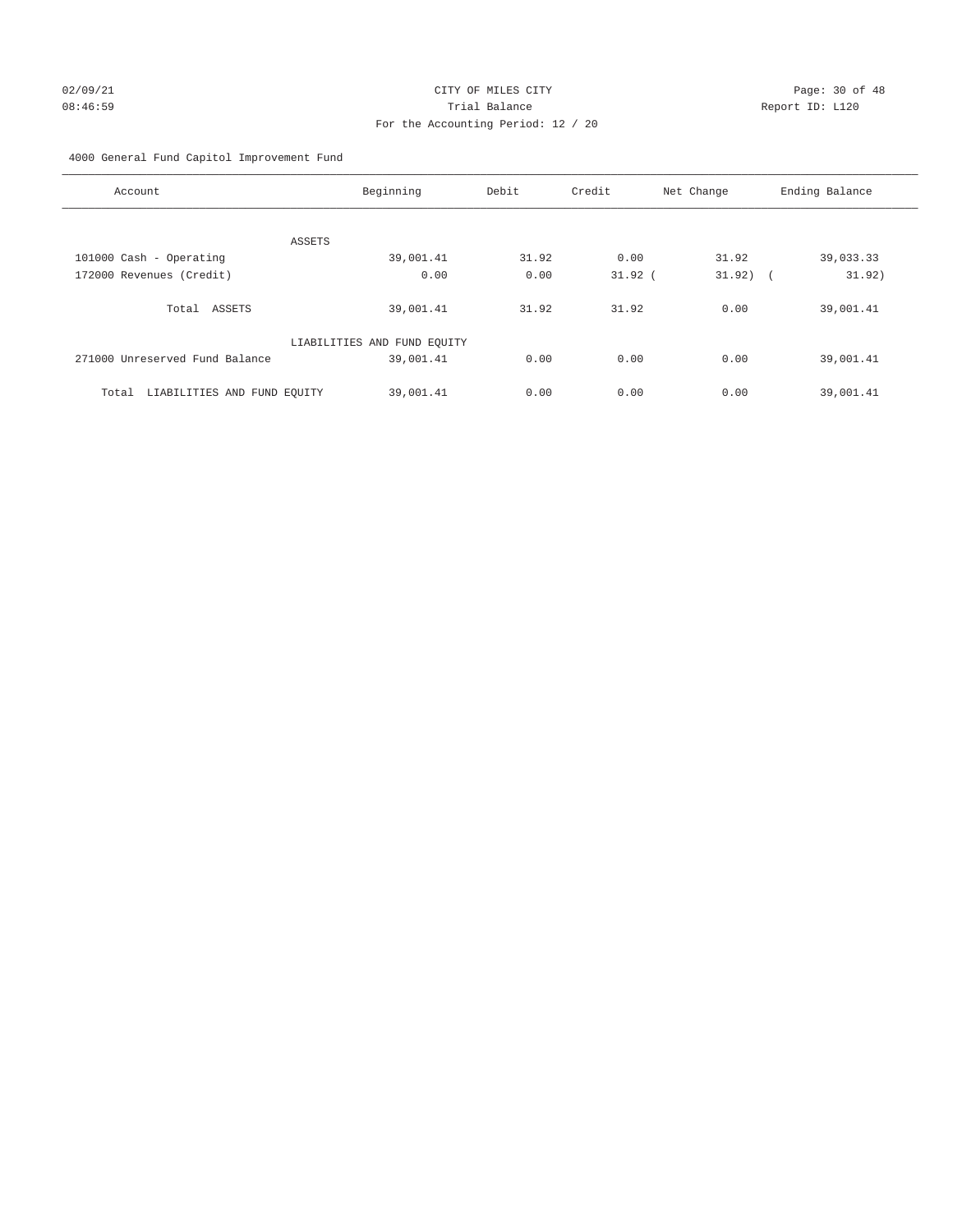# 02/09/21 CITY OF MILES CITY CHECK CITY CHECK CONTROL Page: 31 of 48 08:46:59 Report ID: L120 For the Accounting Period: 12 / 20

4050 Ambulance Capital Improvement Fund

| Account                              | Beginning                   | Debit | Credit | Net Change | Ending Balance |
|--------------------------------------|-----------------------------|-------|--------|------------|----------------|
| ASSETS                               |                             |       |        |            |                |
| 101000 Cash - Operating              | 14,129.06                   | 0.00  | 0.00   | 0.00       | 14,129.06      |
| Total ASSETS                         | 14,129.06                   | 0.00  | 0.00   | 0.00       | 14,129.06      |
|                                      | LIABILITIES AND FUND EQUITY |       |        |            |                |
| 271000 Unreserved Fund Balance       | 14,129.06                   | 0.00  | 0.00   | 0.00       | 14,129.06      |
| LIABILITIES AND FUND EQUITY<br>Total | 14,129.06                   | 0.00  | 0.00   | 0.00       | 14,129.06      |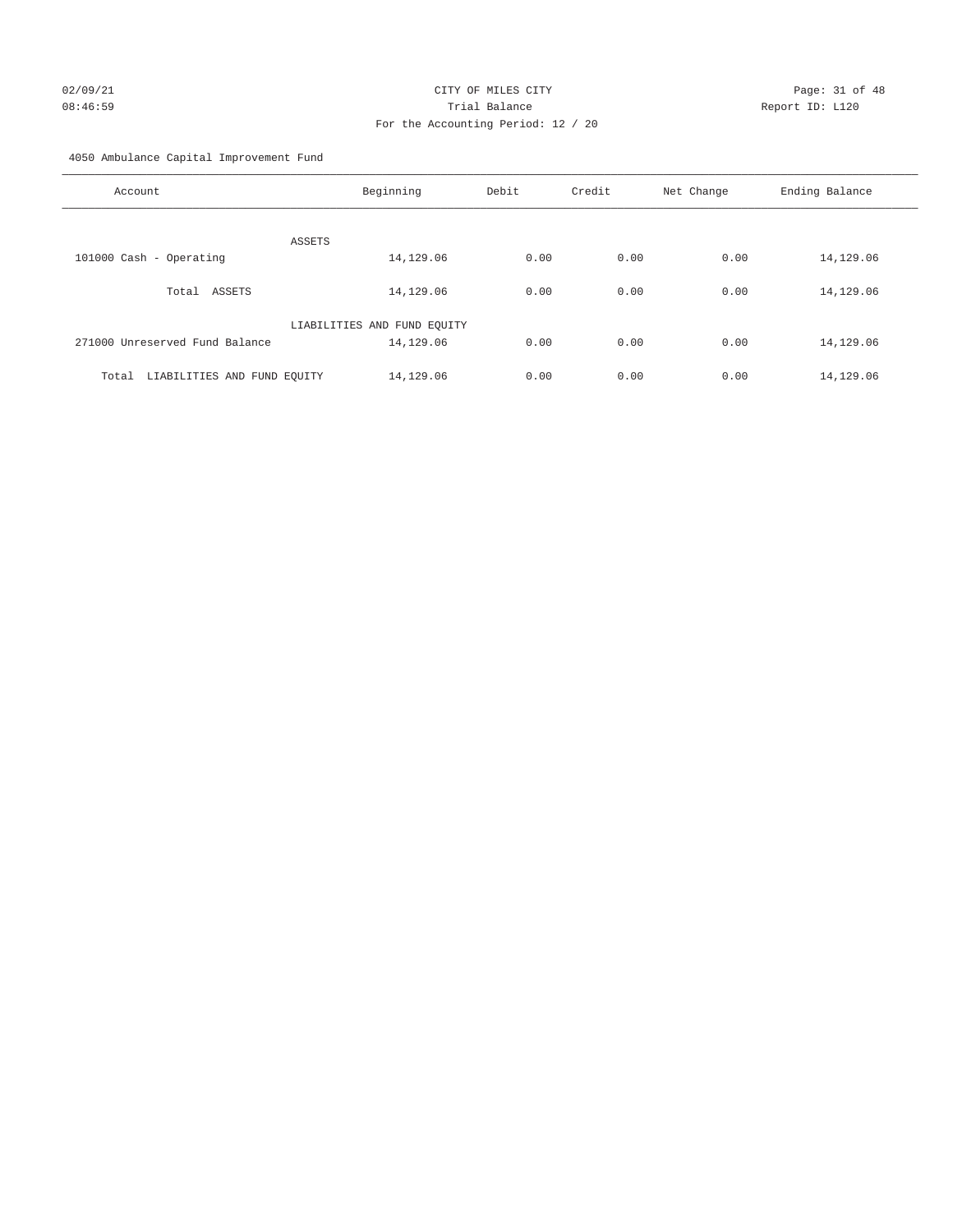## 02/09/21 Page: 32 of 48 08:46:59 Report ID: L120 For the Accounting Period: 12 / 20

4060 CAPITAL IMPROV-PUBLIC WORKS

| Account                              |        | Beginning                   | Debit  | Credit     | Net Change | Ending Balance          |
|--------------------------------------|--------|-----------------------------|--------|------------|------------|-------------------------|
|                                      |        |                             |        |            |            |                         |
|                                      | ASSETS |                             |        |            |            |                         |
| 101000 Cash - Operating              |        | 153,830.65                  | 275.89 | 0.00       | 275.89     | 154,106.54              |
| 122000 Accounts Receivable           |        | 50.00                       | 0.00   | 50.00(     | 50.00      | 0.00                    |
| 172000 Revenues (Credit)             |        | 1,400.00)                   | 0.00   | $225.89$ ( | 225.89)    | 1,625.89)<br>$\sqrt{2}$ |
| Total ASSETS                         |        | 152,480.65                  | 275.89 | 275.89     | 0.00       | 152,480.65              |
|                                      |        | LIABILITIES AND FUND EQUITY |        |            |            |                         |
| 242000 Expenditures (Debit)          |        | 57,847.00)                  | 0.00   | 0.00       | 0.00       | 57,847.00)              |
| 271000 Unreserved Fund Balance       |        | 210, 327.65                 | 0.00   | 0.00       | 0.00       | 210, 327.65             |
| LIABILITIES AND FUND EOUITY<br>Total |        | 152,480.65                  | 0.00   | 0.00       | 0.00       | 152,480.65              |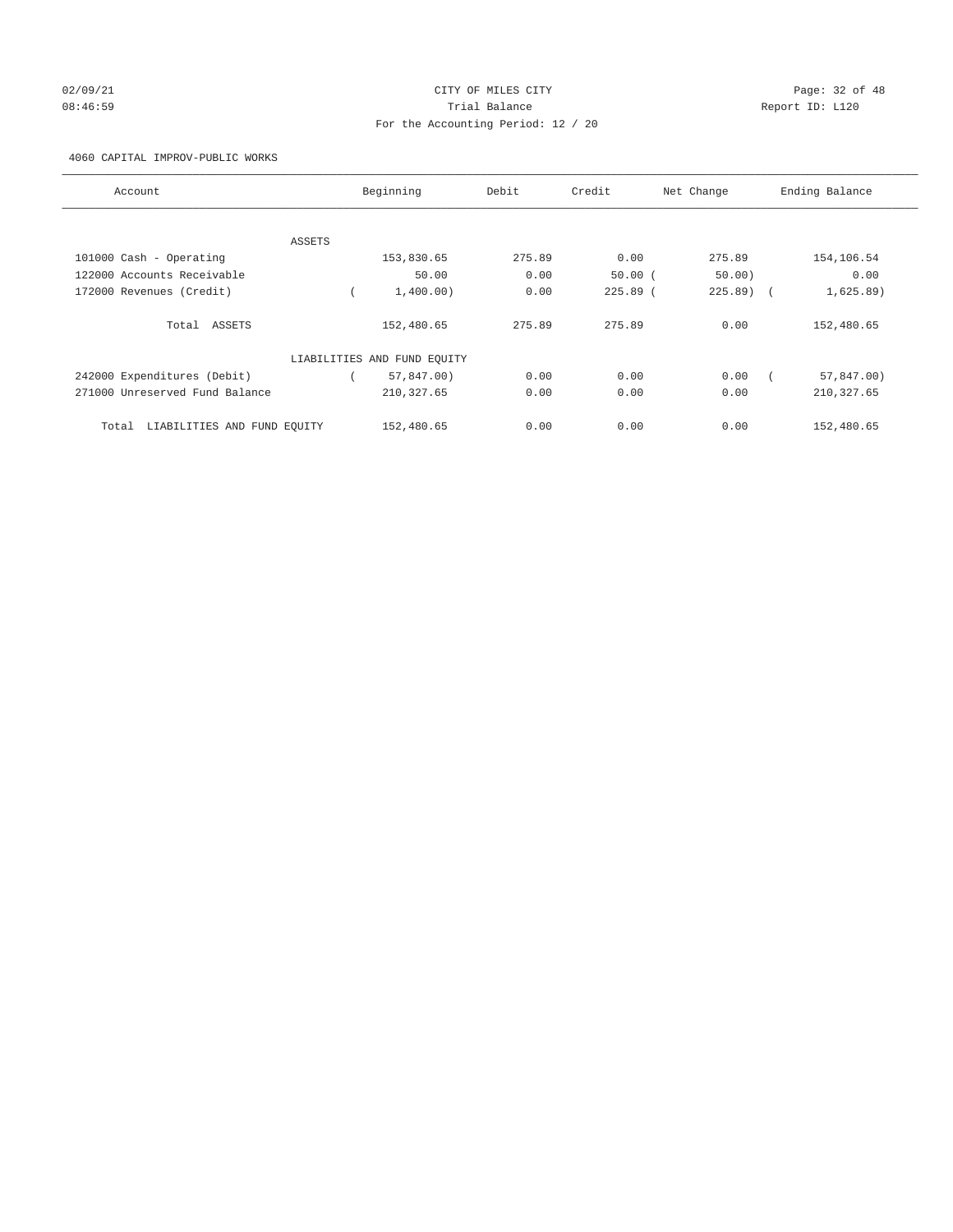# 02/09/21 CITY OF MILES CITY CHECK CITY CHECK CONTROL Page: 33 of 48 08:46:59 Report ID: L120 For the Accounting Period: 12 / 20

## 5210 WATER UTILITY

| Account                                                   | Beginning                   | Debit       | Credit                         | Net Change   | Ending Balance              |
|-----------------------------------------------------------|-----------------------------|-------------|--------------------------------|--------------|-----------------------------|
| ASSETS                                                    |                             |             |                                |              |                             |
| 101000 Cash - Operating                                   | 2,110,674.31                | 271,762.01  | 869,250.93 (                   | 597,488.92)  | 1,513,185.39                |
| 101010 Deposit Cash                                       | 98,600.00                   | 3,400.00    | 1,900.00                       | 1,500.00     | 100,100.00                  |
| 102113 Cash - NE Water Line Proj                          | 528,771.92                  | 0.00        | 0.00                           | 0.00         | 528,771.92                  |
| 102240 Cash - Replacement & Depreciation                  | 1,489,589.35                | 0.00        | 0.00                           | 0.00         | 1,489,589.35                |
| 102250 Cash - System Devlopment Fees                      | 316, 139.92                 | 1,270.00    | 0.00                           | 1,270.00     | 317,409.92                  |
| 102270 Cash - Curb Stop Replacement Fee                   | 402,313.94                  | 3,633.22    | 3.00                           | 3,630.22     | 405,944.16                  |
| 102312 RevBnd/CurYearDebt-DNRC/CarbonTank                 | 57,912.50                   | 11,582.50   | 69,805.00 (                    | 58,222.50) ( | 310.00)                     |
| 102313 RevBnd/CurYearDebt-DNRC/NE WtrLine                 | 58,854.15                   | 11,770.83   | $70,435.00$ (                  | 58,664.17)   | 189.98                      |
| 102315 RevBnd/CurYearDebt-ARRA/NE Water Li                | 7,575.50                    | 1,515.10    | $9,607.50$ (                   | 8,092.40)    | 516.90)                     |
| 102322 RevBnd/Reserve-DNRC/CarbonTank                     | 153,009.00                  | 0.00        | 0.00                           | 0.00         | 153,009.00                  |
| 102323 RevBnd/Reserve-DNRC/NE WtrLine                     | 128,653.00                  | 0.00        | 0.00                           | 0.00         | 128,653.00                  |
| 102325 RevBnd/Reserve-ARRA B-NE Waterline                 | 18,245.00                   | 0.00        | 0.00                           | 0.00         | 18,245.00                   |
| 103000 Petty Cash                                         | 330.00                      | 0.00        | 0.00                           | 0.00         | 330.00                      |
| 122000 Accounts Receivable                                | 180,881.60                  | 156,425.70  | 169,813.96 (                   | 13,388.26)   | 167, 493.34                 |
| 132000 Due From Government (Short Term)                   | 288, 262.68                 | 0.00        | 0.00                           | 0.00         | 288, 262.68                 |
| 162000 Deferred outflows-GASB68                           | 93,363.00                   | 0.00        | 0.00                           | 0.00         | 93,363.00                   |
| 172000 Revenues (Credit)<br>$\left($                      | 1,640,611.92)               | 785.55      | 254,067.34 (                   | 253, 281.79) | 1,893,893.71)<br>$\sqrt{2}$ |
| 181000 Land                                               | 41,844.00                   | 0.00        | 0.00                           | 0.00         | 41,844.00                   |
| 182000 Buildings                                          | 22,997.00                   | 0.00        | 0.00                           | 0.00         | 22,997.00                   |
| 182100 Allowance for Depr - Buildings (Cre(               | 22,997.00)                  | 0.00        | 0.00                           | 0.00         | 22,997.00)                  |
| 186000 Machinery and Equipment                            | 667,141.12                  | 0.00        | 0.00                           | 0.00         | 667, 141. 12                |
| 186100 Allowance for Depr - Machinery & Eq(               | 341,105.00)                 | 0.00        | 0.00                           | 0.00         | 341,105.00)                 |
| 188000 Const. Work in Progress-NE Wtr Line                | 1,385,686.55                | 0.00        | 0.00                           | 0.00         | 1,385,686.55                |
| 189100 Source of Supply                                   | 3,542,842.49                | 0.00        | 0.00                           | 0.00         | 3,542,842.49                |
| 189110 Allowance for Depreciation - Source(               | 845,708.00)                 | 0.00        | 0.00                           | 0.00         | 845,708.00)                 |
| 189300 Treatment Plant                                    | 3,752,487.07                | 0.00        | 0.00                           | 0.00         | 3,752,487.07                |
| 189310 Allowance for Depr - Treatment Plan(               | 2, 126, 355.00              | 0.00        | 0.00                           | 0.00         | 2,126,355.00)<br>$\left($   |
| 189400 Transmission & Distribution                        | 14, 260, 517.57             | 0.00        | 0.00                           | 0.00         | 14, 260, 517.57             |
| 189410 Allowance for Depr - Trans & Distri( 4,743,707.00) |                             | 0.00        | 0.00                           | 0.00         | 4,743,707.00)               |
| Total ASSETS                                              | 19,886,207.75               |             | 462, 144. 91 1, 444, 882. 73 ( | 982,737.82)  | 18,903,469.93               |
|                                                           | LIABILITIES AND FUND EQUITY |             |                                |              |                             |
| 202000 Accounts Payable                                   | 80,773.36                   | 313, 199.58 | 313,187.06 (                   | 12.52)       | 80,760.84                   |
| 214000 Deposits Payable                                   | 98,600.00                   | 1,900.00    | 3,400.00                       | 1,500.00     | 100,100.00                  |
| 214010 Refunds Payable<br>$\left($                        | 334.32)                     | 269.03      | $223.83$ (                     | 45.20)       | 379.52)                     |
| 223899 Deferred inflows-GASB 68                           | 86,560.00                   | 0.00        | 0.00                           | 0.00         | 86,560.00                   |
| 231000 BONDS PAYABLE                                      | 3,970,000.00                | 0.00        | 0.00                           | 0.00         | 3,970,000.00                |
| 237000 Net Pension liability-GASB 68                      | 553,559.00                  | 0.00        | 0.00                           | 0.00         | 553,559.00                  |
| 238000 Other Post Employment Benefits                     | 144,330.00                  | 0.00        | 0.00                           | 0.00         | 144,330.00                  |
| 239000 Compensated Absences Payable                       | 101,042.00                  | 0.00        | 0.00                           | 0.00         | 101,042.00                  |
| 242000 Expenditures (Debit)                               | (1, 294, 311.68)            | 984, 192.62 | $12.52$ (                      | 984,180.10)  | 2, 278, 491. 78)            |
| 250300 Reserve Revenue Bond - Current Debt                | 323, 303.85                 | 0.00        | 0.00                           | 0.00         | 323, 303.85                 |
| 250500 Reserve - System Dev Fees                          | 171,098.25                  | 0.00        | 0.00                           | 0.00         | 171,098.25                  |
| 250600 Reserve for Replacement & Depreciat                | 1,351,889.30                | 0.00        | 0.00                           | 0.00         | 1,351,889.30                |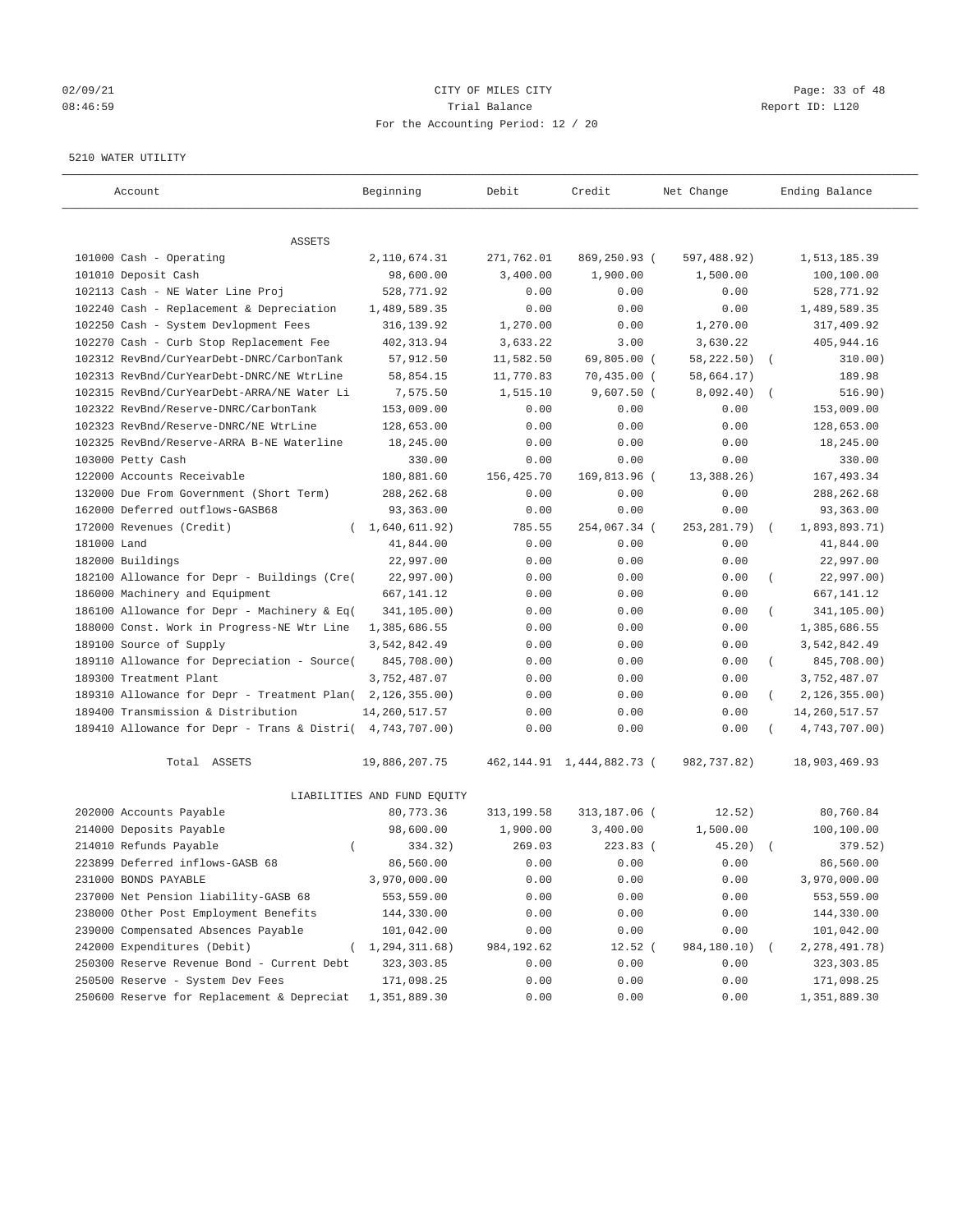# 02/09/21 CITY OF MILES CITY CHECK CONTROL Page: 34 of 48 08:46:59 Report ID: L120 For the Accounting Period: 12 / 20

5210 WATER UTILITY

| Account                                                               | Beginning                    | Debit.       | Credit       | Net Change   | Ending Balance               |
|-----------------------------------------------------------------------|------------------------------|--------------|--------------|--------------|------------------------------|
| 271000 Unreserved Fund Balance<br>272000 Unreserved Retained Earnings | 518,467.93)<br>14,818,165.92 | 0.00<br>0.00 | 0.00<br>0.00 | 0.00<br>0.00 | 518,467.93)<br>14,818,165.92 |
| LIABILITIES AND FUND EQUITY<br>Total                                  | 19,886,207.75                | 1,299,561.23 | 316,823.41   | 982,737.82)  | 18,903,469.93                |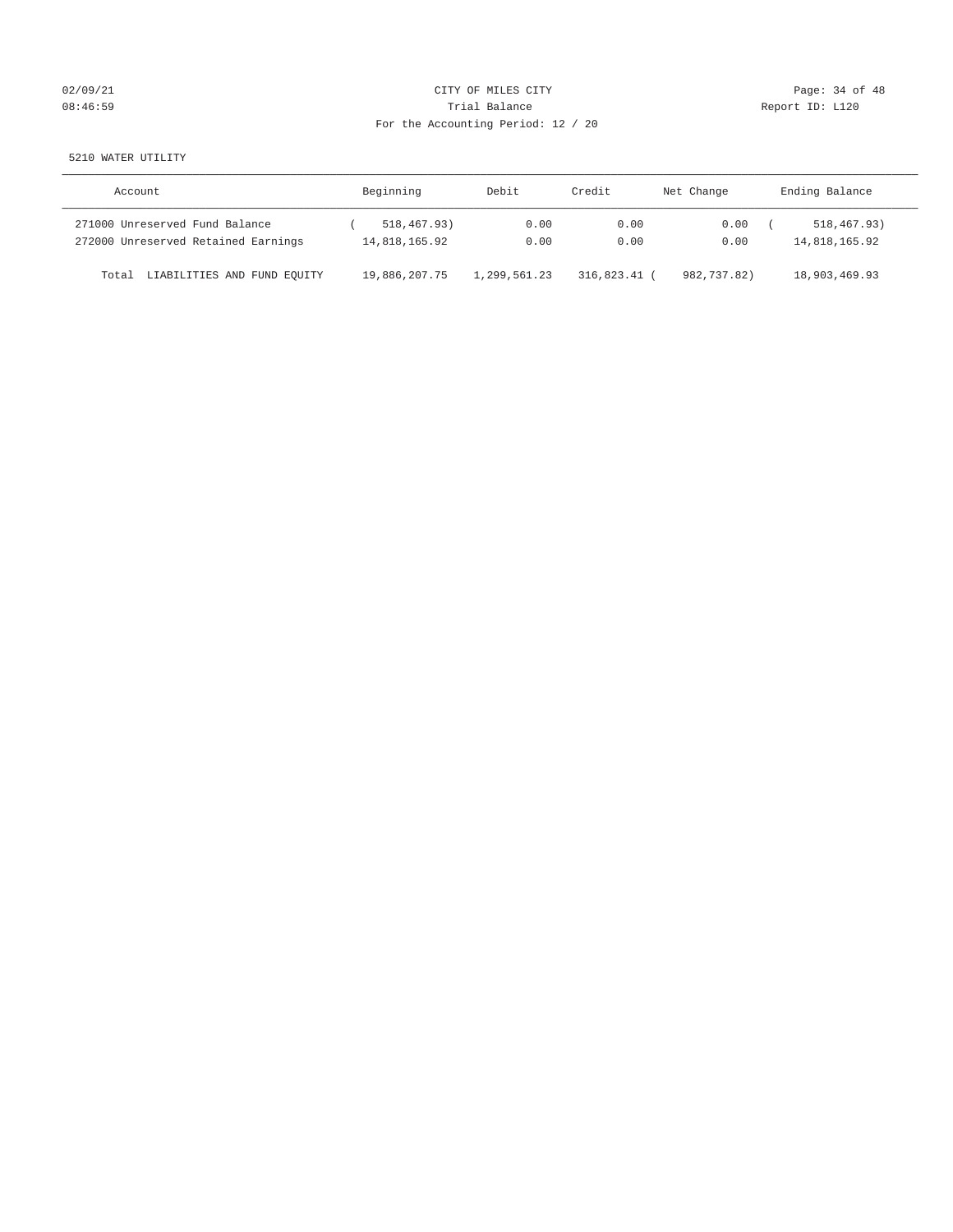# 02/09/21 CITY OF MILES CITY CHECK CITY CHECK CONTROL Page: 35 of 48 08:46:59 Report ID: L120 For the Accounting Period: 12 / 20

5310 SEWER UTILITY

| Account                                                   | Beginning                   | Debit       | Credit         | Net Change    | Ending Balance                  |
|-----------------------------------------------------------|-----------------------------|-------------|----------------|---------------|---------------------------------|
| <b>ASSETS</b>                                             |                             |             |                |               |                                 |
| 101000 Cash - Operating                                   | 3,054,844.70                | 180,052.57  | 145, 119.07    | 34,933.50     | 3,089,778.20                    |
| 102240 Cash - Replacement & Depreciation                  | 195,098.39                  | 0.00        | 0.00           | 0.00          | 195,098.39                      |
| 102250 Cash - System Devlopment Fees                      | 150,360.91                  | 0.00        | 0.00           | 0.00          | 150,360.91                      |
| 102279 WWtr Treatment Plant-Phase II Const                | 661,857.76                  | 0.00        | 0.00           | 0.00          | 661,857.76                      |
| 102316 RevBnd/CurYearDebt-Phase 1 Haynes L                | 42,002.10                   | 8,400.42    | $50, 165.00$ ( | 41,764.58)    | 237.52                          |
| 102317 RevBnd/CurYearDebt-WWTP Phase II                   | 83, 144. 22                 | 16,552.24   | 198,626.94 (   | 182,074.70)   | 98,930.48)                      |
| 102390 REV BOND/RESERVE-Sewer Phase 1                     | 101,735.00                  | 0.00        | 0.00           | 0.00          | 101,735.00                      |
| 102396 REV BOND/RESERVE-SEWER PHASE II                    | 201,275.00                  | 0.00        | 0.00           | 0.00          | 201,275.00                      |
| 122000 Accounts Receivable                                | 198,788.06                  | 171,468.00  | 176,250.81 (   | 4,782.81)     | 194,005.25                      |
| 162000 Deferred outflows-GASB68                           | 75,324.00                   | 0.00        | 0.00           | 0.00          | 75,324.00                       |
| 172000 Revenues (Credit)<br>$\left($                      | 879,991.41)                 | 0.00        | 173,879.64 (   | 173,879.64)   | 1,053,871.05                    |
| 181000 Land                                               | 2.00                        | 0.00        | 0.00           | 0.00          | 2.00                            |
| 186000 Machinery and Equipment                            | 957,066.47                  | 0.00        | 0.00           | 0.00          | 957,066.47                      |
| 186100 Allowance for Depr - Machinery & Eq(               | 553,287.00)                 | 0.00        | 0.00           | 0.00          | 553,287.00)<br>$\overline{(\ }$ |
| 188000 Const. Work in Progress-NE Wtr Line                | 279, 421.33                 | 0.00        | 0.00           | 0.00          | 279, 421.33                     |
| 189300 Treatment Plant                                    | 11,906,457.06               | 0.00        | 0.00           | 0.00          | 11,906,457.06                   |
| 189310 Allowance for Depr - Treatment Plan( 1,872,248.00) |                             | 0.00        | 0.00           | 0.00          | 1,872,248.00)                   |
| 189400 Transmission & Distribution                        | 4,029,119.36                | 0.00        | 0.00           | 0.00          | 4,029,119.36                    |
| 189410 Allowance for Depr - Trans & Distri(               | 1,793,847.00)               | 0.00        | 0.00           | 0.00          | 1,793,847.00)                   |
| Total ASSETS                                              | 16,837,122.95               | 376, 473.23 | 744,041.46 (   | 367,568.23)   | 16, 469, 554.72                 |
|                                                           | LIABILITIES AND FUND EQUITY |             |                |               |                                 |
| 202000 Accounts Payable                                   | 30,884.52                   | 309,713.35  | 309,700.83 (   | 12.52)        | 30,872.00                       |
| 214010 Refunds Payable<br>$\left($                        | 46.84)                      | 0.00        | 0.00           | 0.00          | 46.84)                          |
| 223899 Deferred inflows-GASB 68                           | 69,835.00                   | 0.00        | 0.00           | 0.00          | 69,835.00                       |
| 231300 Bonds Pay 1979 Issue                               | 1,011,000.00                | 0.00        | 0.00           | 0.00          | 1,011,000.00                    |
| 231301 WWTP #2 Bonds Pay                                  | 5,189,755.00                | 0.00        | 0.00           | 0.00          | 5,189,755.00                    |
| 237000 Net Pension liability-GASB 68                      | 446,600.00                  | 0.00        | 0.00           | 0.00          | 446,600.00                      |
| 238000 Other Post Employment Benefits                     | 108,247.00                  | 0.00        | 0.00           | 0.00          | 108,247.00                      |
| 239000 Compensated Absences Payable                       | 77,550.00                   | 0.00        | 0.00           | 0.00          | 77,550.00                       |
| 242000 Expenditures (Debit)                               | 708, 321.85)<br>$\left($    | 367,568.23  | $12.52$ (      | 367, 555. 71) | 1,075,877.56)<br>$\sqrt{2}$     |
| 250500 Reserve - System Dev Fees                          | 82,925.91                   | 0.00        | 0.00           | 0.00          | 82,925.91                       |
| 250600 Reserve for Replacement & Depreciat                | 1,666,491.83                | 0.00        | 0.00           | 0.00          | 1,666,491.83                    |
| 271000 Unreserved Fund Balance                            | 394,844.93)                 | 0.00        | 0.00           | 0.00          | 394,844.93)                     |
| 272000 Unreserved Retained Earnings                       | 9,257,047.31                | 0.00        | 0.00           | 0.00          | 9,257,047.31                    |
| Total LIABILITIES AND FUND EQUITY                         | 16,837,122.95               | 677,281.58  | 309,713.35 (   | 367,568.23)   | 16, 469, 554. 72                |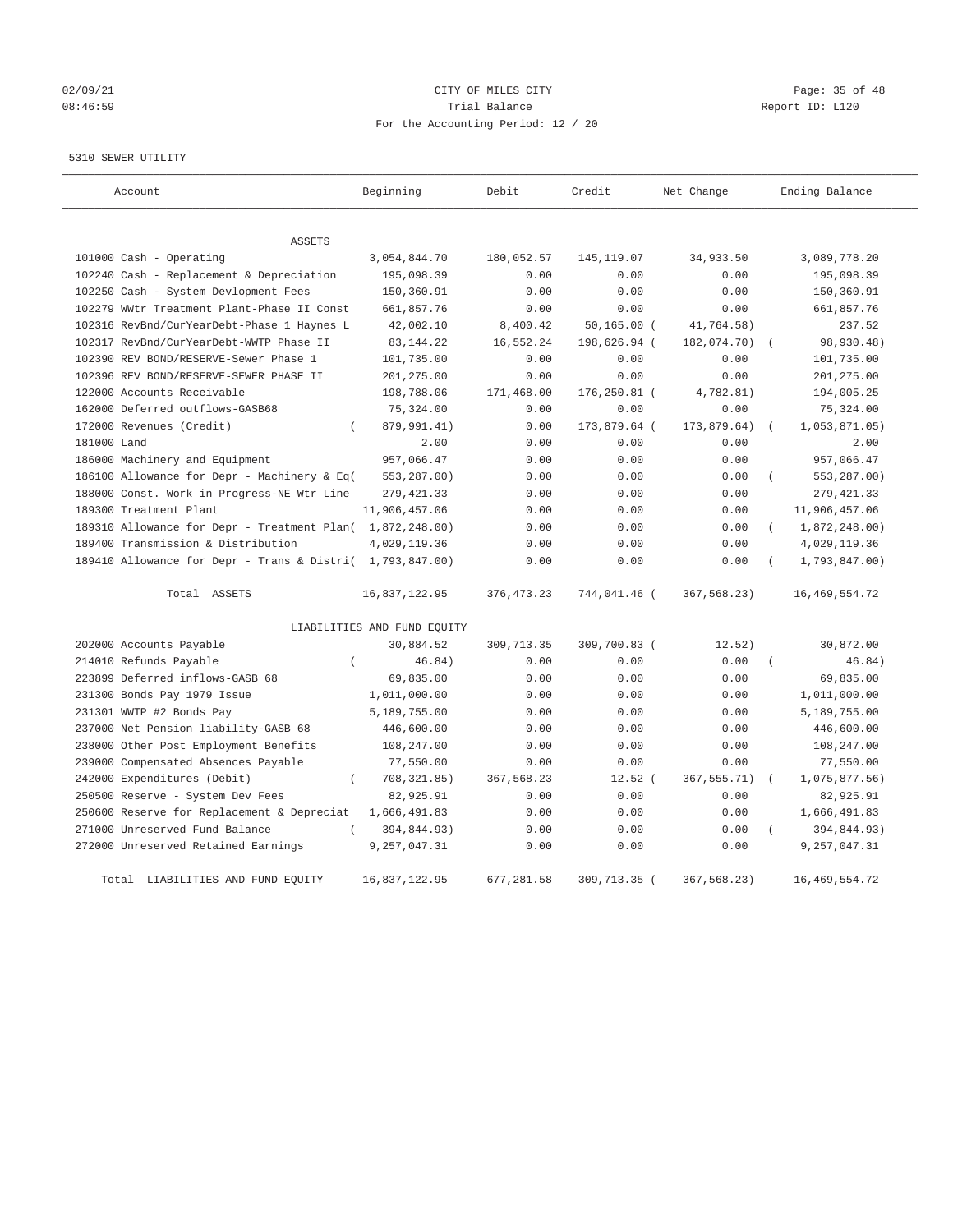## 02/09/21 Page: 36 of 48 08:46:59 Report ID: L120 For the Accounting Period: 12 / 20

#### 5510 AMBULANCE FUND

| Account                                      | Beginning                   | Debit       | Credit       | Net Change   | Ending Balance |
|----------------------------------------------|-----------------------------|-------------|--------------|--------------|----------------|
| <b>ASSETS</b>                                |                             |             |              |              |                |
| 101000 Cash - Operating                      | 58,573.99                   | 86, 117.51  | 130,038.51 ( | 43,921.00)   | 14,652.99      |
| 113216 Tax Receivables real-2016             | 2.10)                       | 0.00        | 0.00         | 0.00         | 2.10)          |
| 113217 Tax receivables real-2017             | 2.49)                       | 0.00        | 0.00         | 0.00         | 2.49)          |
| 113218 Tax Receivables real-2018             | 38.79                       | 0.00        | $2.65$ (     | 2.65)        | 36.14          |
| 113219 Tax receivables Real-2019             | 39.37                       | 0.00        | $1.34$ (     | 1.34)        | 38.03          |
| 113220 Tax receivables Real-2020<br>$\left($ | 4,884.65)                   | 0.00        | 391.11 (     | 391.11)      | 5, 275.76)     |
| 115219 Tax Receivable Personal-2019          | 3.35                        | 0.00        | $0.34$ (     | 0.34)        | 3.01           |
| 115220 Tax Receivable Personal-2020          | 6.61                        | 0.00        | $1.74$ (     | 1.74)        | 4.87           |
| 122000 Accounts Receivable                   | 394,549.59                  | 79,608.21   | 148,462.73 ( | 68,854.52)   | 325,695.07     |
| 122100 Acct Receivable                       | 190,339.86)                 | 0.00        | 0.00         | 0.00         | 190,339.86)    |
| 132000 Due From Government (Short Term)      | 132,406.39                  | 0.00        | 0.00         | 0.00         | 132,406.39     |
| 162000 Deferred outflows-GASB68              | 69,825.00                   | 0.00        | 0.00         | 0.00         | 69,825.00      |
| 172000 Revenues (Credit)                     | 698,729.90)                 | 468.32      | 117,284.33 ( | 116, 816.01) | 815, 545. 91)  |
| 182100 Allowance for Depr - Buildings (Cre(  | 188.00)                     | 0.00        | 0.00         | 0.00         | 188.00)        |
| 186000 Machinery and Equipment               | 829,615.41                  | 0.00        | 0.00         | 0.00         | 829,615.41     |
| 186100 Allowance for Depr - Machinery & Eq(  | 369, 543.00)                | 0.00        | 0.00         | 0.00         | 369,543.00)    |
| Total ASSETS                                 | 221,368.50                  | 166,194.04  | 396,182.75 ( | 229,988.71)  | 8,620.21)      |
|                                              | LIABILITIES AND FUND EQUITY |             |              |              |                |
| 202000 Accounts Payable                      | 0.00                        | 76,120.65   | 76,120.65    | 0.00         | 0.00           |
| 223100 Deferred Revenue - Real Prop Taxes (  | 5,000.52)                   | 395.10      | 0.00(        | 395.10)      | 5,395.62)      |
| 223200 Deferred Revenue - Pers Prop Taxes (  | 20.68)                      | 2.08        | 0.00(        | 2.08)        | 22.76)         |
| 223899 Deferred inflows-GASB 68              | 2,532.00                    | 0.00        | 0.00         | 0.00         | 2,532.00       |
| 235000 CONTRACTS/NOTES/LOANS PAYABLE         | 0.01)                       | 0.00        | 0.00         | 0.00         | 0.01)          |
| 237000 Net Pension liability-GASB 68         | 165,435.00                  | 0.00        | 0.00         | 0.00         | 165,435.00     |
| 238000 Other Post Employment Benefits        | 72,165.00                   | 0.00        | 0.00         | 0.00         | 72,165.00      |
| 239000 Compensated Absences Payable          | 50,499.00                   | 0.00        | 0.00         | 0.00         | 50,499.00      |
| 242000 Expenditures (Debit)<br>$\left($      | 531, 133.38)                | 231, 234.53 | $1,643.00$ ( | 229, 591.53) | 760, 724.91)   |
| 271000 Unreserved Fund Balance<br>$\left($   | 139,528.00)                 | 0.00        | 0.00         | 0.00         | 139,528.00)    |
| 272000 Unreserved Retained Earnings          | 606,420.09                  | 0.00        | 0.00         | 0.00         | 606,420.09     |
| Total LIABILITIES AND FUND EQUITY            | 221,368.50                  | 307,752.36  | 77,763.65 (  | 229,988.71)  | 8,620.21)      |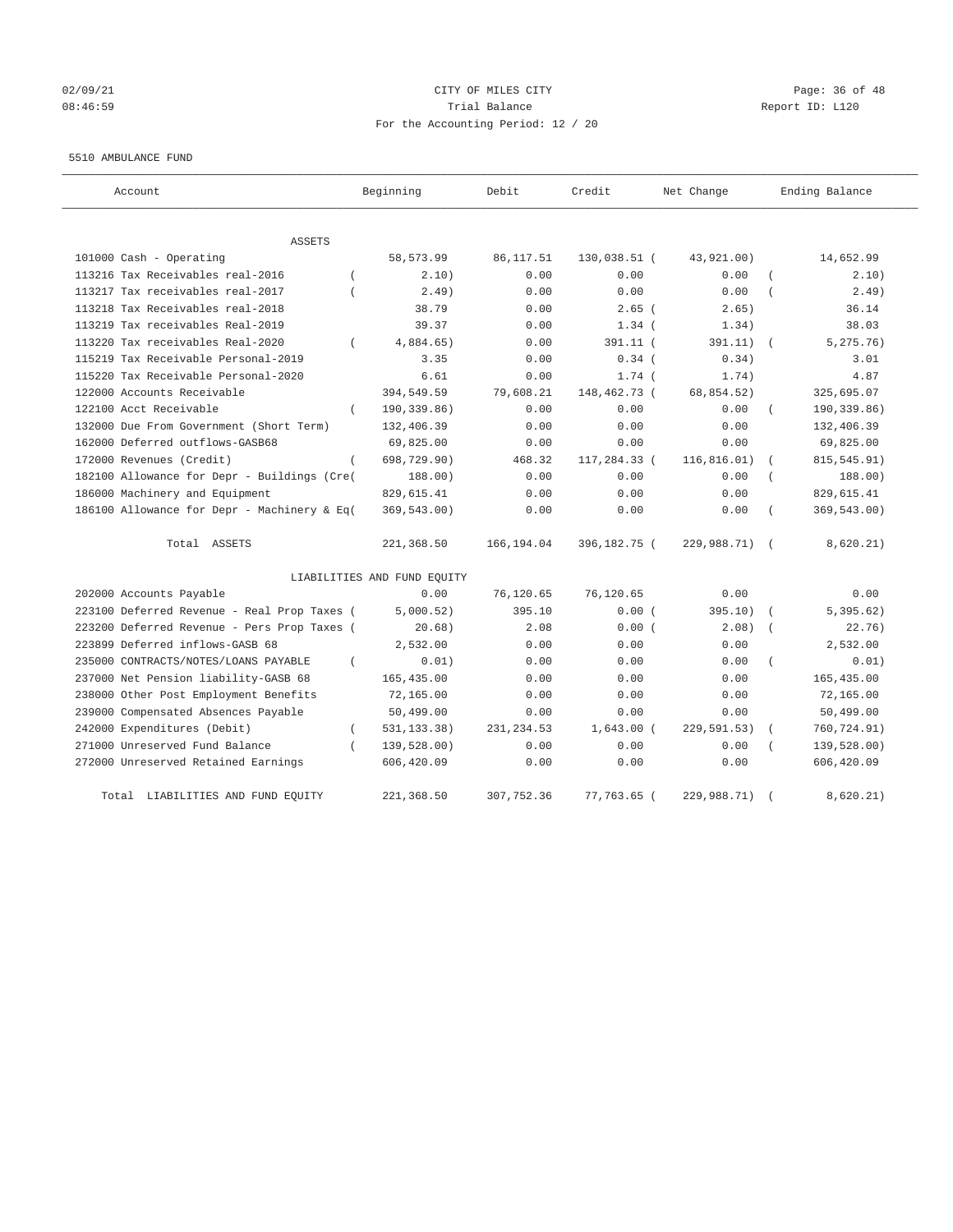## 02/09/21 Page: 37 of 48 08:46:59 **Trial Balance Constanting Trial Balance Report ID:** L120 For the Accounting Period: 12 / 20

#### 5610 AIRPORT OPERATING

| Account                                              | Beginning                   | Debit     | Credit        | Net Change   | Ending Balance                  |
|------------------------------------------------------|-----------------------------|-----------|---------------|--------------|---------------------------------|
|                                                      |                             |           |               |              |                                 |
| <b>ASSETS</b>                                        |                             |           |               |              |                                 |
| 101000 Cash - Operating                              | 364,731.22                  | 56,744.39 | 58,503.23 (   | 1,758.84)    | 362,972.38                      |
| 102117 Airport Improvement                           | 89,064.80                   | 5,000.00  | 0.00          | 5,000.00     | 94,064.80                       |
| 102230 Cash - Surplus/Credit Card Acct               | 100.00                      | 6,771.12  | 6,771.12      | 0.00         | 100.00                          |
| 103000 Petty Cash                                    | 100.00                      | 0.00      | 0.00          | 0.00         | 100.00                          |
| 113216 Tax Receivables real-2016<br>$\overline{ }$   | 3.16)                       | 0.00      | 0.00          | 0.00         | 3.16)                           |
| 113217 Tax receivables real-2017<br>$\overline{(\ }$ | 3.74)                       | 0.00      | 0.00          | 0.00         | $\overline{(\ }$<br>3.74)       |
| 113218 Tax Receivables real-2018                     | 58.19                       | 0.00      | $3.98$ (      | 3.98)        | 54.21                           |
| 113219 Tax receivables Real-2019                     | 59.06                       | 0.00      | $2.02$ (      | 2.02)        | 57.04                           |
| 113220 Tax receivables Real-2020<br>$\left($         | 7,328.14)                   | 0.00      | 586.74 (      | 586.74)      | 7,914.88)                       |
| 115219 Tax Receivable Personal-2019                  | 5.03                        | 0.00      | $0.51$ (      | 0.51)        | 4.52                            |
| 115220 Tax Receivable Personal-2020                  | 9.90                        | 0.00      | $2.60$ (      | 2.60)        | 7.30                            |
| 132000 Due From Government (Short Term)              | 87,116.99                   | 0.00      | 0.00          | 0.00         | 87,116.99                       |
| 141000 Prepaid Expense                               | 4,875.00                    | 0.00      | 0.00          | 0.00         | 4,875.00                        |
| 162000 Deferred outflows-GASB68                      | 20,835.00                   | 0.00      | 0.00          | 0.00         | 20,835.00                       |
| 172000 Revenues (Credit)                             | 676,022.79)                 | 1,650.00  | 58,257.89 (   | 56,607.89)   | 732,630.68)                     |
| 181000 Land                                          | 19,983.00                   | 0.00      | 0.00          | 0.00         | 19,983.00                       |
| 182000 Buildings                                     | 728,875.00                  | 0.00      | 0.00          | 0.00         | 728,875.00                      |
| 182100 Allowance for Depr - Buildings (Cre(          | 400,200.00)                 | 0.00      | 0.00          | 0.00         | 400,200.00)<br>$\overline{(\ }$ |
| 184000 Improvements Other Than Buildings             | 13,017,833.11               | 0.00      | 0.00          | 0.00         | 13,017,833.11                   |
| 184100 Allowance for Depr - Imp Other Than(          | 3,697,303.00)               | 0.00      | 0.00          | 0.00         | $\left($<br>3,697,303.00)       |
| 186000 Machinery and Equipment                       | 1,001,946.58                | 0.00      | 0.00          | 0.00         | 1,001,946.58                    |
| 186100 Allowance for Depr - Machinery & Eq(          | 555, 471.00)                | 0.00      | 0.00          | 0.00         | 555, 471.00)                    |
| 188000 Const. Work in Progress-NE Wtr Line           | 299,160.00                  | 0.00      | 0.00          | 0.00         | 299,160.00                      |
| Total ASSETS                                         | 10,298,421.05               | 70,165.51 | 124,128.09 (  | 53,962.58)   | 10, 244, 458. 47                |
|                                                      | LIABILITIES AND FUND EQUITY |           |               |              |                                 |
| 202000 Accounts Payable                              | 0.00                        | 40,989.88 | 40,989.88     | 0.00         | 0.00                            |
| 223100 Deferred Revenue - Real Prop Taxes (          | 7,501.97)                   | 592.74    | 0.00(         | 592.74)      | 8,094.71)                       |
| 223200 Deferred Revenue - Pers Prop Taxes (          | 31.04)                      | 3.11      | 0.00(         | 3.11)        | 34.15)                          |
| 223899 Deferred inflows-GASB 68                      | 19,317.00                   | 0.00      | 0.00          | 0.00         | 19,317.00                       |
| 235160 LTrm Pay/MT Aeronautics (2)                   | 81,765.00                   | 0.00      | 0.00          | 0.00         | 81,765.00                       |
| 237000 Net Pension liability-GASB 68                 | 123,534.00                  | 0.00      | 0.00          | 0.00         | 123,534.00                      |
| 238000 Other Post Employment Benefits                | 24,055.00                   | 0.00      | 0.00          | 0.00         | 24,055.00                       |
| 239000 Compensated Absences Payable                  | 12,591.00                   | 0.00      | 0.00          | 0.00         | 12,591.00                       |
| 242000 Expenditures (Debit)<br>$\left($              | 363,807.63)                 | 53,503.23 | $136.50$ (    | 53, 366. 73) | 417, 174. 36)<br>$\left($       |
| 250600 Reserve for Replacement & Depreciat           | 18,913.67                   | 0.00      | 0.00          | 0.00         | 18,913.67                       |
| 271000 Unreserved Fund Balance                       | 90, 992, 00)                | 0.00      | 0.00          | 0.00         | 90,992.00)                      |
| 272000 Unreserved Retained Earnings                  | 10,480,578.02               | 0.00      | 0.00          | 0.00         | 10,480,578.02                   |
| Total LIABILITIES AND FUND EQUITY                    | 10,298,421.05               | 95,088.96 | 41, 126, 38 ( | 53, 962, 58) | 10, 244, 458, 47                |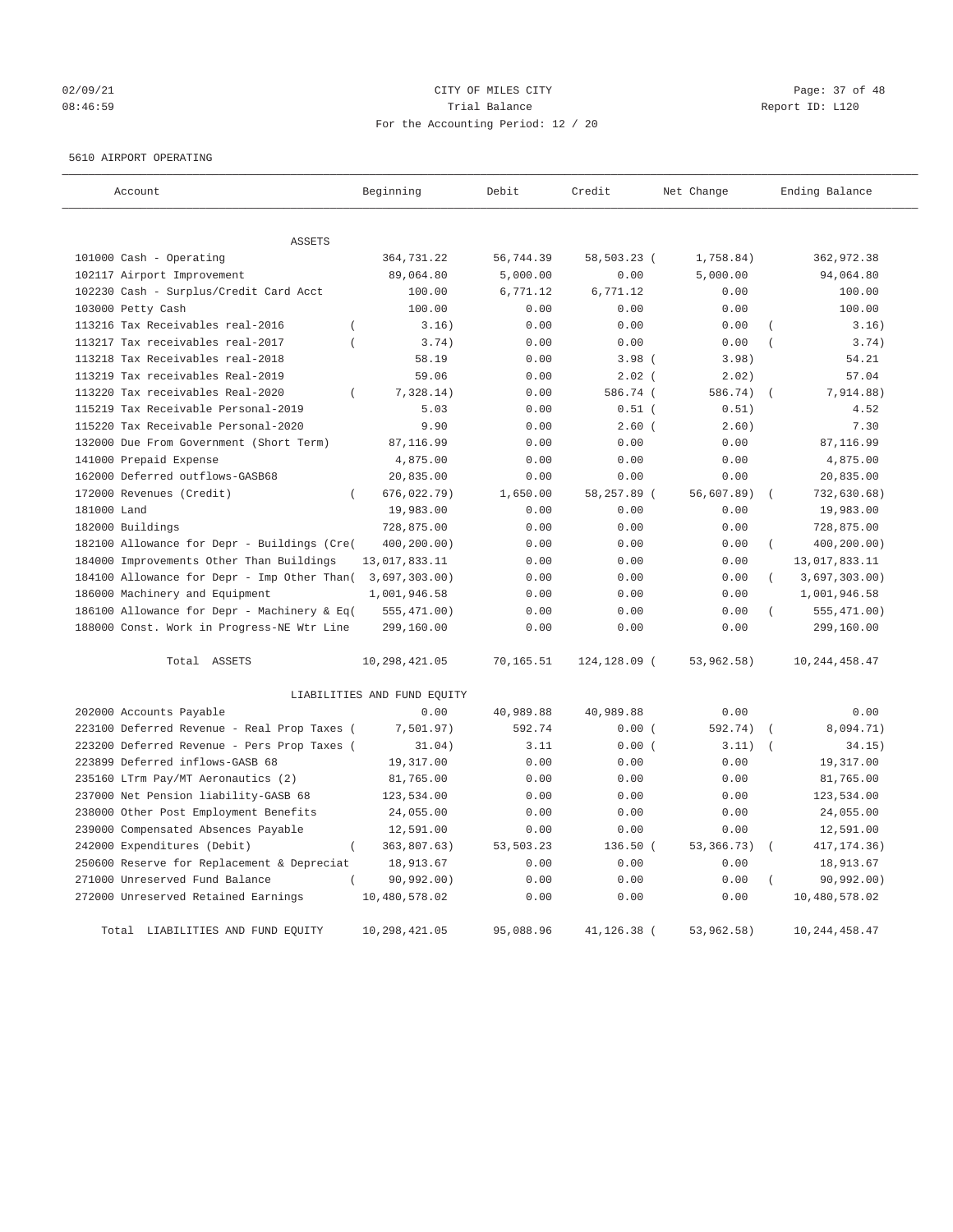## 02/09/21 Page: 38 of 48 08:46:59 Report ID: L120 For the Accounting Period: 12 / 20

#### 6040 PUBLIC WORKS

| Account                              | Beginning                   | Debit     | Credit       | Net Change   | Ending Balance |
|--------------------------------------|-----------------------------|-----------|--------------|--------------|----------------|
|                                      |                             |           |              |              |                |
| <b>ASSETS</b>                        |                             |           |              |              |                |
| 101000 Cash - Operating              | 50,330.49                   | 24,661.02 | 8,456.57     | 16,204.45    | 66,534.94      |
| 172000 Revenues (Credit)             | 37,032.50)                  | 0.00      | 24,661.02 (  | 24,661.02)   | 61,693.52)     |
| Total ASSETS                         | 13,297.99                   | 24,661.02 | 33,117.59 (  | 8,456.57)    | 4,841.42       |
|                                      | LIABILITIES AND FUND EQUITY |           |              |              |                |
| 202000 Accounts Payable              | 0.00                        | 1,759.07  | 1,759.07     | 0.00         | 0.00           |
| 239000 Compensated Absences Payable  | 5,215.00                    | 0.00      | 0.00         | 0.00         | 5,215.00       |
| 242000 Expenditures (Debit)          | 42,838.53)                  | 8,456.57  | 0.00(        | $8,456.57$ ( | 51, 295.10)    |
| 271000 Unreserved Fund Balance       | 45,813.93)                  | 0.00      | 0.00         | 0.00         | 45,813.93)     |
| 272000 Unreserved Retained Earnings  | 96,735.45                   | 0.00      | 0.00         | 0.00         | 96,735.45      |
| LIABILITIES AND FUND EQUITY<br>Total | 13,297.99                   | 10,215.64 | $1.759.07$ ( | 8,456.57)    | 4,841.42       |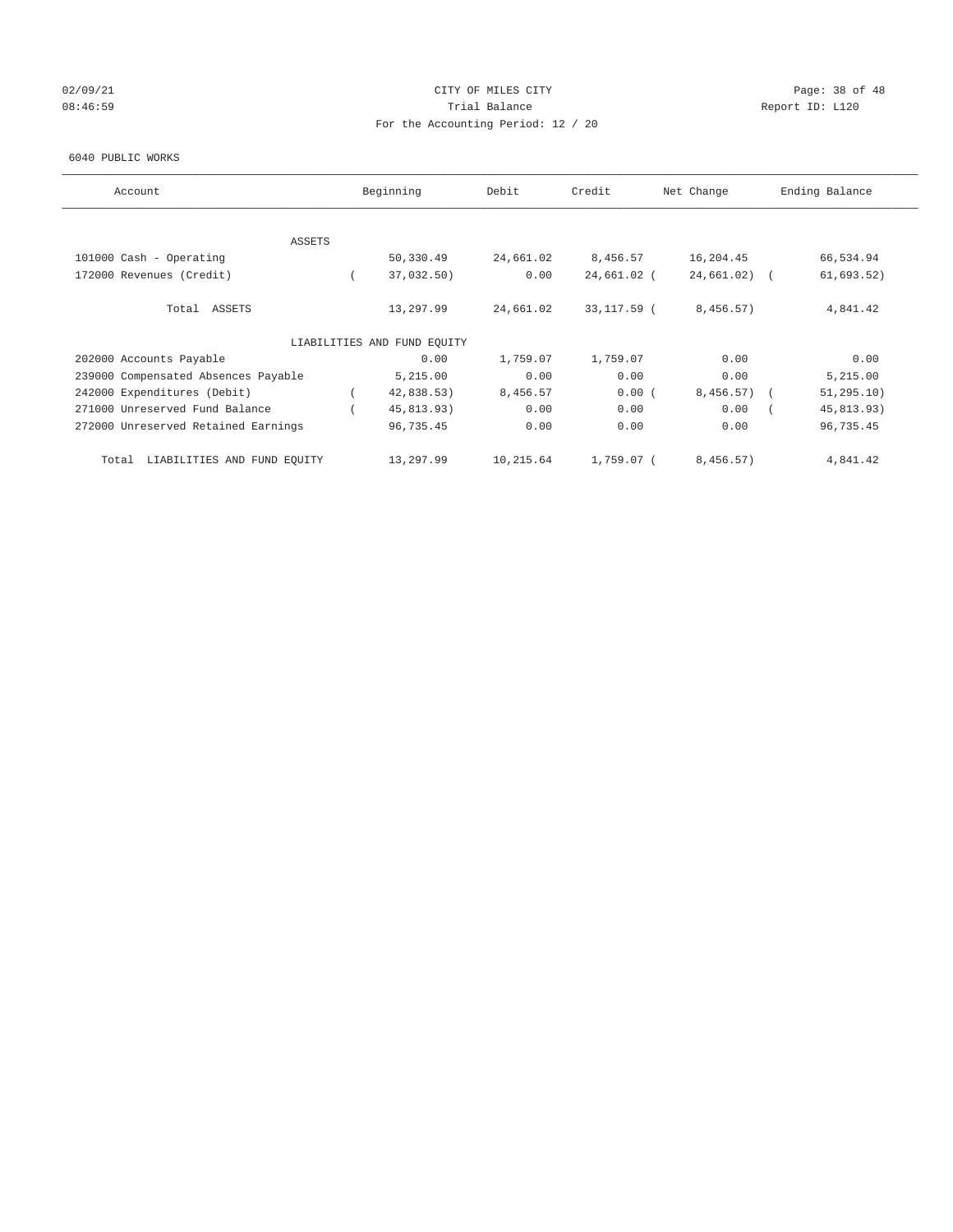## 02/09/21 Page: 39 of 48 08:46:59 Report ID: L120 For the Accounting Period: 12 / 20

## 7370 TBID

| Account                              | Beginning                   | Debit    | Credit   | Net Change | Ending Balance |
|--------------------------------------|-----------------------------|----------|----------|------------|----------------|
|                                      |                             |          |          |            |                |
|                                      | ASSETS                      |          |          |            |                |
| 101000 Cash - Operating              | 0.00                        | 1,678.00 | 1,678.00 | 0.00       | 0.00           |
|                                      |                             |          |          |            |                |
| Total ASSETS                         | 0.00                        | 1,678.00 | 1,678.00 | 0.00       | 0.00           |
|                                      | LIABILITIES AND FUND EQUITY |          |          |            |                |
| 202000 Accounts Payable              | 0.00                        | 1,678.00 | 1,678.00 | 0.00       | 0.00           |
| 212500 Due to Others                 | 0.00                        | 1,678.00 | 1,678.00 | 0.00       | 0.00           |
|                                      |                             |          |          |            |                |
| LIABILITIES AND FUND EQUITY<br>Total | 0.00                        | 3,356.00 | 3,356.00 | 0.00       | 0.00           |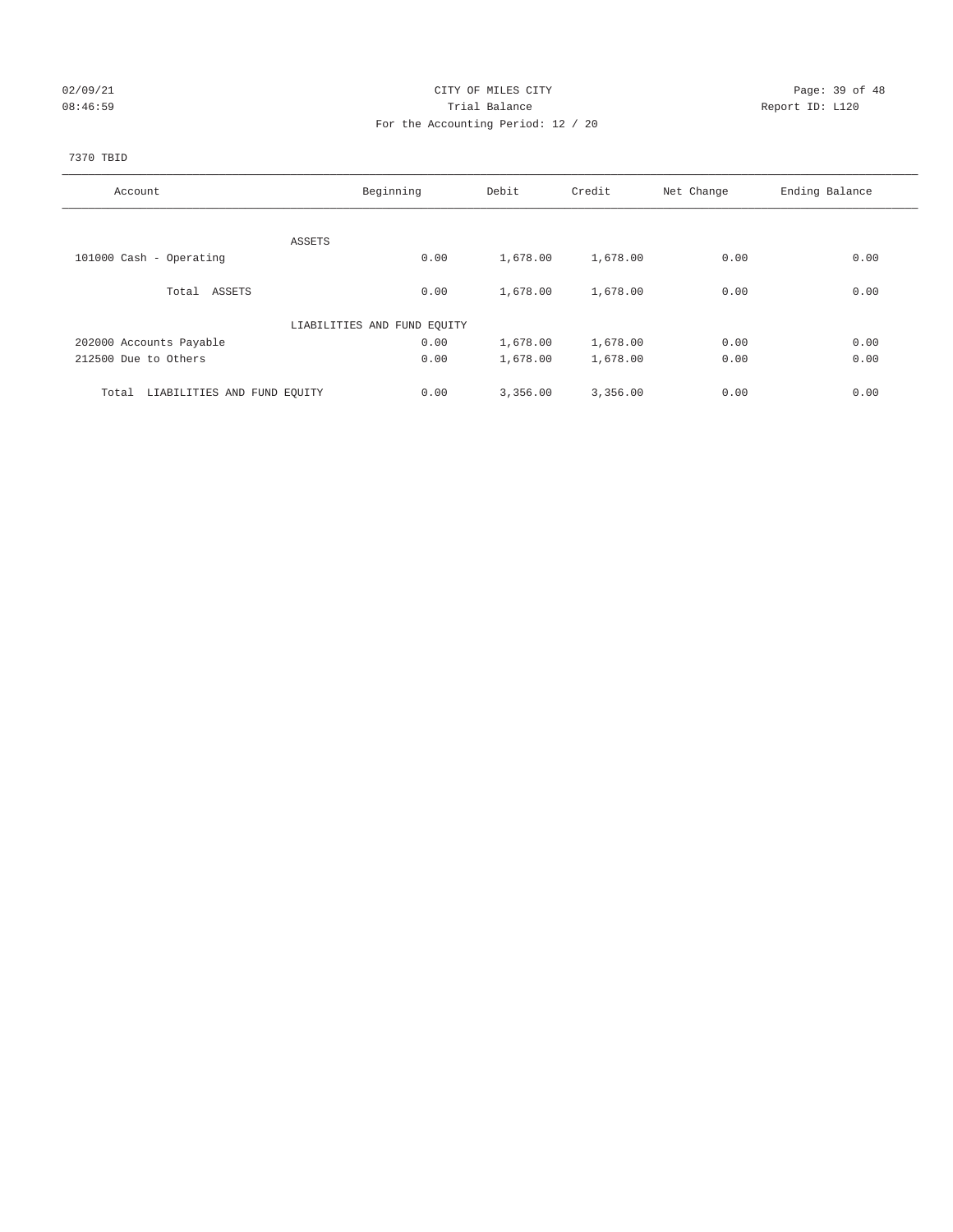# 02/09/21 CITY OF MILES CITY CHECK CONTROL Page: 40 of 48 08:46:59 Report ID: L120 For the Accounting Period: 12 / 20

7458 Court Technology Surcharge

| Account                                   | Beginning                   | Debit | Credit | Net Change | Ending Balance |  |
|-------------------------------------------|-----------------------------|-------|--------|------------|----------------|--|
|                                           |                             |       |        |            |                |  |
|                                           |                             |       |        |            |                |  |
|                                           | LIABILITIES AND FUND EQUITY |       |        |            |                |  |
| 212000 Due to Government                  | 2,060.64)                   | 0.00  | 0.00   | 0.00       | 2,060.64)      |  |
| 212200 Due to Federal, Soc Sec & Medicare | 2,060.64                    | 0.00  | 0.00   | 0.00       | 2,060.64       |  |
|                                           |                             |       |        |            |                |  |
| LIABILITIES AND FUND EQUITY<br>Total      | 0.00                        | 0.00  | 0.00   | 0.00       | 0.00           |  |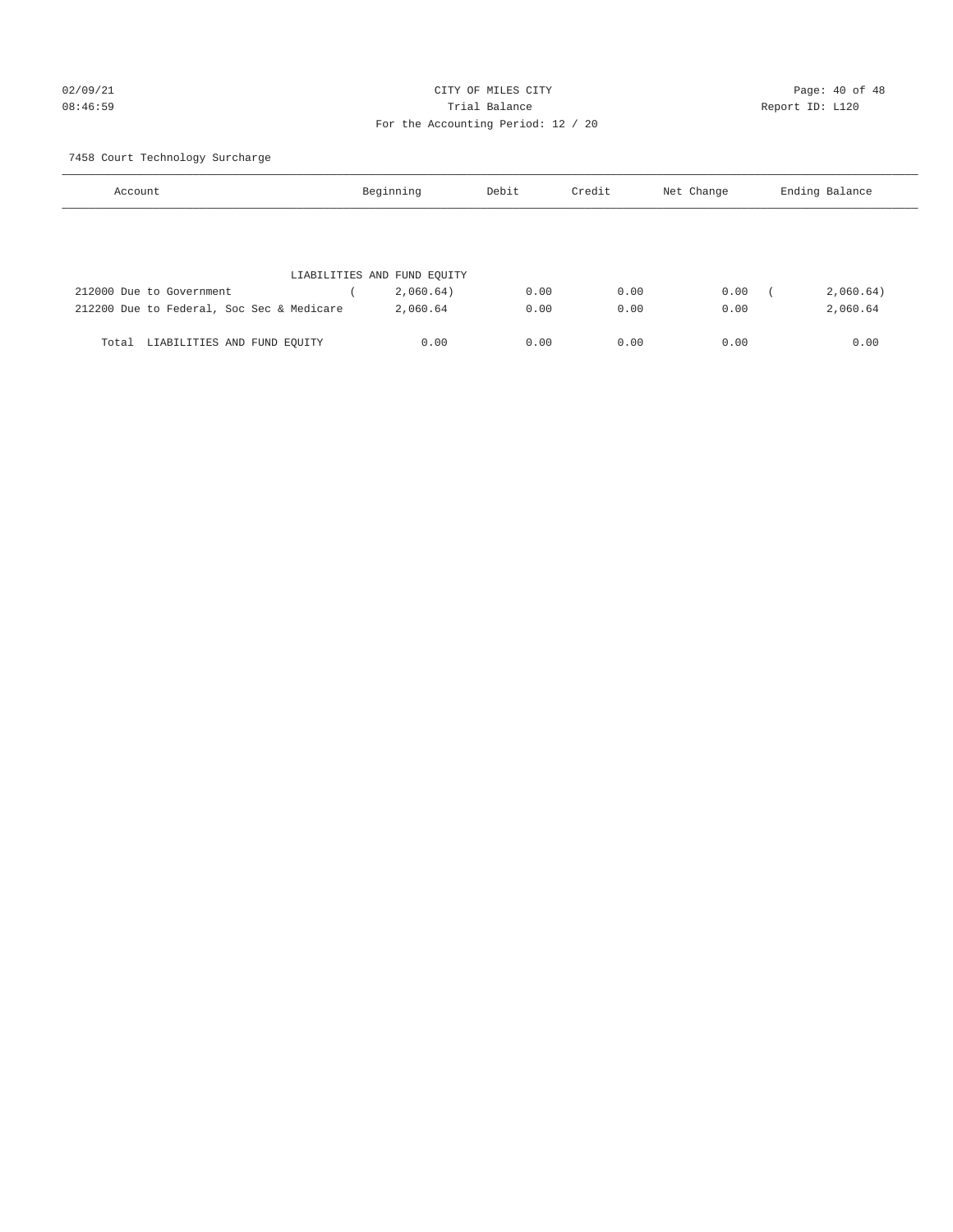# 02/09/21 CITY OF MILES CITY CHECK CONTROL Page: 41 of 48 08:46:59 Trial Balance Report ID: L120 For the Accounting Period: 12 / 20

7467 Law Enforcement Academy Surcharge

| Account                                   | Beginning                   | Debit      | Credit       | Net Change | Ending Balance |
|-------------------------------------------|-----------------------------|------------|--------------|------------|----------------|
|                                           |                             |            |              |            |                |
| ASSETS                                    |                             |            |              |            |                |
| 101000 Cash - Operating                   | 1,885.64                    | 685.00     | 2,570.64 (   | 1,885.64)  | 0.00           |
| Total ASSETS                              | 1,885.64                    | 685.00     | $2.570.64$ ( | 1,885.64)  | 0.00           |
|                                           | LIABILITIES AND FUND EQUITY |            |              |            |                |
| 202000 Accounts Payable                   | 0.00                        | 2,570.64   | 2,570.64     | 0.00       | 0.00           |
| 212200 Due to Federal, Soc Sec & Medicare | 1,885.64                    | 2,570.64   | 685.00(      | 1,885.64)  | 0.00           |
| LIABILITIES AND FUND EQUITY<br>Total      | 1,885.64                    | 5, 141, 28 | $3.255.64$ ( | 1,885.64)  | 0.00           |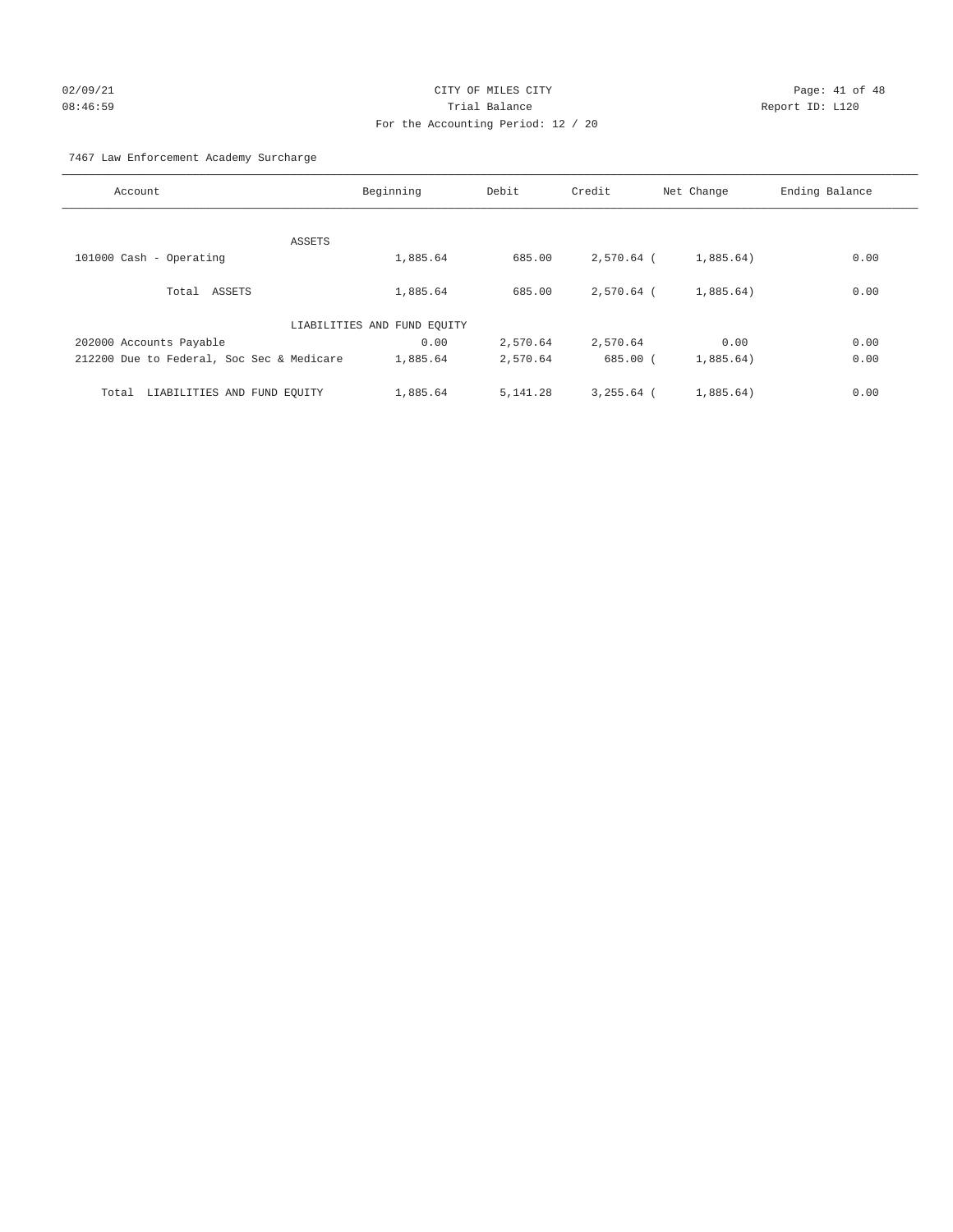# 02/09/21 CITY OF MILES CITY CHECK CITY CHECK CONTROL Page: 42 of 48 08:46:59 Report ID: L120 For the Accounting Period: 12 / 20

## 7471 CIVIL LEGAL ASSIST/VICTIM DOM VIOLENCE PROG

| Account                              | Beginning                   | Debit | Credit    | Net Change | Ending Balance |
|--------------------------------------|-----------------------------|-------|-----------|------------|----------------|
|                                      |                             |       |           |            |                |
|                                      | ASSETS                      |       |           |            |                |
| 101000 Cash - Operating              | 20.00                       | 8.00  | $28.00$ ( | 20.00)     | 0.00           |
| Total ASSETS                         | 20.00                       | 8.00  | $28.00$ ( | 20.00)     | 0.00           |
|                                      | LIABILITIES AND FUND EQUITY |       |           |            |                |
| 202000 Accounts Payable              | 0.00                        | 28.00 | 28.00     | 0.00       | 0.00           |
| 212500 Due to Others                 | 20.00                       | 28.00 | 8.00(     | 20.00)     | 0.00           |
| LIABILITIES AND FUND EQUITY<br>Total | 20.00                       | 56.00 | 36.00(    | 20.00      | 0.00           |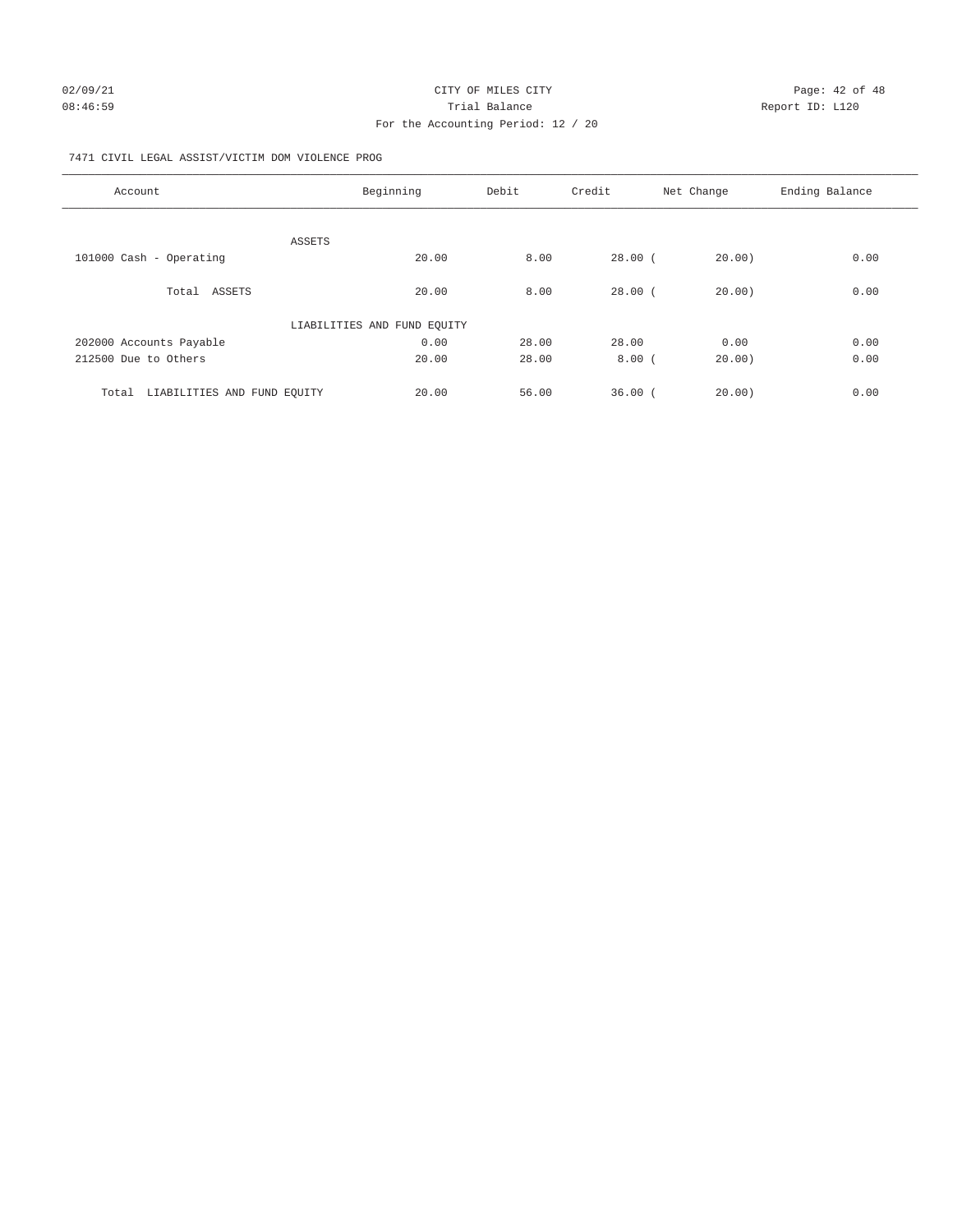## 02/09/21 CITY OF MILES CITY CHECK CITY CHECK CONTROL Page: 43 of 48 08:46:59 Report ID: L120 For the Accounting Period: 12 / 20

#### 7910 PAYROLL FUND

| Account                                   | Beginning                   | Debit       | Credit       | Net Change   | Ending Balance |
|-------------------------------------------|-----------------------------|-------------|--------------|--------------|----------------|
|                                           |                             |             |              |              |                |
| <b>ASSETS</b>                             |                             |             |              |              |                |
| 101000 Cash - Operating                   | 152,561.58                  | 521, 161.99 | 526,372.30 ( | 5, 210.31)   | 147, 351.27    |
|                                           |                             |             |              |              |                |
| Total ASSETS                              | 152,561.58                  | 521,161.99  | 526,372.30 ( | 5,210.31)    | 147, 351.27    |
|                                           |                             |             |              |              |                |
|                                           | LIABILITIES AND FUND EQUITY |             |              |              |                |
| 201000 Warrants Payable                   | 115,436.14                  | 119,422.45  | 151,403.71   | 31,981.26    | 147, 417.40    |
| 212200 Due to Federal, Soc Sec & Medicare | 0.00                        | 65,500.28   | 65,500.28    | 0.00         | 0.00           |
| 212202 Due to State Unemployment          | 1,160.12                    | 1,712.95    | 552.90 (     | 1,160.05)    | 0.07           |
| 212203 Due to Worker's Compensation       | 34,745.84                   | 51,541.80   | 16,795.96 (  | 34,745.84)   | 0.00           |
| 212204 Due to State Income Tax            | 0.00                        | 15,872.07   | 15,872.00 (  | $0.07)$ (    | 0.07)          |
| 212205 Due to MPORS-GABA                  | 0.00                        | 15, 131.02  | 15,131.02    | 0.00         | 0.00           |
| 212207 Due to AFLAC, AFLAC PRETAX         | 0.00                        | 676.64      | 676.64       | 0.00         | 0.00           |
| 212208 Due to Health Ins, Dental, Vision  | 854.35                      | 79,873.95   | 79,019.60 (  | 854.35)      | 0.00           |
| 212209 Due to PERS Retirement             | 0.00                        | 35, 343.84  | 35,399.42    | 55.58        | 55.58          |
| 212210 Due to FURS-GABA Retirement        | 365.13                      | 17,452.42   | 16,965.58 (  | $486.84$ ) ( | 121.71)        |
|                                           |                             |             |              |              |                |
| Total LIABILITIES AND FUND EQUITY         | 152,561.58                  | 402,527.42  | 397,317.11 ( | 5, 210.31)   | 147, 351, 27   |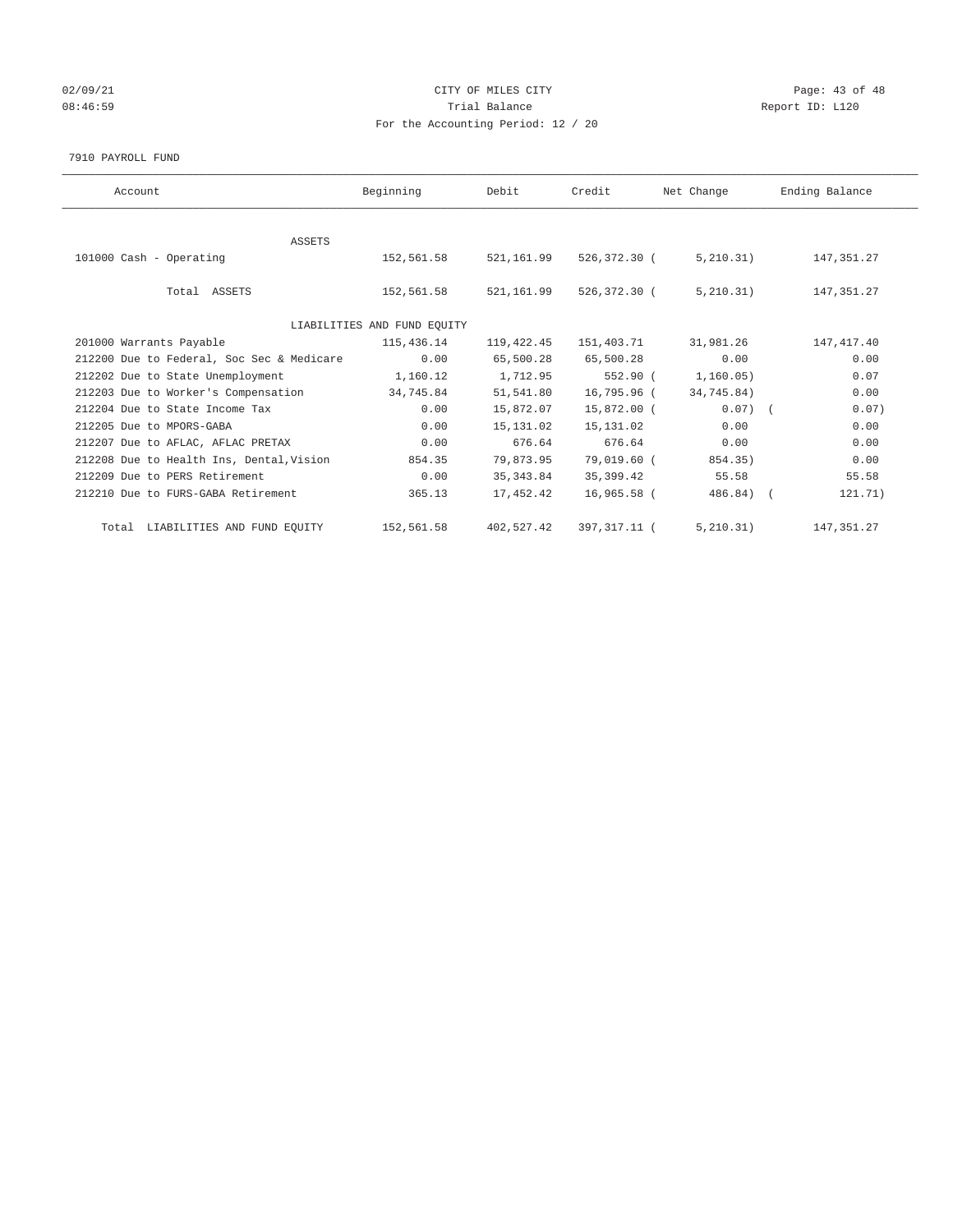## 02/09/21 CITY OF MILES CITY CHECK CONTROL Page: 44 of 48 08:46:59 Report ID: L120 For the Accounting Period: 12 / 20

#### 7930 CLAIMS FUND

| Account                              | Beginning                   | Debit        | Credit                     | Net Change | Ending Balance |
|--------------------------------------|-----------------------------|--------------|----------------------------|------------|----------------|
|                                      |                             |              |                            |            |                |
|                                      | <b>ASSETS</b>               |              |                            |            |                |
| 101000 Cash - Operating              | 324,399.14                  | 1,186,920.68 | 904,418.06                 | 282,502.62 | 606,901.76     |
| ASSETS<br>Total                      | 324, 399. 14                | 1,186,920.68 | 904, 418, 06               | 282,502.62 | 606,901.76     |
|                                      |                             |              |                            |            |                |
|                                      | LIABILITIES AND FUND EQUITY |              |                            |            |                |
| 201000 Warrants Payable              | 324,399.14                  |              | 904, 418.06 1, 186, 920.68 | 282,502.62 | 606,901.76     |
|                                      |                             |              |                            |            |                |
| LIABILITIES AND FUND EQUITY<br>Total | 324,399.14                  |              | 904, 418.06 1, 186, 920.68 | 282,502.62 | 606,901.76     |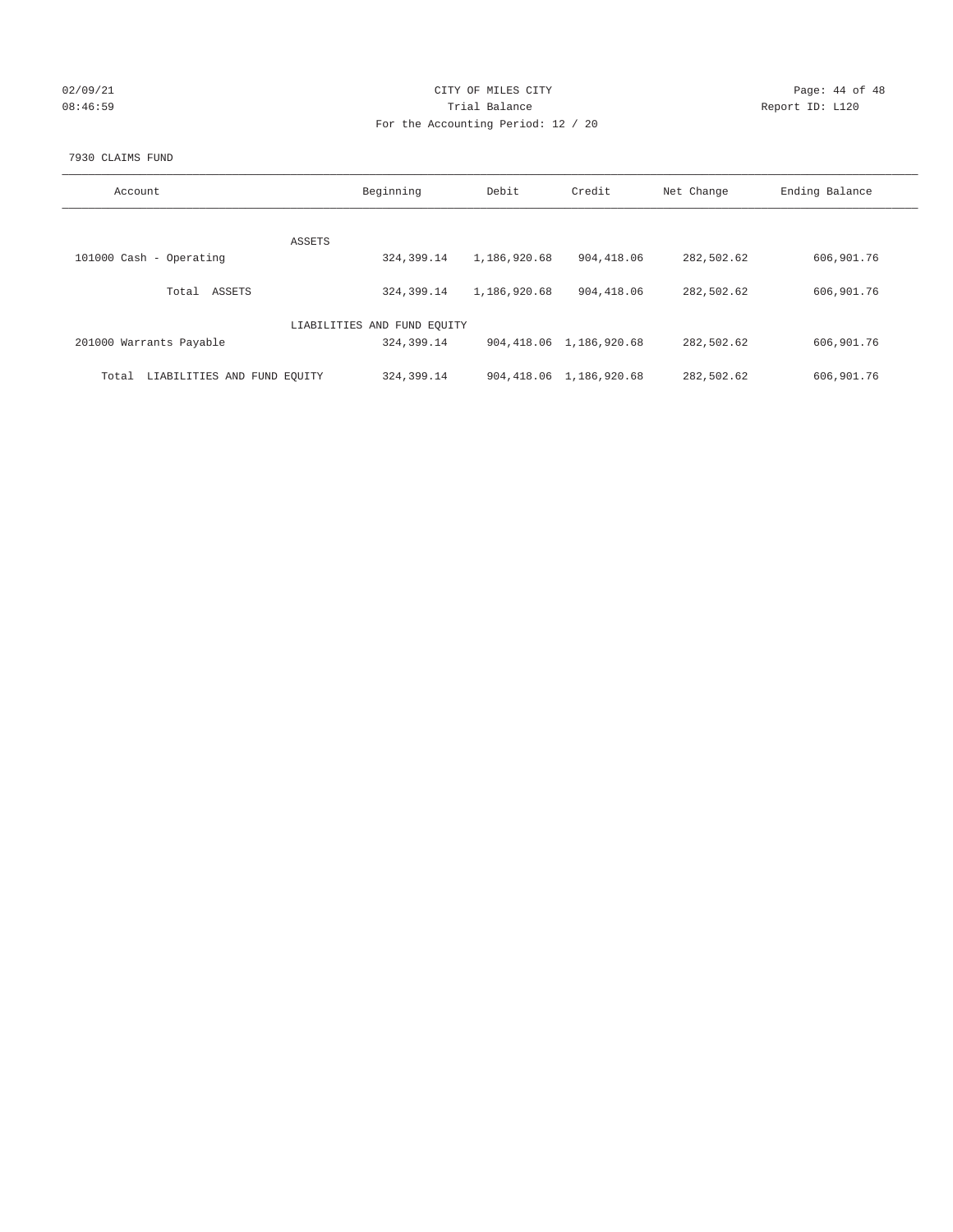## 02/09/21 Page: 45 of 48 08:46:59 Report ID: L120 For the Accounting Period: 12 / 20

## 7980 CUSTER CO WATER & SEWER DISTRICT

| Account                                 | Beginning                   | Debit      | Credit      | Net Change | Ending Balance            |
|-----------------------------------------|-----------------------------|------------|-------------|------------|---------------------------|
| ASSETS                                  |                             |            |             |            |                           |
| 101000 Cash - Operating                 | 1, 112.44)                  | 18,503.54  | 18,572.21 ( | 68.67)     | 1, 181, 11)<br>$\sqrt{2}$ |
| 122000 Accounts Receivable              | 19,861.74                   | 18,756.39  | 18,618.23   | 138.16     | 19,999.90                 |
| Total ASSETS                            | 18,749.30                   | 37, 259.93 | 37,190.44   | 69.49      | 18,818.79                 |
|                                         | LIABILITIES AND FUND EQUITY |            |             |            |                           |
| 202000 Accounts Payable                 | 0.00                        | 18,572.21  | 18,572.21   | 0.00       | 0.00                      |
| 211020 Due to Custer Water & Sewer Dist | 18,749.30                   | 18,686.90  | 18,756.39   | 69.49      | 18,818.79                 |
| LIABILITIES AND FUND EQUITY<br>Total    | 18,749.30                   | 37, 259.11 | 37,328.60   | 69.49      | 18,818.79                 |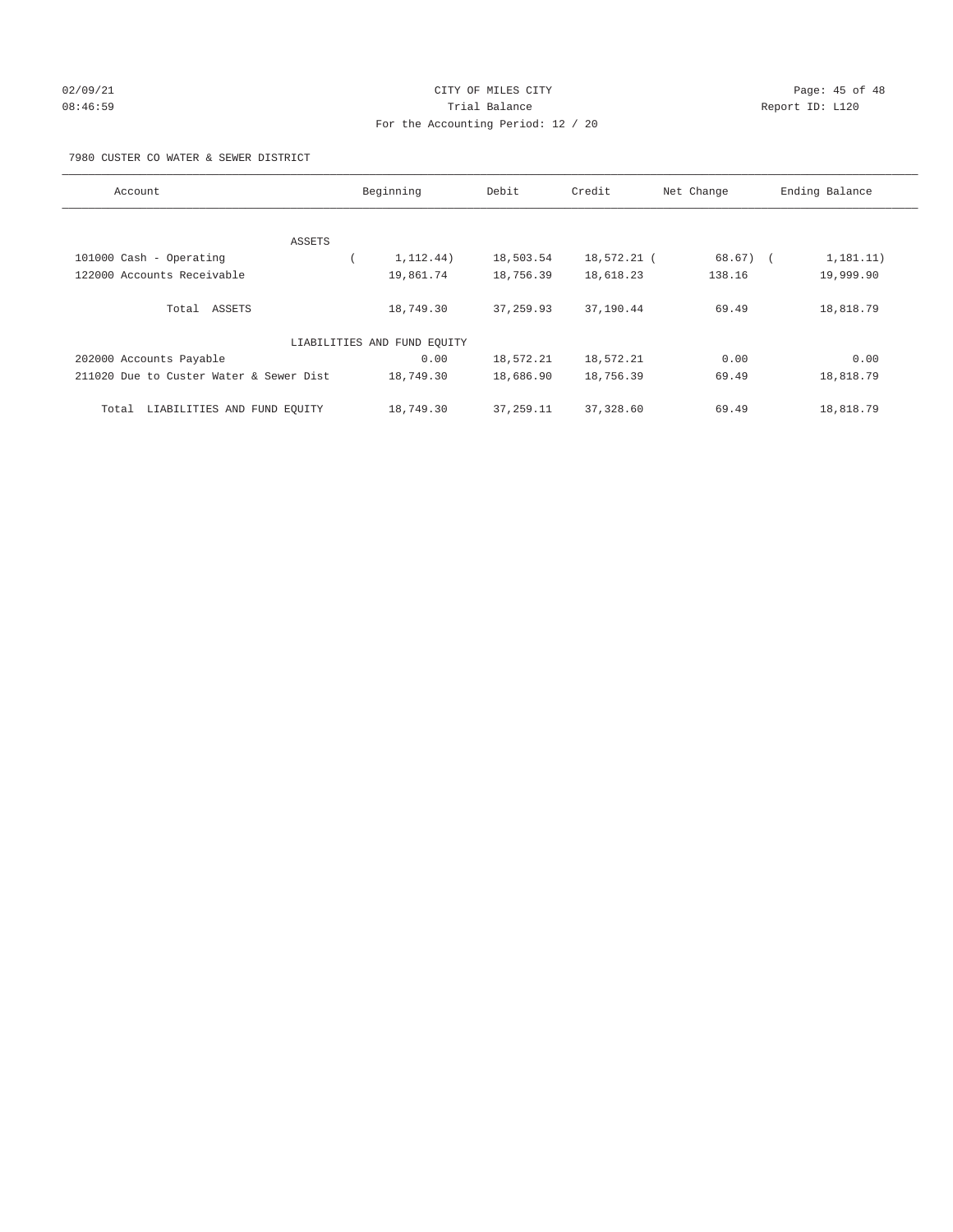## 02/09/21 CITY OF MILES CITY CHECK CONTROL Page: 46 of 48 08:46:59 Report ID: L120 For the Accounting Period: 12 / 20

7981 Interest Clearing

| Account                           | Beginning                   | Debit    | Credit       | Net Change  | Ending Balance |
|-----------------------------------|-----------------------------|----------|--------------|-------------|----------------|
|                                   | ASSETS                      |          |              |             |                |
| 101000 Cash - Operating           | 9,122.54                    | 1,909.32 | $9,122.54$ ( | 7, 213, 22) | 1,909.32       |
| Total ASSETS                      | 9,122.54                    | 1,909.32 | $9,122.54$ ( | 7, 213.22)  | 1,909.32       |
|                                   | LIABILITIES AND FUND EQUITY |          |              |             |                |
| 212500 Due to Others              | 9,122.54                    | 9,122.54 | 1,909.32 (   | 7, 213, 22) | 1,909.32       |
| Total LIABILITIES AND FUND EQUITY | 9,122.54                    | 9,122.54 | $1,909.32$ ( | 7, 213.22)  | 1,909.32       |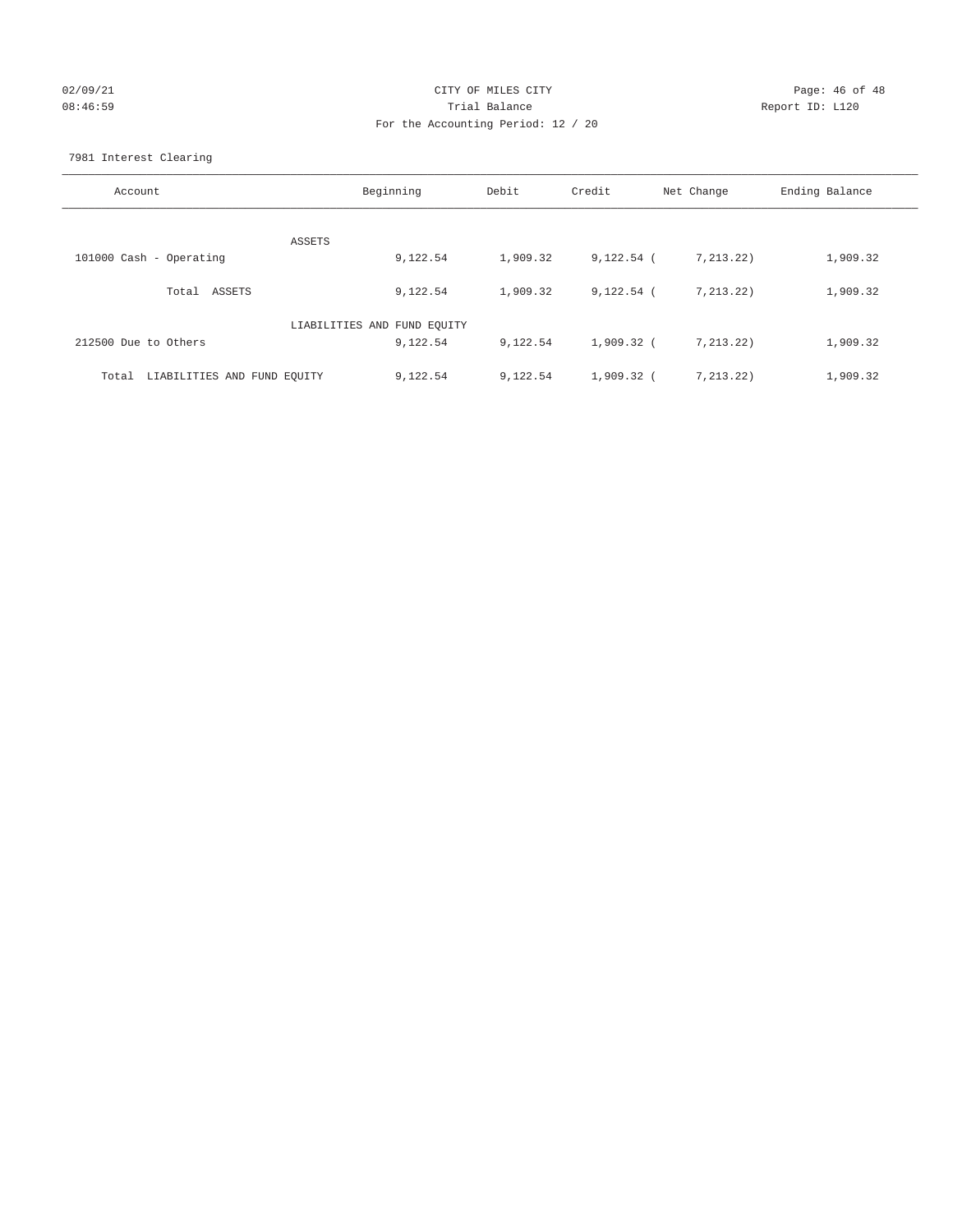## $O2/09/21$  Page: 47 of 48 08:46:59 **Trial Balance Constanting Trial Balance Report ID:** L120 For the Accounting Period: 12 / 20

## 9000 GENERAL FIXED ASSETS GROUP OF ACCOUNTS FUND

| Account                                                    | Beginning                   | Debit | Credit | Net Change | Ending Balance   |
|------------------------------------------------------------|-----------------------------|-------|--------|------------|------------------|
|                                                            |                             |       |        |            |                  |
| ASSETS                                                     |                             |       |        |            |                  |
| 181000 Land                                                | 526,599.00                  | 0.00  | 0.00   | 0.00       | 526,599.00       |
| 182000 Buildings                                           | 1,986,836.00                | 0.00  | 0.00   | 0.00       | 1,986,836.00     |
| 182100 Allowance for Depr - Buildings (Cre(                | 684,991.00)                 | 0.00  | 0.00   | 0.00       | 684,991.00)      |
| 186000 Machinery and Equipment                             | 3,038,732.00                | 0.00  | 0.00   | 0.00       | 3,038,732.00     |
| 186100 Allowance for Depr - Machinery & Eq(                | 1,463,750.00)               | 0.00  | 0.00   | 0.00       | 1,463,750.00     |
| 187000 Infrastructure                                      | 33,670,108.00               | 0.00  | 0.00   | 0.00       | 33,670,108.00    |
| 187100 Allowance For Depreciation - Infras( 16,321,771.00) |                             | 0.00  | 0.00   | 0.00       | 16, 321, 771.00) |
| Total ASSETS                                               | 20,751,763.00               | 0.00  | 0.00   | 0.00       | 20, 751, 763.00  |
|                                                            | LIABILITIES AND FUND EQUITY |       |        |            |                  |
| 280000 INVESTMENT IN GENERAL FIXED ASSETS                  | 20,751,763.00               | 0.00  | 0.00   | 0.00       | 20,751,763.00    |
| LIABILITIES AND FUND EQUITY<br>Total                       | 20, 751, 763.00             | 0.00  | 0.00   | 0.00       | 20, 751, 763.00  |